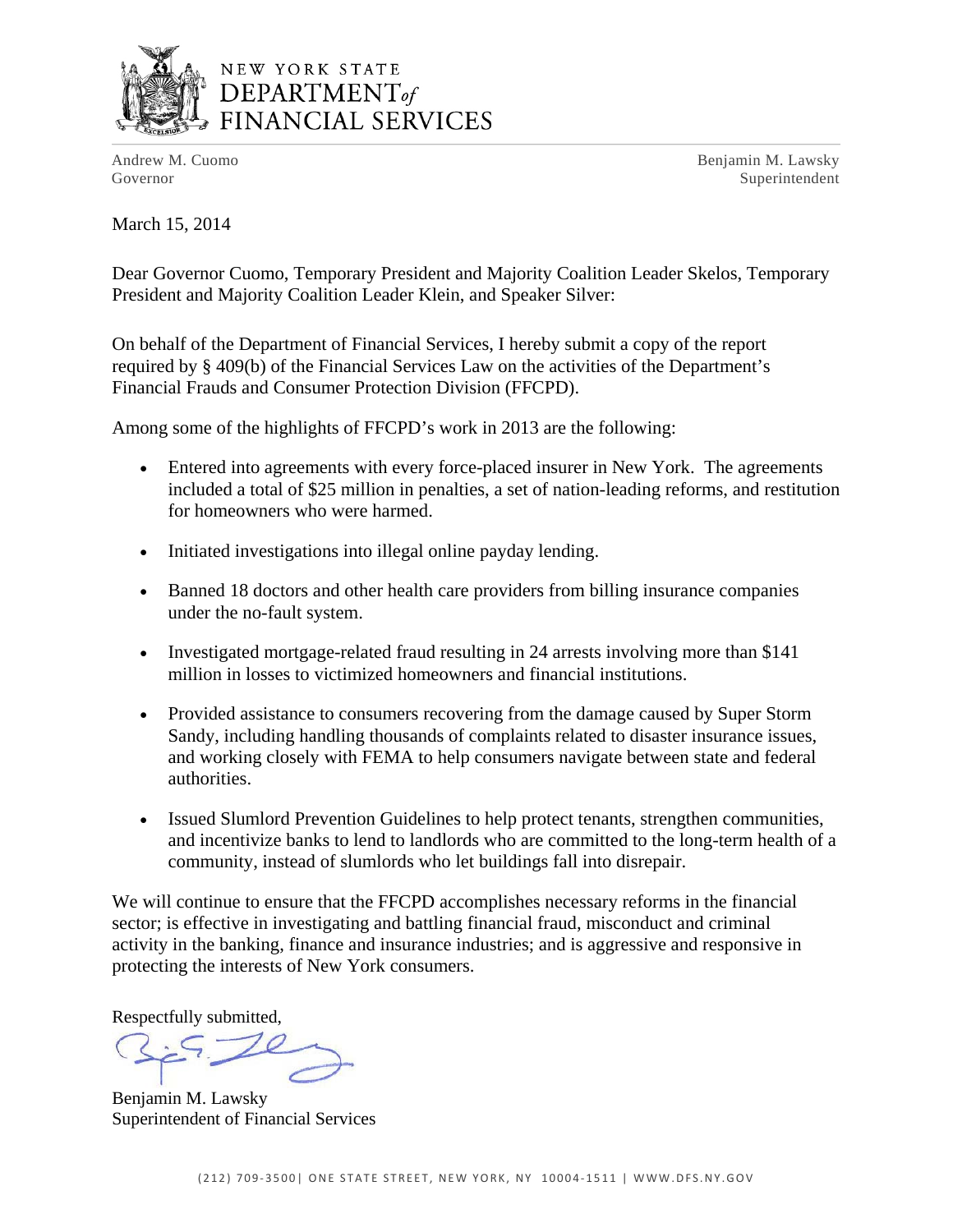

# **New York State Department of Financial Services Financial Frauds and Consumer Protection Report**

Annual Report as required by § 409(b) of the Financial Services Law

March 15, 2014

Benjamin M. Lawsky Superintendent New York State Department of Financial Services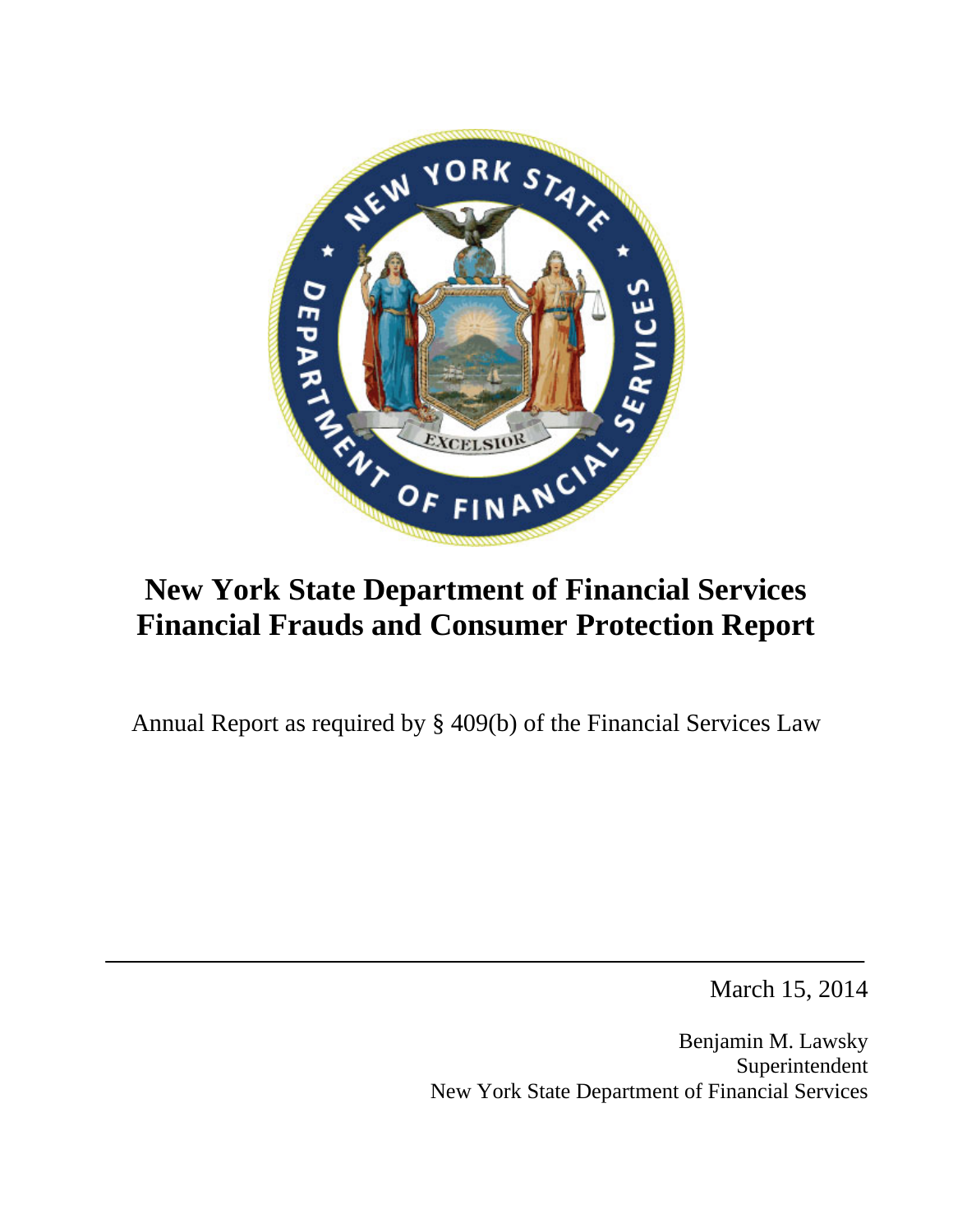# **Table of Contents**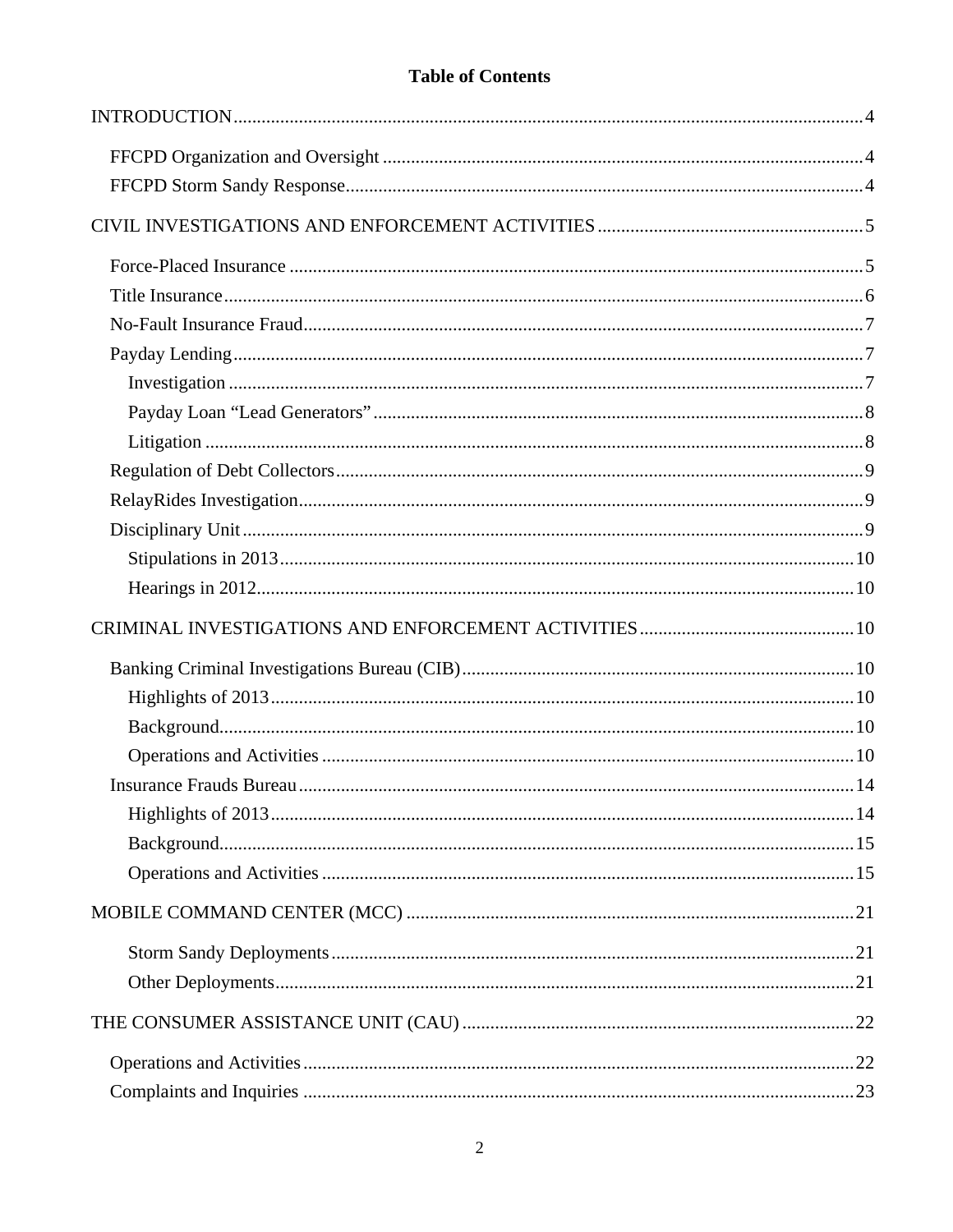| 2013 DATA CALL: VEHICLE PRINCIPAL LOCATION MISREPRESENTATION 35               |  |
|-------------------------------------------------------------------------------|--|
|                                                                               |  |
|                                                                               |  |
|                                                                               |  |
|                                                                               |  |
| 2013 Approved Life Settlement Provider Fraud Prevention Plans on File (32) 40 |  |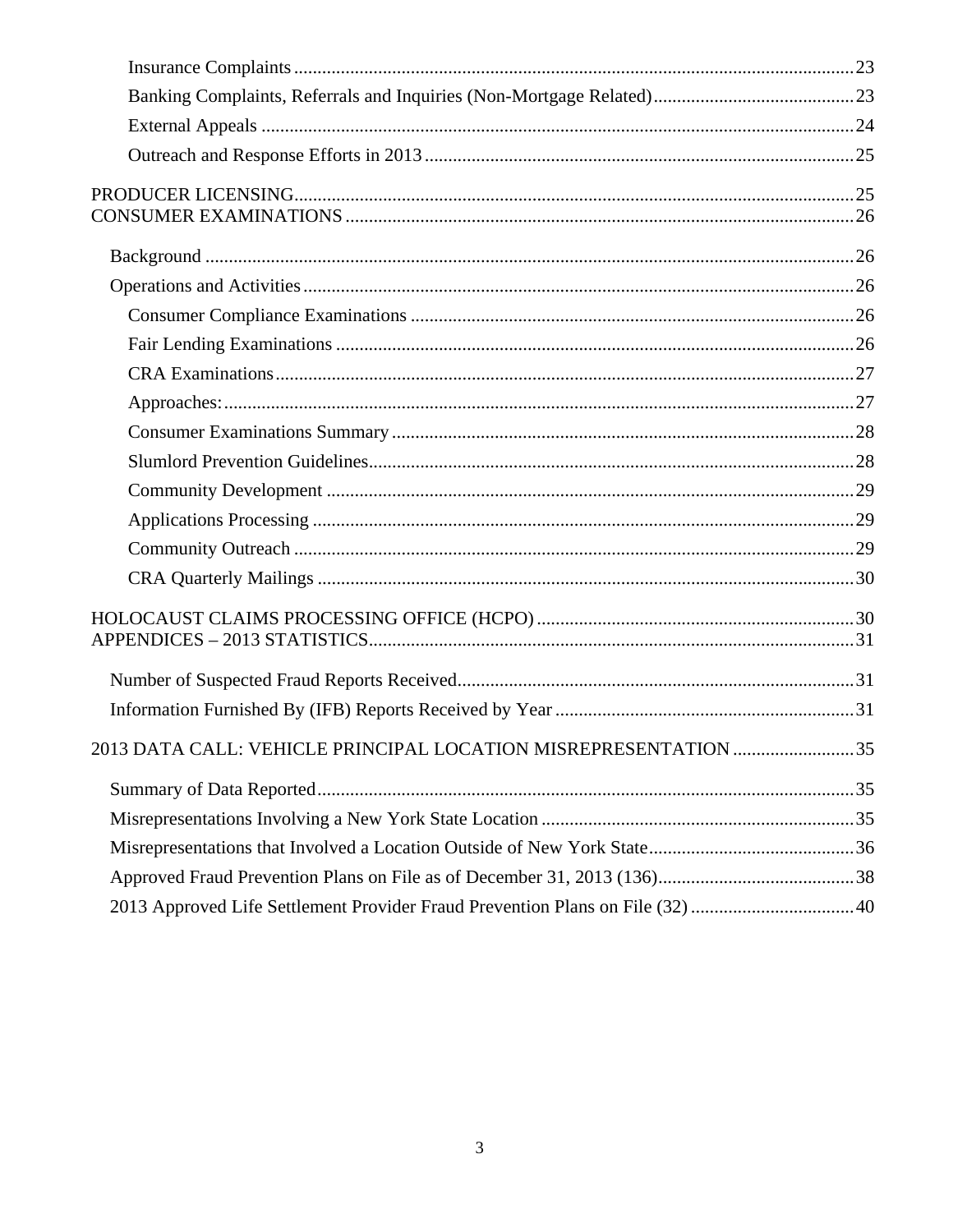# <span id="page-4-0"></span>**INTRODUCTION**

This report, required under § 409(b) of the Financial Services Law, summarizes the activities of the Department of Financial Services (DFS) in combating frauds against entities regulated under the banking and insurance laws, as well as frauds against consumers; the Department's handling of consumer complaints; and the Department's examination activities in the areas of consumer compliance, fair lending and the Community Reinvestment Act.

#### **FFCPD Organization and Oversight**

The FFCPD encompasses a Civil Investigation Unit (including a staff of attorneys investigating civil financial fraud, consumer and fair lending law, licensed insurance producers, banking law and insurance law violations, as well as a staff of attorneys who bring disciplinary proceedings against insurance producers for violations of the insurance law), a Criminal Investigation Unit (composed of the bureaus handling banking criminal investigations and insurance frauds), a Consumer Assistance Unit (CAU), a Consumer Examinations Unit (which conducts fair lending, consumer compliance and outreach and Community Reinvestment Act examinations, and is responsible for the Banking Development District Program), and a Student Protection Unit in the formative stages.

The powers of the FFCPD are set forth in § 404 of the Financial Services Law. Paragraph (a) clarifies that the Superintendent is authorized to investigate activities that may constitute violations subject to §408 of the Financial Services Law, or violations of the Insurance Law or Banking Law. Under paragraph (b), if the FFCPD has a reasonable suspicion that a person or entity has engaged or is engaging in fraud or misconduct under the Banking Law, the Insurance Law, the Financial Services Law, or other laws that give the Superintendent investigatory or enforcement powers, then the Superintendent, in the enforcement of the relevant laws or regulations, can investigate or assist another entity with the power to do so.

#### **FFCPD Storm Sandy Response**

In 2013, FFCPD continued to coordinate activities to assist New Yorkers impacted by 2012's Storm Sandy. Among these projects were the following:

- FFCPD trained Department employees in insurance and banking issues and deployed staff to assist consumers and businesses to assist with complex insurance and banking problems.
- FFCPD and other DFS staff attended town hall events and other community functions in impacted areas throughout 2013 to answer insurance and banking questions, take complaints, and distribute information materials.
- The Department issued an emergency regulation that established a non-binding mediation program aimed at bringing prompt closure to disputed insurance claims. Eligible homeowners could seek mediation, administered by the American Arbitration Association, for claims that were disputed or if they disagreed with their insurance company's denial of a claim. Insurers were required to participate in mediations in good faith and cover the costs of mediation.
- DFS issued an emergency regulation to address inadequate claims processing by insurers following Storm Sandy. The regulation required insurers to provide detailed, written notification to insureds of what documents and forms were needed to complete claims. Insurers who could not respond to a claim within 15 days would receive a 30-day extension instead of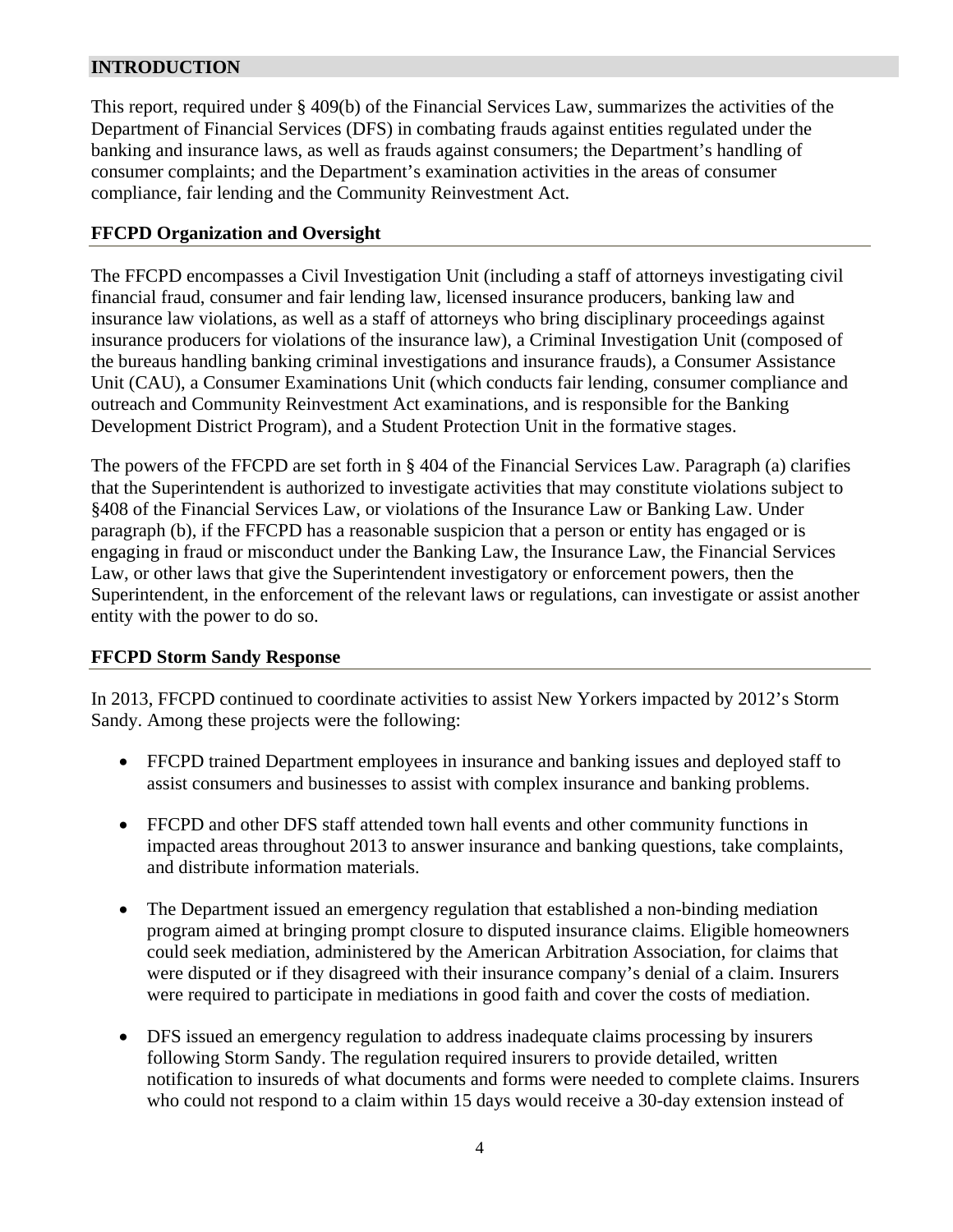<span id="page-5-0"></span>the previous 90 days. Finally, insurers were required to provide weekly reports to the Department on the status of open claims and the reason claims remained open. This allowed the Department to monitor progress and reach out to claimants who may have needed assistance.

 DFS tracked and analyzed consumer complaints filed following Storm Sandy. In response to emerging trends, in late 2012 and 2013, the Department opened investigations, including issuing subpoenas of several insurance companies to determine the companies' compliance with New York insurance claims practices laws and regulations. The Department's investigation has confirmed considerable claims-processing issues, specifically with respect to delays in adjuster inspections. The Department has initiated settlement discussions with one insurer, while investigations of the other companies' post-Sandy claims settlement practices are ongoing.

## **CIVIL INVESTIGATIONS AND ENFORCEMENT ACTIVITIES**

The Civil Investigation Unit utilizes the investigative and enforcement powers granted by the Financial Services Law, to investigate civil financial fraud, consumer and fair lending law, banking law and insurance law violations. Some of the Unit's investigations, activities and initiatives in 2013 are discussed below.

## **Force-Placed Insurance**

Force-placed insurance is insurance purchased by a bank or mortgage servicer when a homeowner's property insurance coverage lapses, is cancelled, or does not comply with the homeowner's mortgage. The insurance is typically far more expensive than the coverage purchased by a homeowner, yet often provides less protection for the homeowner while protecting the lender's or investor's interest in the property. The Department conducted an investigation of the force-placed insurance industry that found that the rates for force-placed insurance bore little relation to insurers' actual loss experience, resulting in high profits, a portion of which insurers commonly passed on to mortgage servicers and their affiliates through commissions, other payments, and reinsurance arrangements, to the detriment of homeowners and investors.

In 2013, the Department entered into agreements with every admitted insurance carrier writing forceplaced insurance in New York. The agreements included a total of \$25 million in penalties, a set of nation-leading reforms, and restitution for homeowners who were harmed. The Department also issued proposed regulations to ensure that the Department's force-placed insurance reforms cover any company—present or future—that decides to offer force-placed insurance in New York.

The Department entered into Consent Orders with Assurant, the country's largest force-placed insurer, QBE and Balboa, the country's second and third largest force-placed insurers, and American Modern Home Insurance Company. In addition, Great American Insurance Company, Chubb, Fidelity and Deposit Company of Maryland, and FinSecure—which had each written relatively smaller volumes of force-placed insurance and were not found to have engaged in the kickback arrangements uncovered at other companies—voluntary agreed to sign proactive codes of conduct implementing the Department's reforms.

The Consent Orders with Assurant, QBE, Balboa and American Modern Insurance require the companies to: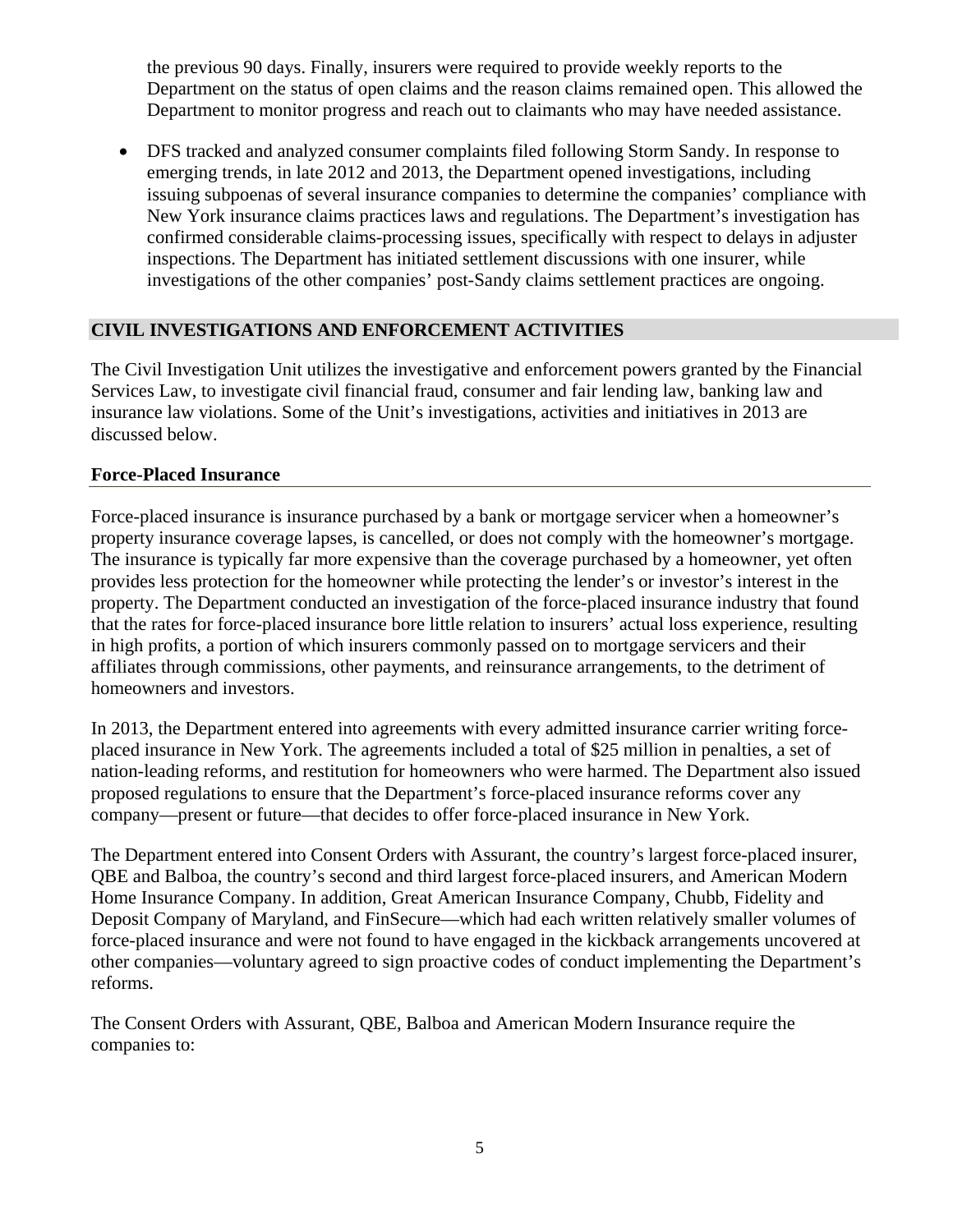- <span id="page-6-0"></span>• File with the Department force-placed premium rates with a permissible loss ratio of 62 percent, supported by credible data and an actuarial analysis that is acceptable to DFS. This will substantially reduce premiums;
- Re-file their rates with the Department for review every 3 years thereafter;
- Re-file their rates sooner than every three years if the companies' actual loss ratio for any preceding year dips below 40 percent;
- Report their actual loss ratio, earned premiums, itemized expenses, losses, and reserves to the Department annually;
- Provide improved disclosures and notices to homeowners; and
- Make refunds to eligible homeowners who were force-placed at any time after January 1, 2008.

Further, the Consent Orders with Assurant, QBE, Balboa and American Modern Insurance and Codes of Conduct with Great American, Chubb, Fidelity and Deposit Company of Maryland, FinSecure prohibit the companies from:

- Issuing any force-placed insurance on mortgaged properties serviced by a bank or servicer affiliated with the insurer;
- Paying any commissions (including contingent compensation based on underwriting profitability or target loss ratios) to any bank or mortgage servicer (or person or entity affiliated therewith) on force-placed business;
- Reinsuring force-placed insurance policies with any person or entity affiliated with the bank or servicer that obtains the policies; and
- Making any other payments to servicers, lenders, or their affiliates in connection with securing force-placed insurance business.

The Department issued a proposed force-placed insurance regulation that was published in the September 25, 2013 New York State Register. The proposed regulation closely follows the key terms of the agreements that the Department reached with 100% of the admitted force-placed market in New York. The 45-day comment period for the proposed regulation ended on November 9. The Department currently is reviewing comments and considering whether to make any changes to the proposed regulation and intends to issue a final regulation in 2014.

## **Title Insurance**

DFS is investigating unlawful inducements in the title insurance industry, and their impact on title insurance rates in New York.

The Department commenced an investigation of the title insurance industry in late 2012, following a rate filing submitted by TIRSA, the licensed rate service organization for title underwriters in New York, which sought a large rate increase. The Department sent letters, pursuant to Section 308 of the Insurance Law, to all licensed title insurers in New York and served subpoenas on a representative sampling of title agents, requesting documents and information relating to expenses incurred in connection with the work performed by the insurers and agents prior to the issuance of title insurance policies. The Department specifically sought a breakdown of certain expenses that are reported to the Department in annual statistical reports in broad categories but with no details as to particular expenditures. The Department also requested information concerning ancillary searches performed in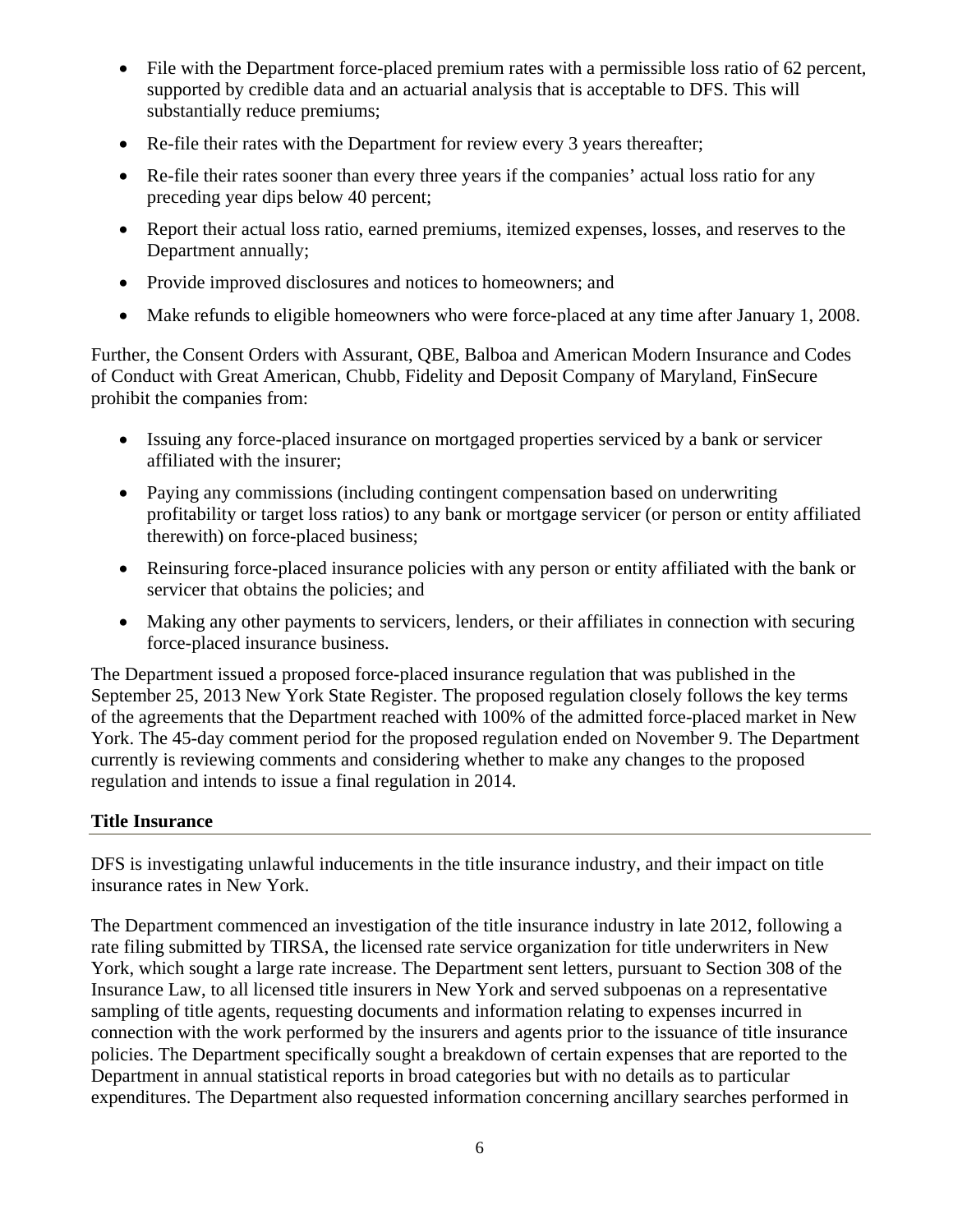<span id="page-7-0"></span>connection with the issuance of title insurance policies and charged to consumers at large markups. The Department received and analyzed thousands of financial documents produced in the course of the investigation.

In December 2013, the Department held a public non-adjudicatory hearing where TIRSA, five insurers, seven agents and two experts testified at the hearing. The focus of the hearing was to identify expenditures made in the course of issuing a title insurance policy, what expenditures constitute a proper use of premium dollars, and which nationwide expenses are properly included in the New York rate through allocation. The insurers and agents were questioned regarding information that was discovered during the course of the investigation, including the annual expenditure of millions of dollars on meals, entertainment, and gifts for attorneys and other real estate professionals who order title insurance on behalf of their clients. Such expenditures are included in the ratemaking calculation and, accordingly, are ultimately paid for by the insured. The insurers also testified in connection with their methods for allocating nationwide expense to New York. Those methods are not uniform among insurers, although the amount that is allocated impacts the rate charged in New York.

The insurers and agents were further questioned in connection with large markups charged for additional searches that are performed prior to the issuance of a title insurance policy and about payments made to closers at real estate closings that can add hundreds of dollars to consumers' closing costs. The investigation is ongoing.

The Department expects to issue proposed regulations to the industry delineating what expenditures may be made with premium dollars.

#### **No-Fault Insurance Fraud**

Combating no-fault fraud is an important component in mitigating increases in automobile insurance rates. DFS is dedicated to stamping out no-fault fraud and other forms of health insurance fraud that plague New York's no-fault insurance payment system and cost New Yorkers hundreds of millions of dollars in insurance costs. As part of an ongoing investigation, in the spring of 2013, DFS issued citations to medical providers convicted of charges or found guilty of professional misconduct in connection with services provided under the no-fault law.

Over the past year, DFS has de-authorized 18 doctors and other health service from billing New York's no-fault auto insurance system; 15 of the doctors or other health service providers entered into stipulations in which they agreed that they would no longer make claims or take payments under the no-fault system. Three of the doctors or health service providers were de-authorized following an administrative hearing. Investigations continue and we expect the de-authorization process will continue to rid the no-fault system of corrupt providers.

## **Payday Lending**

## **Investigation**

In early 2013, based on consumer complaints, the Department launched an investigation into payday lending. On February 22, 2013, the Superintendent issued a circular letter warning debt collectors that they are prohibited from collecting on illegal payday loans in New York, including usurious payday loans made in and to New York over the Internet. The letter stated that loans offered in New York by New York-chartered banks or non-bank lenders with an interest rate above the statutory maximums,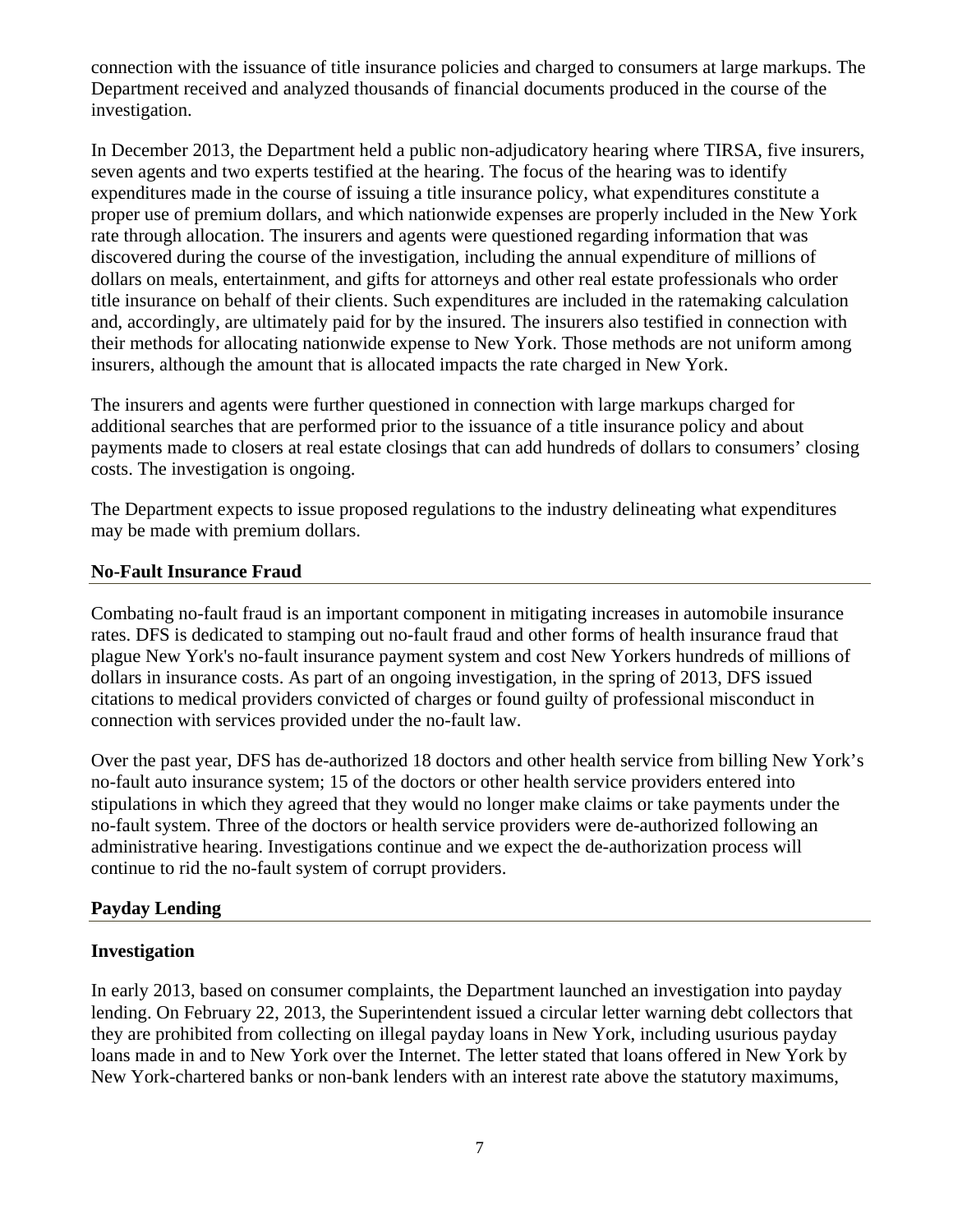<span id="page-8-0"></span>including payday loans, are void and unenforceable, and that attempts to collect on debts that are void or unenforceable violate state and federal law.

On August 5, 2013, the Department sent letters to 35 online companies that were offering payday loans to New York consumers in violation of New York law, including loans with interest rates as high as 1,095%. The letters demanded that the companies cease and desist from offering and originating illegal loans in New York. Since the Department issued those letters, 23 of the 35 online lenders purportedly have stopped making payday loans to New York consumers. DFS also issued a letter to all debt collection companies operating in New York directing them not to collect on illegal payday loans from the 35 companies that the Department's investigation had identified to date.

Also on August 5, the Department sent letters to 117 financial institutions, as well as NACHA, the association that administers the Automated Clearing House network through which bank account credits and debits are issued, requesting that they work with the Department to enforce existing rules and to create a new set of model safeguards and procedures to stop illegal payday lending in and to New York. The Department has reviewed the financial institutions' responses to its letters and has met with a number of interested parties. The investigation is ongoing.

## **Payday Loan "Lead Generators"**

In late November 2013, as part of its comprehensive approach toward ending illegal payday lending in New York, the Department issued subpoenas to 16 "lead generators" suspected of deceptive or misleading marketing of illegal online payday loans in New York in violation of state law. The Department believes that these firms collect and sell loan applicants' personal information to illegal online payday lenders and other entities, including scam artists. DFS requested a range of materials from the lead generators, including marketing materials, contracts for sale of consumer information, and privacy policies. The Department is in the process of reviewing the productions. The investigation is ongoing.

## **Litigation**

On August 21, 2013, two allegedly federally recognized Native American tribes, their wholly-owned loan corporations to which the Department had sent cease-and-desist letters, and the tribes' regulatory agencies sued the Department and the Superintendent in his official capacity in the United States District Court for the Southern District of New York. The complaint alleged that the state had violated the Indian Commerce Clause and infringed upon plaintiffs' sovereign rights, and sought to permanently enjoin the State from interfering with plaintiffs' lending activities. On September 30, 2013, Judge Richard Sullivan denied plaintiffs' motion for a preliminary injunction. The Court's decision affirmed the state's authority to protect New York consumers from usurious online payday loans, including those made by tribal lenders in and to New York from beyond the state's borders.

On October 4, 2013, plaintiffs filed notice of their interlocutory appeal of Judge Sullivan's decision to the United States Court of Appeals for the Second Circuit. On this expedited appeal, plaintiffs asserted that the District Court erred in denying their preliminary injunction motion because the court failed to balance tribal, federal, and state interests in determining whether the plaintiffs were likely to succeed on the merits. Second Circuit Judges Gerard E. Lynch, Raymond J. Lohier, Jr., and Robert D. Sack heard oral argument on the appeal on December 5, 2013.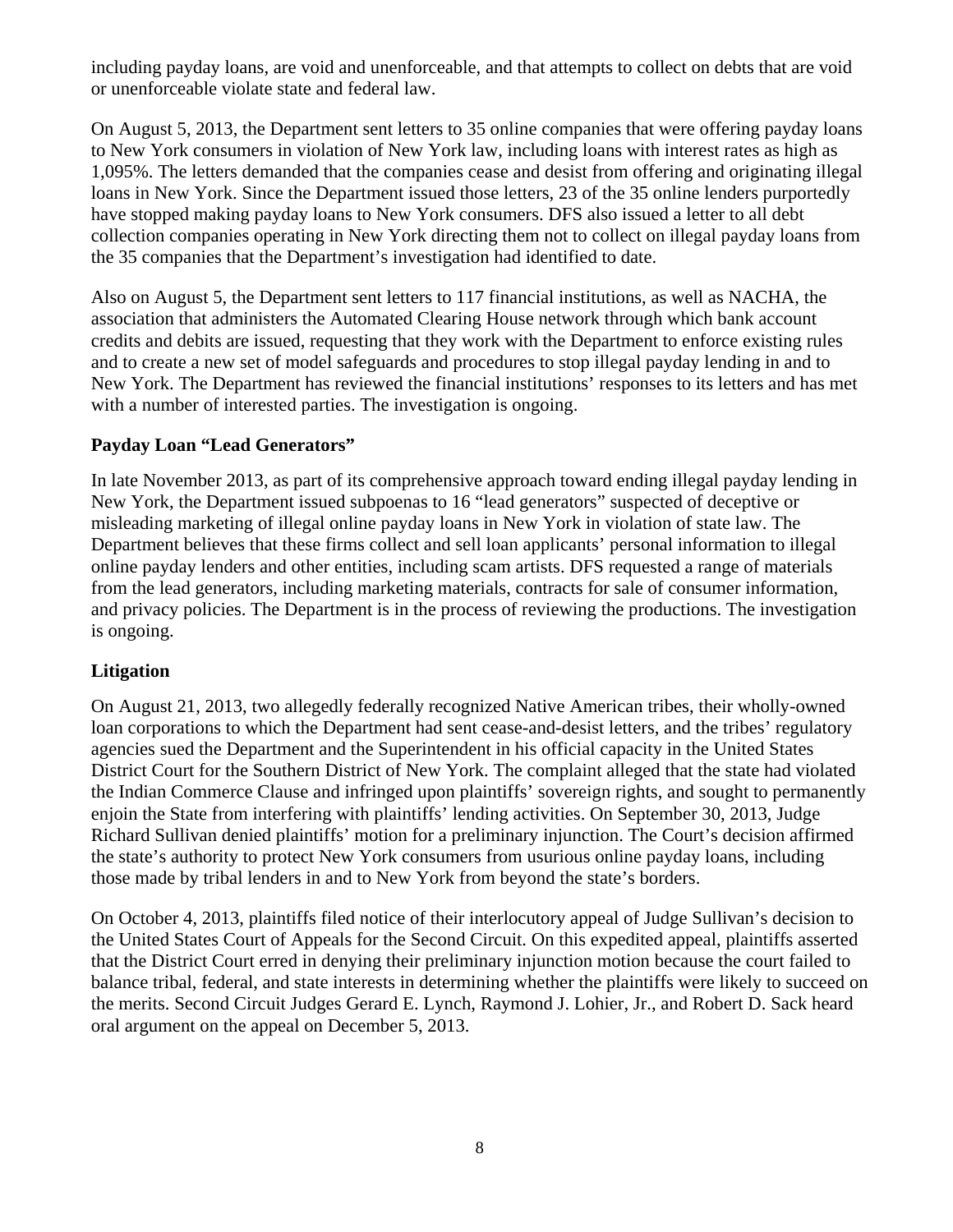#### <span id="page-9-0"></span>**Regulation of Debt Collectors**

On August 21, 2013, the Department published for comment regulations that would set nation-leading consumer protection standards for debt collectors operating in New York. The regulations would, among other things, cut down on repeated, harassing phone calls from debt collectors; guard against the collection of expired debts; prevent situations where companies try to collect debts from the wrong consumer for the wrong amount of money due to poor record-keeping; as well as address other widespread abuses in the debt collection industry. Adoption of the regulations will establish Department oversight of the debt collection industry, the first new consumer product or service regulated pursuant to the expanded consumer protection mandate in the Financial Services Law. The comment period ended on October 11, 2013, and DFS has been reviewing comments, meeting with some commenters for further discussion, and amending the regulations where appropriate.

#### **RelayRides Investigation**

RelayRides is a company that offers an online car sharing service through which owners of automobiles rent out their personal vehicles to individuals who need the use of a car. In May 2013, DFS ordered the company to stop operating in New York after determining that the company was violating New York law by, among other things, acting as an insurance producer and an insurance adjuster without a license.

The Department also determined that RelayRides had made certain misleading representations and omissions in its advertising, including misrepresenting the adequacy of the liability insurance issued by RelayRides which could put car owners and potential third-party victims at financial risk in the event of an accident. Following its investigation, DFS negotiated a settlement with RelayRides, including penalties and injunctive relief.

#### **Disciplinary Unit**

The Disciplinary Unit oversees the activities of licensed individuals and entities who conduct insurance business in New York State. The goals of the Unit are to protect the public and ensure that licensees act in accordance with applicable insurance laws and Department regulations. There are currently more than 280,000 licensees in New York. Licensees include producers (agents and brokers), limited lines producers, independent and public adjusters, reinsurance intermediaries, bail bond agents, and viatical settlement brokers.

The Unit monitors the insurance marketplace and reviews licensing applications to determine if unlicensed activity is occurring and, if necessary, takes steps to ensure that individuals or entities either achieve compliance or cease activities.

The Omnibus Crime Bill of 1994 disqualifies from employment in the insurance industry anyone convicted of a criminal felony involving dishonesty or a breach of trust. This ban, however, may be removed if approval for written consent to engage in the business of insurance pursuant to 18 U.S.C. §§1033 and 1034 is given by the Superintendent. The Unit also reviews all such applications for written consent.

When a violation of the Insurance Law is proven, an administrative sanction may be imposed resulting in license revocation or suspension, the denial of pending applications, or monetary penalties imposed with corrective actions to address violations.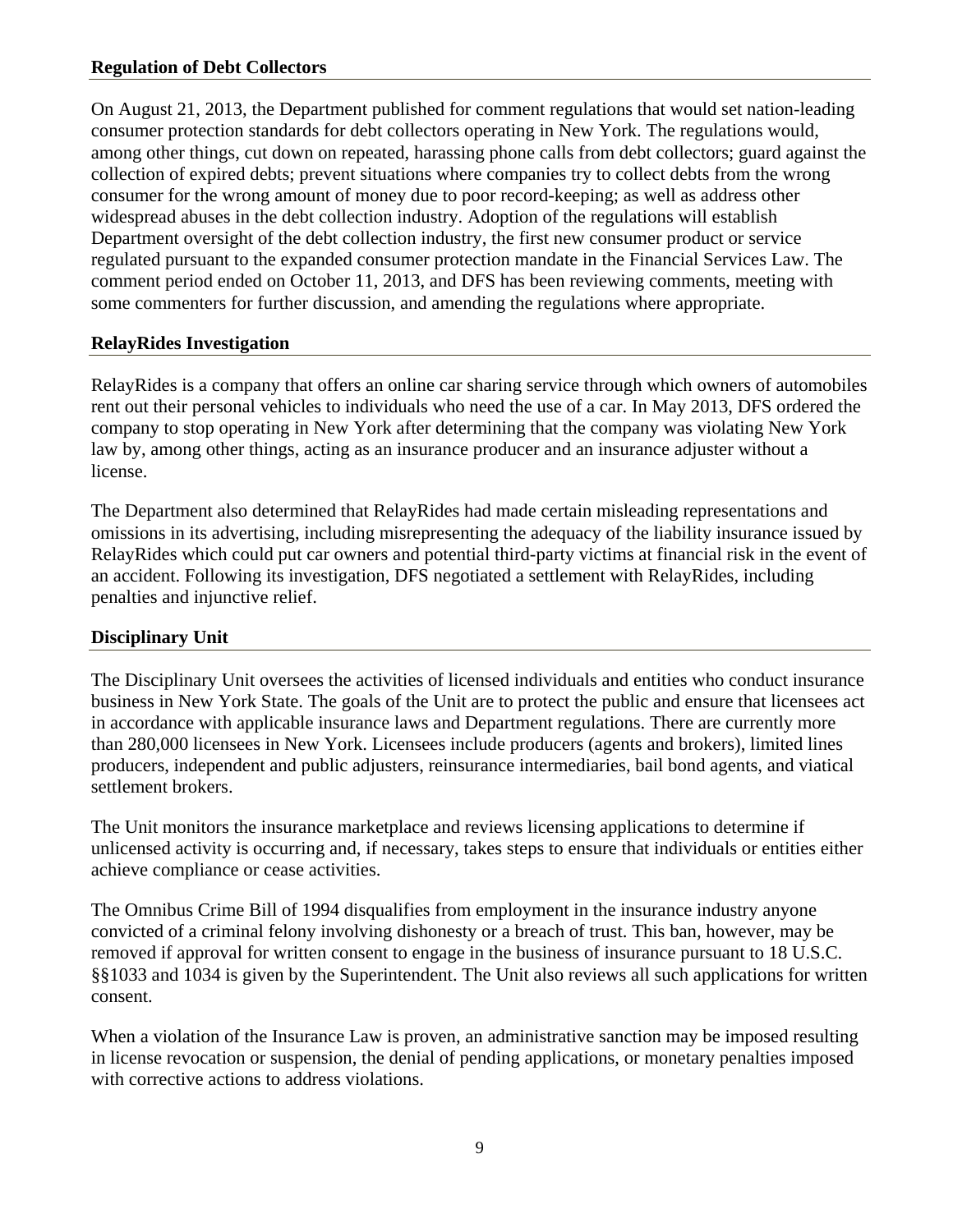In 2013, the Department entered into approximately 234 stipulations imposing penalties on insurance companies or producers (i.e., agents or brokers). In addition, the Department held approximately 33 administrative hearings.

|                                                 | $\overline{O}$ upulations in $\angle O15$ |                        |                    |  |  |  |  |  |
|-------------------------------------------------|-------------------------------------------|------------------------|--------------------|--|--|--|--|--|
| <b>Total Requested</b><br><b>Type of Action</b> |                                           | <b>Total Completed</b> | <b>Fine Amount</b> |  |  |  |  |  |
| Agent/Broker                                    | 185                                       | 150                    | \$543,500          |  |  |  |  |  |
| Company                                         | 49                                        | 41                     | \$3,852,110        |  |  |  |  |  |
| Total                                           | 234                                       | 191                    | \$4,395,610        |  |  |  |  |  |

#### **Stipulations in 2013**

#### **Hearings in 2012**

|                            | <b>Requested</b> | <b>Held</b> | Pending | <b>Revocation</b> | <b>Monetary</b><br><b>Penalty</b> | Awaiting<br><b>Final Order</b> |
|----------------------------|------------------|-------------|---------|-------------------|-----------------------------------|--------------------------------|
| Agent/Broker/<br>Applicant | 33               | 33          |         | 30                |                                   |                                |

#### **CRIMINAL INVESTIGATIONS AND ENFORCEMENT ACTIVITIES**

#### **Banking Criminal Investigations Bureau (CIB)**

#### **Highlights of 2013**

- Court-ordered restitution resulting from CIB's investigations totaled over \$157.3 million.
- The Mortgage Fraud Unit's investigations resulted in 24 arrests involving more than \$141 million in losses to victimized homeowners and financial institutions.
- CIB conducted 54 investigations, which resulted in 22 convictions.
- 14 new cases were opened for investigation.

#### **Background**

The CIB investigates all possible violations of the New York Banking Law and certain enumerated misdemeanors and/or felonies of the New York Penal Code and takes appropriate action after such investigation. CIB also investigates violations of anti-money laundering laws and regulations as well as crimes relating to residential mortgage fraud. In that capacity, CIB was delegated the responsibility to review applicants' criminal histories to assist the Mortgage Banking and Legal Divisions in their determinations of whether applicants meet the statutory requirements to be licensed or registered as a mortgage loan originator by DFS.

#### **Operations and Activities**

CIB conducts specialized investigations into criminal conduct involving the financial services industry and works cooperatively with law enforcement and regulatory agencies at the federal, state, county, and local levels. Among CIB's major focuses are the following areas: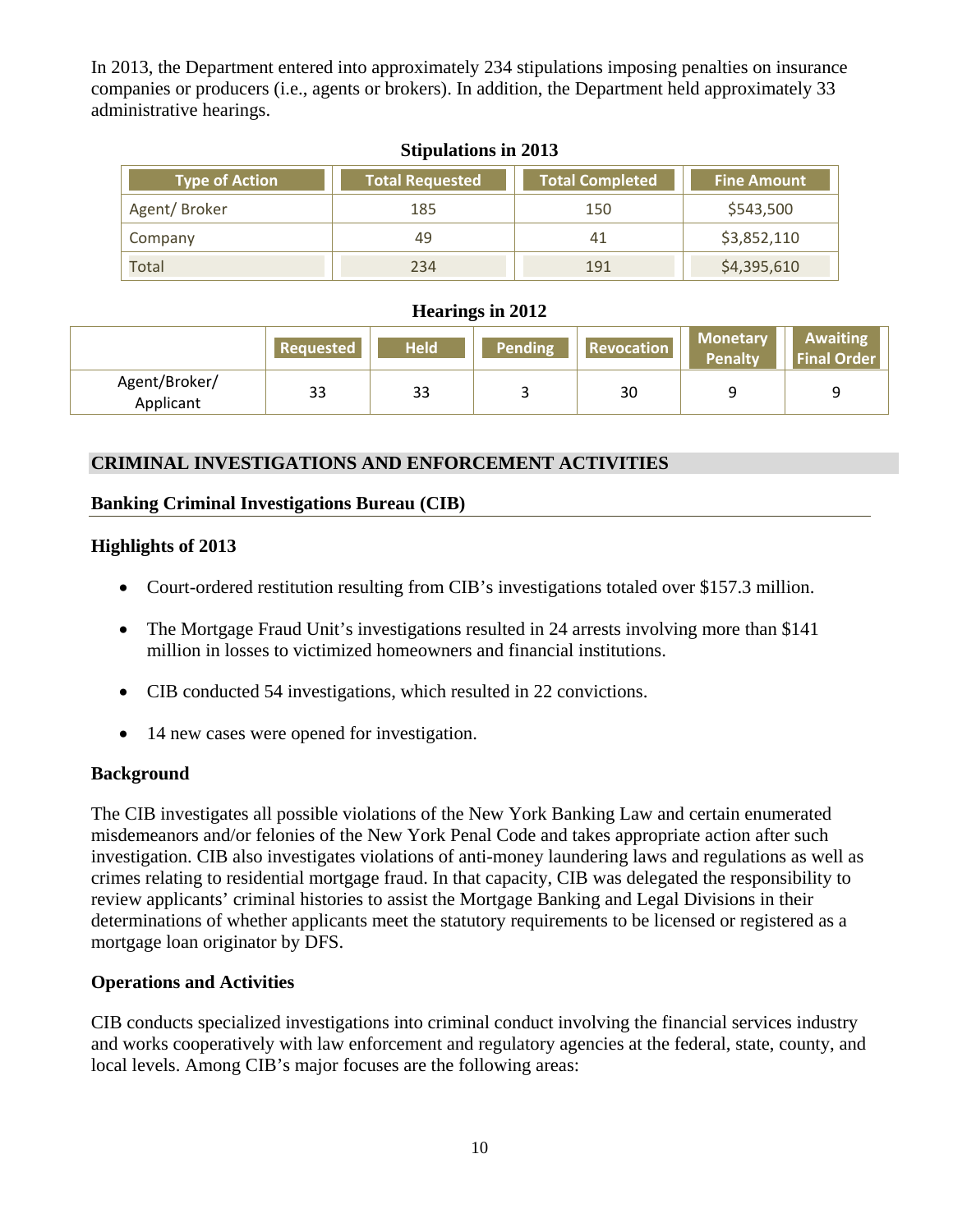## **Bank Secrecy Act and Anti-Money Laundering Investigations**

CIB conducts criminal investigations into possible violations of the federal Bank Secrecy Act, federal and state anti-money laundering laws and related regulations, and possible violations of the federal Office of Foreign Assets Control (OFAC) laws and related regulations. Members of CIB have assisted federal, state and county prosecutors in numerous investigations relating to violations of both federal and state laws.

## **Investigations of Money Services Businesses**

CIB works closely with numerous federal, state, county and local regulatory and law enforcement agencies to ensure compliance with federal and state statutes and related regulations pertaining to money services businesses, including licensed check cashers and money transmitters. CIB works closely with the New York/New Jersey High Intensity Crime Area and with the federal Financial Crimes Enforcement Network on matters designed to detect and eliminate the illegal transmission of money within New York State as well as to eliminate illegal money laundering. CIB also works closely with both federal and state tax officials to identify and prosecute individuals and companies for tax avoidance activities.

## **Mortgage Fraud Investigations**

The Mortgage Frauds Unit (MFU) within CIB was created to combat mortgage fraud by providing investigative expertise and support to regulatory and law enforcement agencies. The MFU's three-fold mission is to investigate mortgage fraud cases throughout the State; to assist local, State and federal regulatory and law enforcement agencies in the investigation and prosecution of such cases; and to educate law enforcement and the financial sector in identifying, investigating and prosecuting mortgage fraud. The MFU is a member of several federal mortgage fraud task forces and its staff has provided expert testimony at trial and in grand jury proceedings. Since its inception in April 2007, the MFU has participated in investigations that have culminated in charges against more than 235 individuals and involved in excess of \$537.5 million in losses to victimized homeowners and financial institutions. In 2013, mortgage fraud investigations resulted in 24 arrests and 22 convictions in cases involving more than \$141 million in losses to victimized homeowners and financial institutions.

In furtherance of its mission, the MFU hosts a monthly Mortgage Fraud Working Group, created a Mortgage Fraud Training Course to train individuals in the investigation and prosecution of cases, and developed an annual Mortgage Fraud Forum to provide a platform for prosecutors across the state to explore trends and exchange ideas on methods to combat the epidemic of mortgage fraud. CIB held its sixth Mortgage Fraud Forum in 2013. The two day Forum highlighted recent mortgage fraud trends and state and federal investigations and prosecutions.

# **Major Mortgage Fraud Investigations During 2013**

 **Attorney Convicted in \$6 Million Mortgage Fraud Scheme.** In February, a jury in the Southern District of New York returned a guilty verdict on all five counts against an attorney and his co-conspirators for engaging in a large mortgage fraud flipping scheme employing the use of straw buyers and multiple LLCs, including French Open LLC, Australian Open LLC, and U.S. Open LLC. Defendant's co-conspirators purchased properties at foreclosure auctions and then sold them to straw buyers. Defendant served as the closing attorney and recruiter of straw buyers. In December, defendant was sentenced to 87 months for his part in the \$4 million mortgage fraud scheme. This was a joint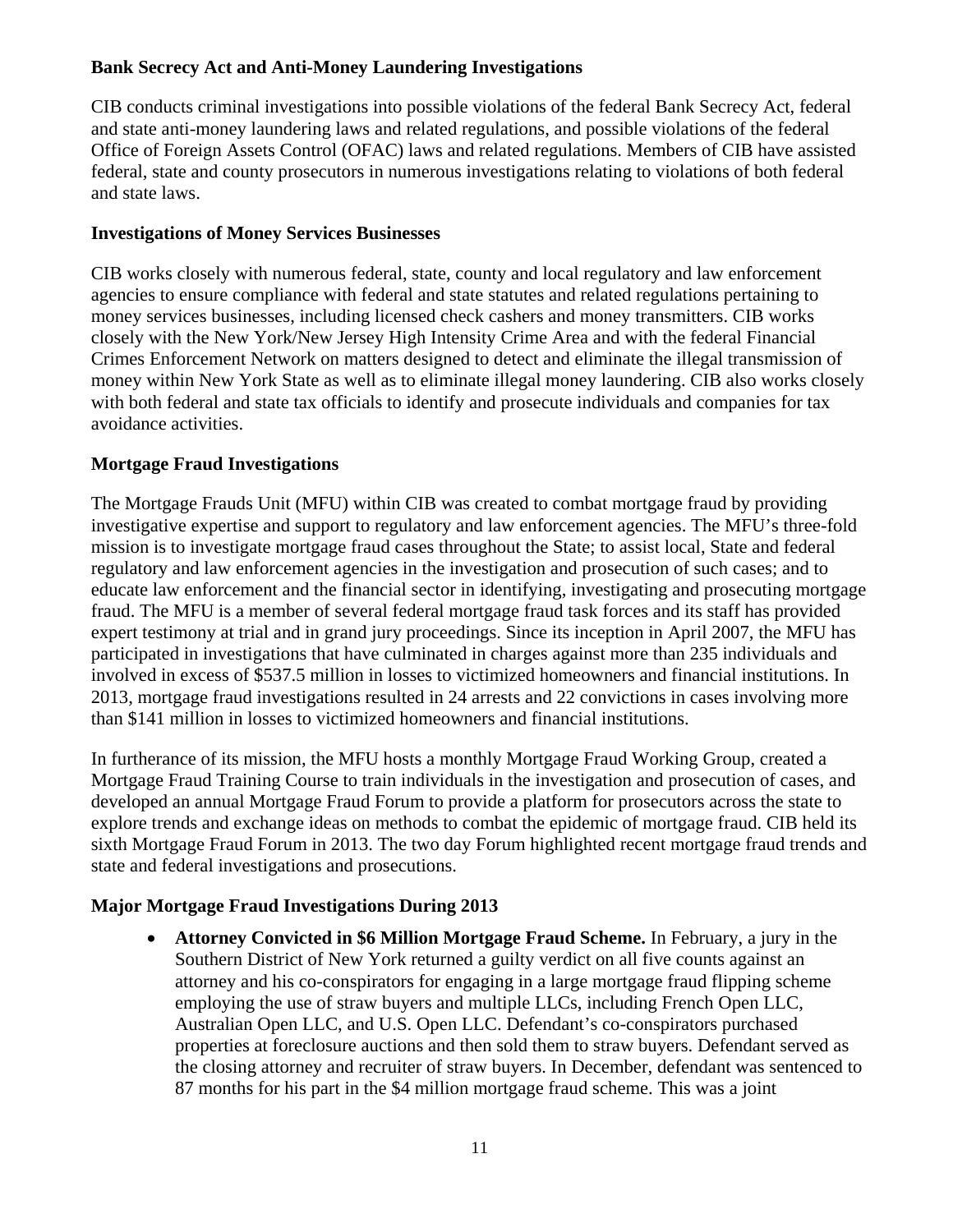investigation conducted with the FBI and the United States Attorney's Office for the Southern District of New York.

- **Queens Attorney Among Three Individuals Charged in \$3.3 Million Mortgage Fraud Operation.** In April, three individuals, including a Richmond Hill attorney, were arrested and charged with conspiring to commit mortgage fraud and larceny by allegedly obtaining from Wells Fargo Bank mortgage funds in excess of \$3.3 million pertaining to the purchase of six properties. The defendants were charged with first-degree grand larceny, first-degree criminal possession of stolen property, first-degree falsifying business records, fourthdegree criminal facilitation, first-degree scheme to defraud and fourth-degree conspiracy. CIB developed and conducted the initial investigation and referred the matter for prosecution to the Queens District Attorney's Office.
- **Attorney Convicted in a Multi-Million Dollar Mortgage Fraud Scheme.** In July, a jury in the Southern District of New York returned a guilty verdict on all counts against an attorney in Brooklyn, and his co-conspirator stemming from a mortgage fraud scheme through which they swindled an elderly woman out of a multi-million dollar apartment building in Harlem that she had owned for more than 40 years. The two defendants cultivated a relationship with the woman and persuaded her to sell the property to them for \$3.1 million. At the closing, the defendants presented the victim with multiple fake and fraudulent checks to make it appear that they had paid the agreed-upon price. They induced the victim to return all of the checks to them by representing that they would safeguard her money and give her a "private mortgage" on the property; however, they never recorded the private mortgage and subsequently submitted a fraudulent mortgage application to Washington Mutual Bank. They falsely represented to the bank that they had purchased the property and owned it "free and clear." Based on those and other fraudulent representations, the defendants obtained a \$1.8 million mortgage loan from the bank, which they failed to repay. This was a joint investigation with the New York Attorney General Office's Crime Proceeds Task Force and the United States Attorney's Office for the Southern District of New York.
- **Five Defendants Defrauded First-Time Home Buyers and Institutional Lenders in Rent-To-Own Mortgage Scheme.** In July 2013, two attorneys, an appraiser and two others were indicted for their roles in a mortgage fraud ring that operated for years in the Onondaga County area and netted more than \$1 million by preying upon first-time home buyers and institutional lenders. The defendants bilked consumers by advertising a rent-toown opportunity in which first-time home buyers with low credit were offered the chance to own their own homes with no down payments and no closing costs. The defendants then took out fraudulent loans against those properties, conned lenders into believing they were paying off underlying mortgages, and pocketed the money. CIB conducted the initial investigations with the New York State Police and the U.S. Department of Housing and Urban Development Office of the Inspector General. CIB referred the matter to the New York State Attorney General's Office for prosecution.
- **Defendant Arrested and Pled Guilty in \$92 Million Mortgage Fraud Conspiracy.**  Defendant assisted her father and others, in a scheme to defraud banks and other investors in mortgages by obtaining mortgage loans in the names of straw buyers by fraudulent means and selling those mortgages to banks and other investors. Defendant's father purchased and subdivided properties in East New York, Brooklyn and Queens. After the conspirators obtained permits to construct multi-unit housing, they staged sales of properties financed by mortgage loans. They also created fraudulent loan files to give the appearance that the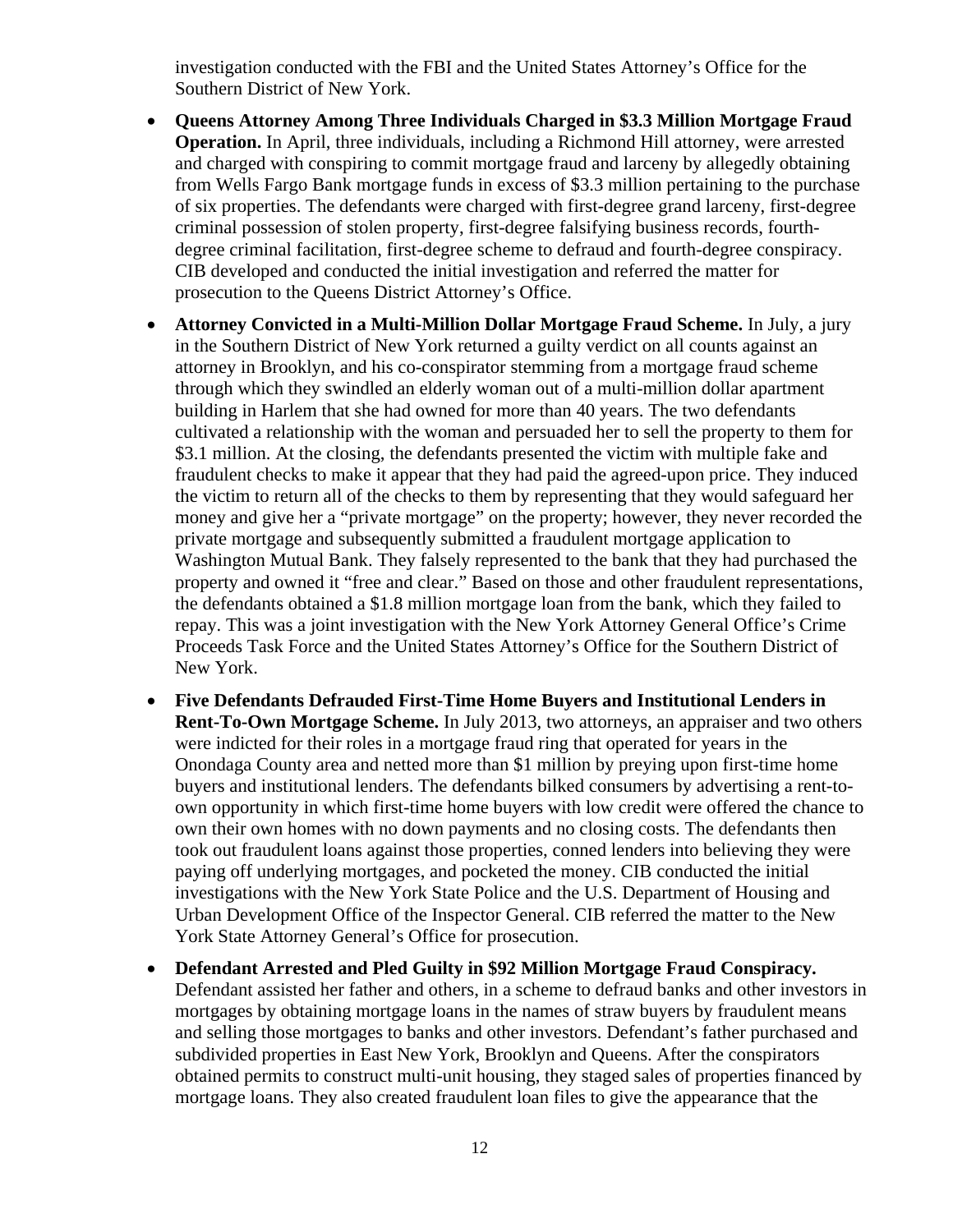properties were being purchased by creditworthy homeowners when, in fact, the properties were being sold to straw buyers. The mortgages were supported by fraudulent appraisals depicting finished homes when the buildings had yet to be built or had fictional addresses, and the mortgage files contained fraudulent title abstract reports and other documentation designed to indicate the seller had clear title to convey. To prevent investors from learning that the conspirators had used many of the properties as security for multiple loans, Defendant's father instructed the Defendant and others to employ a Ponzi scheme in which they made monthly mortgage payments to prevent the loans from becoming delinquent. Defendant pled guilty in June and was sentenced in November. Ten defendants have been convicted as a result of the investigation. The case was developed and investigated by CIB. CIB referred the matter to the United States Attorney's Office for the Eastern District of New York for prosecution.

 **Attorney Convicted at Trial in \$20 Million Fraudulent Mortgage Loan Conspiracy.** In October, an attorney, was convicted following a trial in federal court in the Eastern District of New York. The defendant and his associates engaged in a conspiracy in which \$20 million in fraudulent mortgage loans were obtained on properties located primarily in Brooklyn. Associates in the conspiracy located properties to sell to straw buyers, located straw buyers, falsified the mortgage applications, and provided the inflated appraisals. The defendant conducted the closings and the defendant was convicted of Bank Fraud, Conspiracy to Commit Bank Fraud and Aggravated Identity Theft. The remaining conspirators pled guilty to various charges including Wire Fraud, Bank Fraud and Conspiracy to Commit Bank Fraud. The investigation was conducted jointly with the FBI, and was prosecuted by the United States Attorney's Office for the Eastern District of New York.

#### **ATM Program**

The New York Banking Law authorizes DFS to enforce provisions of the New York ATM Safety Act (Act). The primary purpose of the Act is to ensure the safety and convenience of ATM users by establishing minimum security measures at ATM locations. The Department's ATM Inspection Unit ensures compliance with the Act by conducting inspections of bank-owned ATM facilities throughout the State and monitoring compliance submissions provided to DFS as required under the Act. The Superintendent has authority to assess fines for violations of the Act and to approve variances or exemptions of required security measures. The Act applies to all federal and state-chartered banking institutions, whether headquartered in or outside New York State, provided that the institution operates one or more ATMs within the State. As of year-end 2013, there were 5,250 ATMs under the ownership of banking institutions and, thus, subject to the security provisions of the Act.

In July of 2013, Governor Cuomo signed into law an amendment to the Act, which requires every banking institution that maintains ATM facilities in New York State to submit letters electronically twice a year certifying that the ATM facilities under their control are in compliance with the Act.

During 2013, the ATM Inspection Unit of CIB conducted 6,107 inspections. Of the 6,107 inspections, 1,157 resulted in the issuance of notices of violations.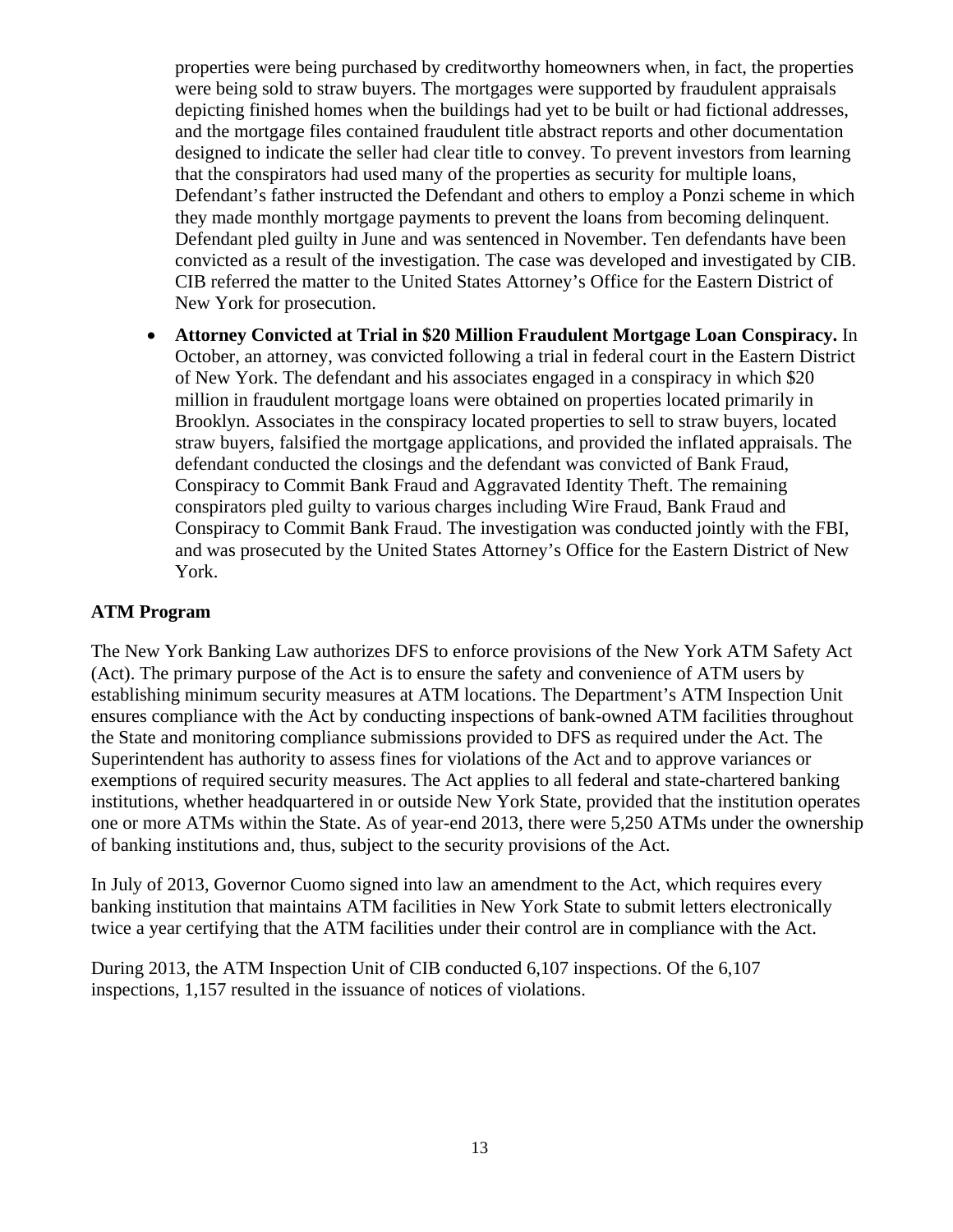# <span id="page-14-0"></span>**Mortgage Loan Originator Licensing Support**

CIB provides critical support to the Mortgage Banking Division's efforts to comply with the federal SAFE Act. Under the SAFE Act, states were encouraged to increase uniformity, enhance consumer protection and reduce mortgage fraud through establishment of a national mortgage licensing system (NMLS). One of the key tools in the SAFE Act is the requirement of a criminal background check of each mortgage loan originator applicant. During 2013, investigators within CIB reviewed 442 criminal history reports related to mortgage loan originator applications filed with the State.

# **CIB Task Force/Working Group Participation**

CIB is an active participant in numerous task forces and working groups designed to foster collaboration and cooperation among the many agencies involved in fighting financial fraud. Among the task force groups of which CIB is a member are the following:

- Crime Proceeds Strike Force
- FBI C-3 Mortgage Task Force
- FBI Bank Fraud Task Force
- HIFCA(High Intensity Financial Crime Area)-El Dorado Task Force
- New York Identity Theft Task Force
- MAGLOGLEN (Middle Atlantic-Great Lakes Organized Crime Law Enforcement Network)
- New York State Mortgage Fraud Working Group
- National White Collar Crime Center
- New York External Fraud Committee
- Long Island External Fraud Committee

#### **Insurance Frauds Bureau**

## **Highlights of 2013**

- Court-ordered restitution totaled \$28.9 million as a result of the Bureau's criminal investigations, an increase of 60% over 2012.
- Investigations conducted by Bureau staff resulted in 468 arrests, 170 of those arrest were for health care fraud.
- 393 new cases were opened for investigation.
- By year-end, prosecutors had obtained 385 convictions in cases in which the Bureau was involved.
- The Bureau received 22,688 reports of suspected fraud during 2013, a decrease of approximately 5% from 2012.
- Of the fraud reports received, 13,198 reports were for suspected no-fault fraud, accounting for 58% of all fraud reports.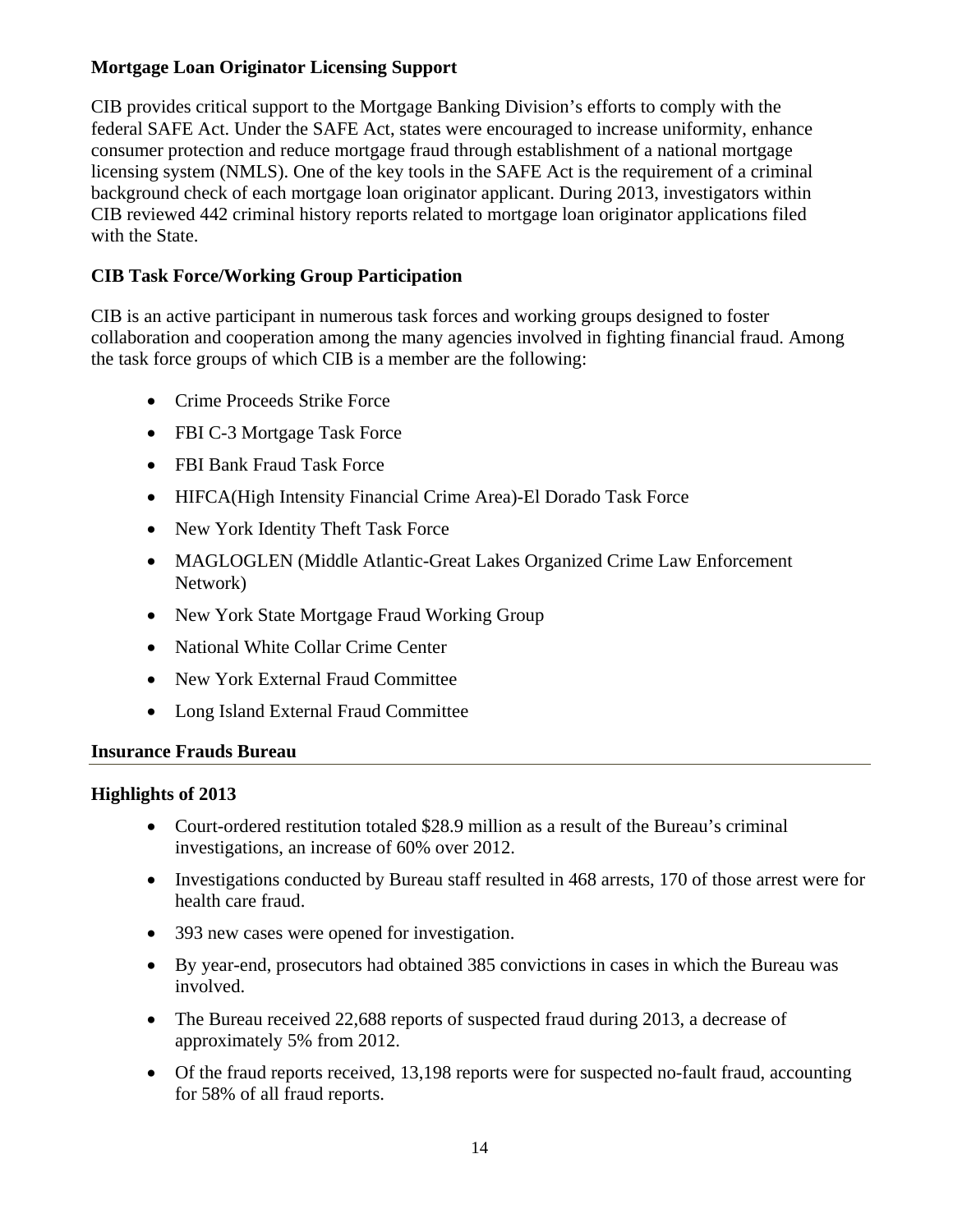Investigations conducted by the Bureau led to the de-authorization of 18 doctors and other health care providers from billing insurance carriers under New York's no-fault law.

# <span id="page-15-0"></span>**Background**

The Bureau has a longstanding commitment to combating insurance fraud. It is responsible for the detection and investigation of insurance and financial fraud and the referral for prosecution of persons or entities that commit these frauds. The Bureau is headquartered in New York City, with six additional offices across the State in Mineola, Albany, Syracuse, Oneonta, Rochester and Buffalo.

# **Operations and Activities**

# **Reports of Suspected Fraud/Investigations**

The Bureau received 22,688 reports of suspected fraud in 2013. The vast majority of those reports — 22,127 — were from licensees required to submit such reports to the Department and the remaining reports were from other sources, such as consumers and anonymous tips. The Bureau opened 393 new cases for investigation during the past year. Tables showing the number of fraud reports received, investigations opened, and arrests by type of fraud appear in the Appendices.

During 2013, the Bureau referred 237 cases to prosecutorial agencies for criminal prosecution. Prosecutors obtained 385 convictions in Bureau cases.

# **No-Fault Fraud Reports and Investigation**

The number of suspected no-fault fraud reports received by the Bureau decreased by approximately 5% from 2012 to 2013. However, suspected no-fault fraud reports accounted for 58% of all fraud reports received by the Bureau in 2013.



Combating no-fault fraud is one of the Department's highest priorities. Deceptive health care providers and medical mills that bill insurance companies under New York's no-fault system cost New York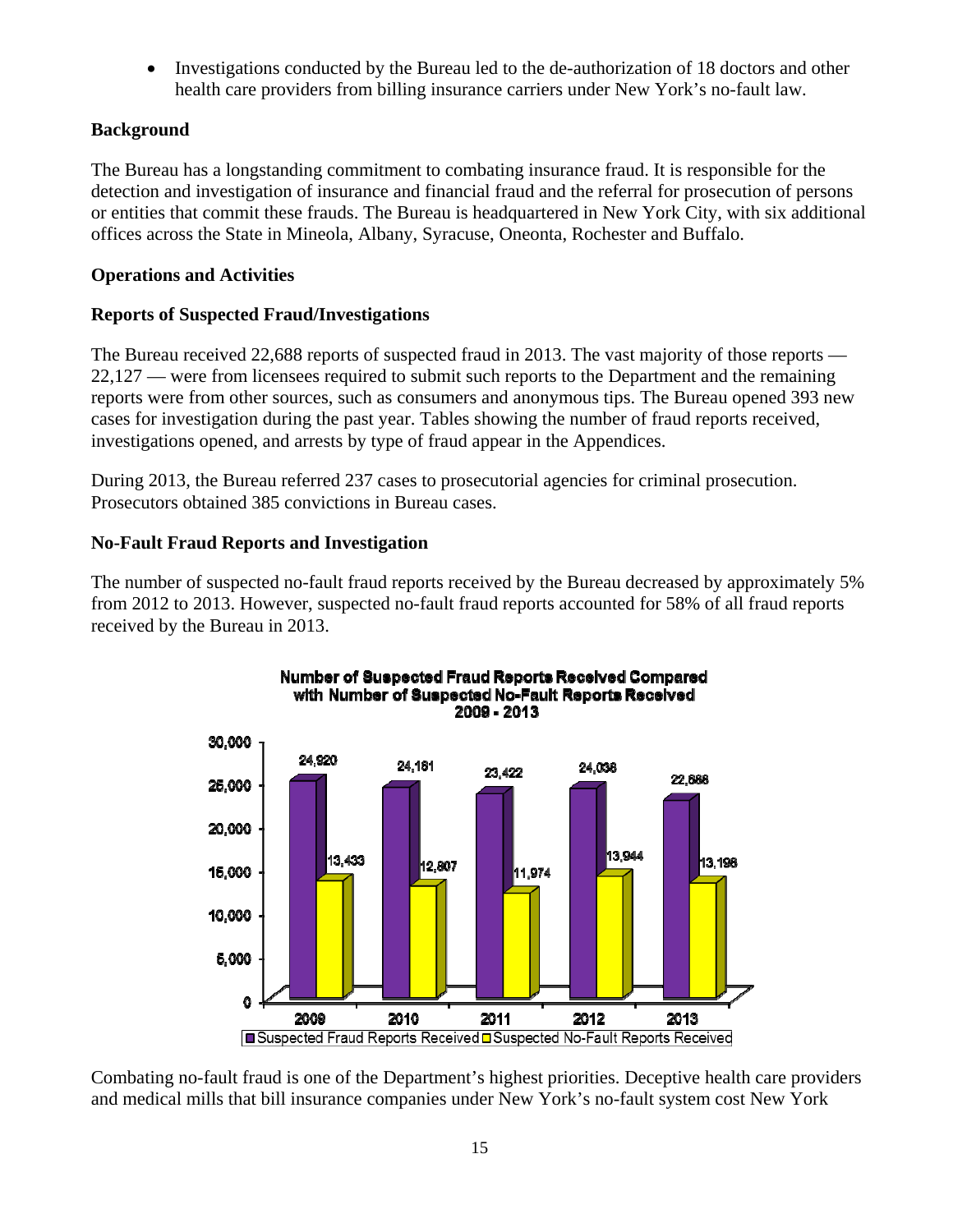drivers hundreds of millions of dollars. In 2013, the Department's investigations led to the ban of 18 doctors and other health care providers from billing insurance companies under the no-fault system. The Department maintained its aggressive approach to combating this fraud throughout the year with investigations that are currently ongoing.

# **Web-Based Case Management System**

Insurers are required by New York Insurance Law § 405 to report suspected fraud to the Department. The Department's Web-based Case Management System, known as the Fraud Case Management System or FCMS, allows insurers to submit reports of suspected fraud electronically. In 2013, approximately 95% of the 22,688 fraud reports received by the Bureau were transmitted electronically and received remotely from insurers. Insurers have access to FCMS through the Department's portal using secure accounts.

The benefits of FCMS to insurers include automatic acknowledgment of receipt of fraud reports and notification of case assignments and eventual case disposition. Insurers also benefit from on-line help screens and an on-line operations manual, as well as search and cross-reference features. Department staff members regularly monitor the system and make improvements and changes as necessary.

## **Arrests**

Insurance Frauds Bureau investigations led to 468 arrests for insurance fraud and related crimes during 2013.

## **Civil Enforcement, Restitution and Forfeitures**

Section 403 of the New York Insurance Law authorizes the Department to levy civil penalties of up to \$5,000 plus the amount of the claim on individuals who commit fraudulent insurance acts. Section 2133 permits the Department to levy a civil fine of up to \$1,000 for possession of one fraudulent automobile insurance identification card and up to \$5,000 for each additional card.

Criminal investigations conducted by the Bureau resulted in \$28.9 million in court-ordered restitution in 2013, up from \$18 million in the prior year.

## **Multi-Agency Investigations**

In 2013, the Bureau conducted numerous multi-agency investigations with the following:

- New York Police Department's (NYPD) Fraudulent Accident Investigation Squad (FAIS) and Auto Crime Division
- Bureau of Alcohol, Tobacco, Firearms and Explosives (ATF)
- Fire Department of New York's (FDNY) Bureau of Fire Investigations
- Workers' Compensation Board's Office of the Fraud Inspector General
- State Insurance Fund
- District Attorney's Offices
- U.S. Attorney's Office
- New York State Attorney General's Office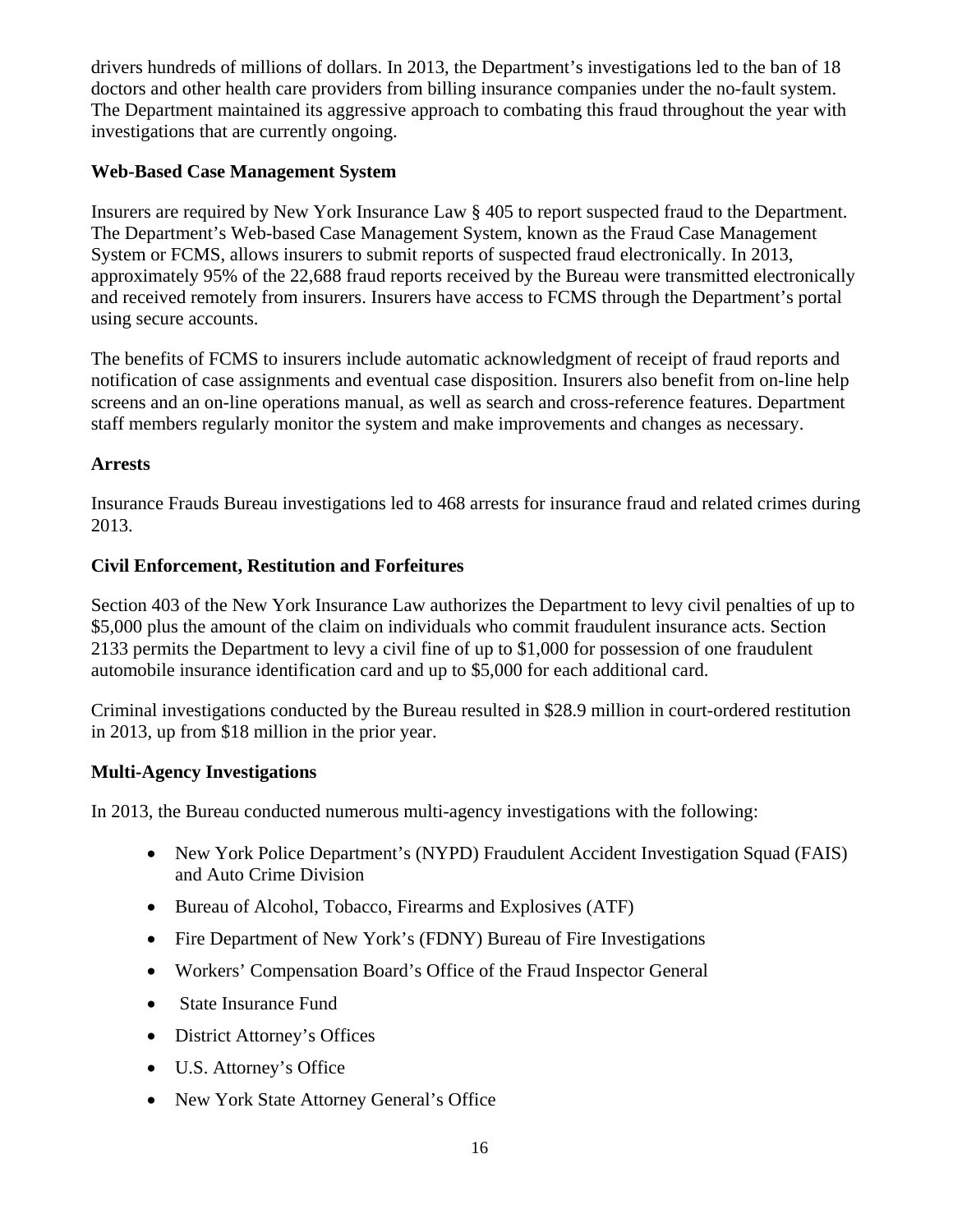- New York State Department of Motor Vehicles
- U.S. Postal Inspection Service
- Federal Bureau of Investigation (FBI)
- U.S. Department of Health and Human Services
- As well as various local law enforcement and many task forces and working groups of which the Bureau is a member.

## **Task Force/Working Group Participation**

The Bureau is an active participant in thirteen task forces and working groups designed to foster cooperation among the many agencies involved in fighting insurance fraud. Participation provides the opportunity for intelligence gathering, joint investigations, information sharing and effective use of state resources. Among the groups in which Bureau staff participated during the past year are the following:

- Western New York Health Care Fraud Task Force
- Central New York Health Care Fraud Working Group
- Monroe County Auto Crime Task Force
- FBI New York Health Care Fraud Task Force
- New York Anti-Car Theft and Fraud Association
- National Insurance Crime Bureau Working Group
- Motor Vehicle Theft and Insurance Fraud Prevention Board (DCJS)
- High Intensity Drug Trafficking Area (HIDTA)
- High Intensity Financial Crimes Area (HIFCA)
- New York State Banking Department Mortgage Fraud Working Group
- Medicare Fraud Strike Force
- Drug Enforcement Administration Tactical Diversion Task Force (Upstate/Downstate)
- Suffolk County District Attorney's Office Insurance Crime Bureau
- ACA Marketplace, Law Enforcement Information Sharing Working Group

## **2013 Highlights from Task Force Participation:**

- A joint undercover investigation with the FBI's New York Health Care Fraud Task Force led to the arrest of the pharmacy owner for fraudulent billing. The undercover investigators filled legitimate prescriptions at the pharmacies and the owner then used the undercovers' personal medical information to bill Medicare, Medicaid, and private insurers for more fraudulent prescriptions. The amount of the fraud is estimated at close to \$1 million.
- The Bureau's work within the DEA Tactical Diversion Task Force helped to secure 66 Task Force arrests. This Task Force investigates organized drug diversion schemes, patients who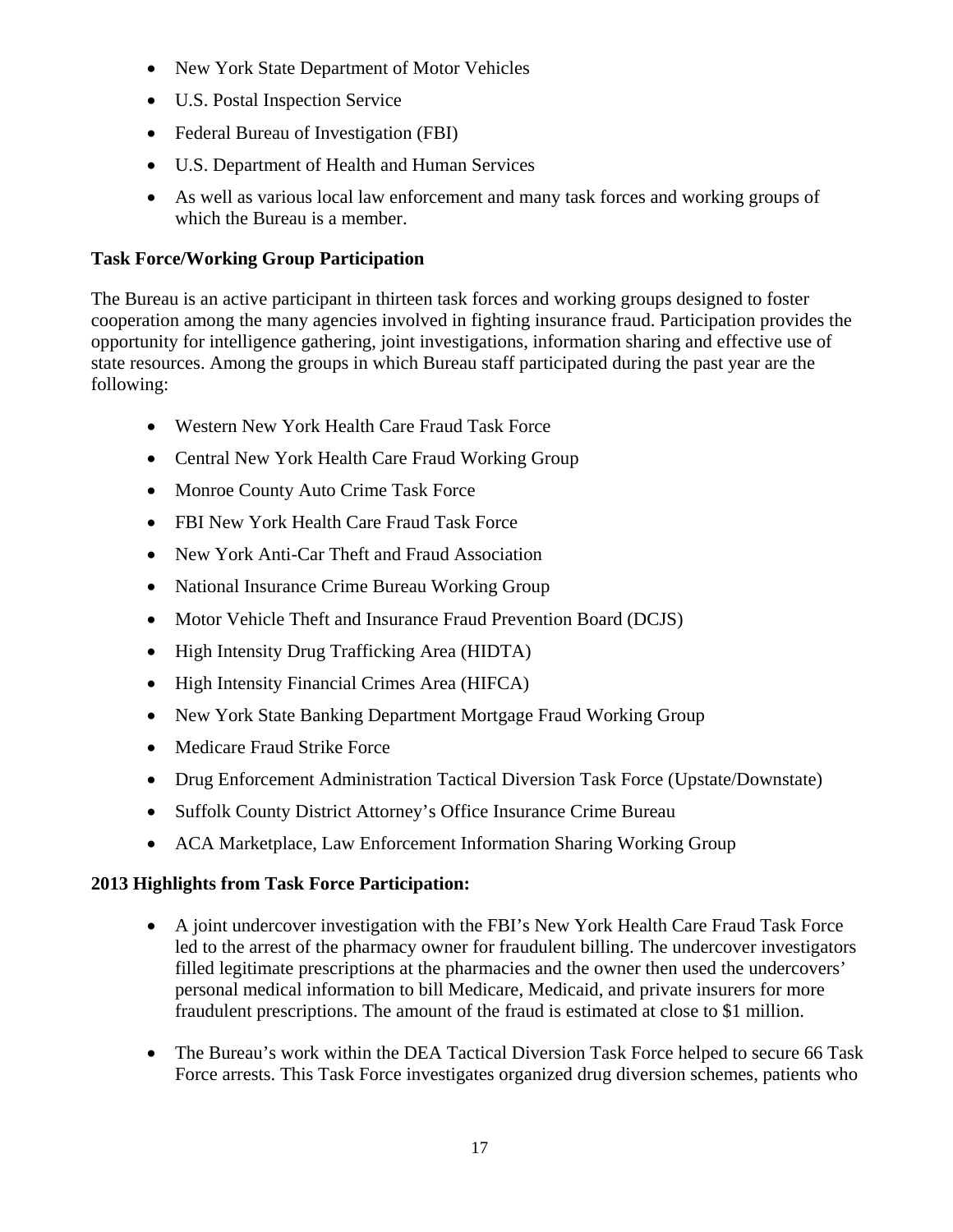simultaneously see multiple doctors to acquire numerous prescriptions for controlled substances, and the forgery of such prescriptions.

## **Collection of Rate Evasion Data**

The Department collected data from insurers that write personal lines insurance showing the number of instances in which individuals misrepresented the principal location where their vehicles were garaged and/or driven in order to obtain lower premiums in 2013. A summary of the data appears in the Appendices under the Section titled "2013 Data Call: Vehicle Principal Location Misrepresentations."

## **Approval of Fraud Prevention Plans**

Section 409 of the New York Insurance Law requires insurers that write at least 3,000 individual accident and health, workers' compensation or automobile policies (or group policies that cover at least 3,000 individuals) issued or issued for delivery annually in New York to submit a Fraud Prevention Plan for the detection, investigation and prevention of insurance fraud. Additionally, licensed health maintenance organizations with at least 60,000 enrollees must submit a Fraud Prevention Plan. The Plan must provide for a full-time Special Investigations Unit (SIU), as well as specific staffing levels within the SIU. All Fraud Prevention Plans must include the following:

- Interface of SIU personnel with law enforcement and prosecutorial agencies.
- Coordination with other units of the insurer for the investigation and initiation of civil actions based on information received by or through the SIU.
- Development of a 'fraud detection and procedures' manual to assist in the detection and elimination of fraudulent activity.
- The rationale for the level of staffing and resources devoted to the SIU based on objective criteria.
- In-service training of investigative, claims and underwriting personnel in identification and evaluation of insurance fraud.
- Development of a public awareness program focused on the cost and frequency of insurance fraud and the methods by which the public can assist in preventing fraud.

Insurers may submit Fraud Prevention Plans for multiple affiliated insurers. A list of insurer Fraud Prevention Plans approved by the Department as of December 31, 2013 appears in the Appendices.

## **Investigation of Life Settlement Fraud and Review of Fraud Prevention Plans**

A life settlement is the sale of a life insurance policy to a third party — the life settlement provider. The owner of the life insurance policy sells the policy for an immediate cash benefit. The life settlement provider becomes the new owner of the life insurance policy, pays future premiums, and collects the death benefit when the insured dies.

The Life Settlement Act, signed into law in 2009, marks the first time the life settlement industry has been regulated in New York. It provides a comprehensive framework for the Department to regulate the life settlement business, including providing enhanced consumer protections. The law also creates new crimes of life settlement fraud and aggravated life settlement fraud. The Bureau collaborates with industry and law enforcement in the investigation and prevention of life settlement fraud.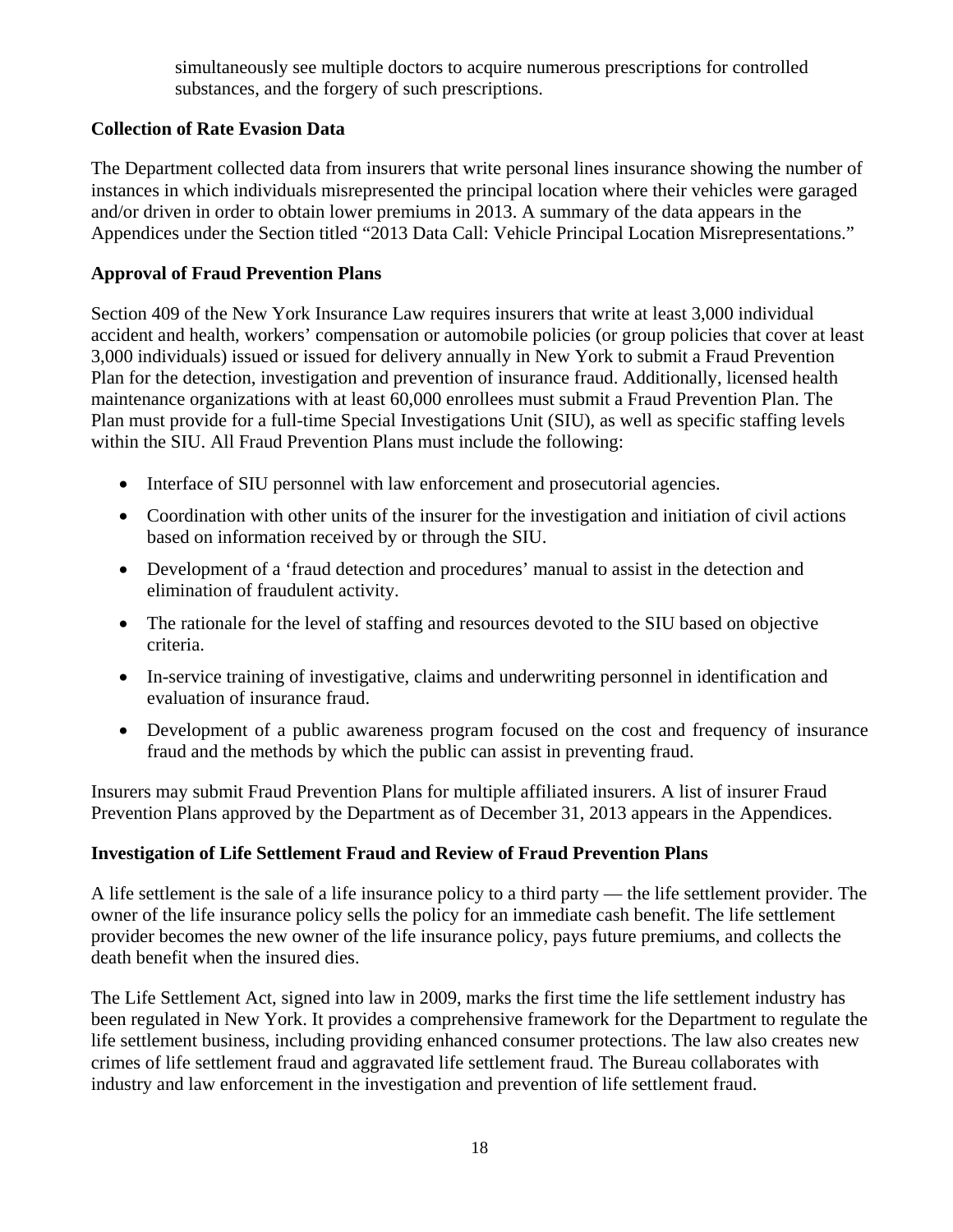Life settlement providers must submit Fraud Prevention Plans with their licensing applications describing the provider's experience, performance and cost effectiveness in implementing its Plan. There were 32 licensed life settlement providers in New York as of December 31, 2013. A complete list of licensed life settlement providers with approved Plans on file appears in the Appendices.

#### **Major Insurance Fraud Cases During 2013**

- **Two Defendants ordered to pay \$1.4 million in restitution for staged auto accident.** Two defendants were arrested for participating in an insurance and health care fraud scheme and were sentenced after pleading guilty to conspiracy to commit mail and health care fraud. One defendant reported that he was injured during a staged accident in which he was not a passenger at the time of impact. He sought medical treatment for nonexistent or unrelated injuries and his medical bills were paid by Progressive Insurance Company. In addition, he filed a civil lawsuit seeking damages for injuries purportedly sustained in the accident and received a payment of \$682,297 from Old Republic, the rental truck's insurer. He was sentenced to 30 months in prison. The second defendant claimed to have been driving the van and she falsely reported injuries and filed insurance claims as well as no-fault and disability benefits. Progressive Insurance Company paid her medical claims and Mutual of Omaha paid out \$108,000 on a disability policy. The woman also filed a lawsuit for purported injuries and received a \$30,000 settlement. She was sentenced to 27 months in prison and will serve three years of supervision following her release. This was a joint investigation with the FBI and the U.S. Attorney's Office for the Northern District of New York.
- **Queens man arrested for an identity theft scheme that defrauded four banks out of \$110,000.** The Bureau uncovered evidence that a Queens man used his knowledge of computers, the Internet and financial institution procedures to carry out an elaborate plot that resulted in substantial losses to four banks. The investigation revealed that the suspect had opened bank accounts in the names of individuals and corporations whose identities he had stolen. He then wrote checks to other accounts under his control and withdrew the funds prior to discovery of the fraud. Bank surveillance cameras that captured him making ATM and teller withdrawals led investigators to the suspect and resulted in his arrest. He netted \$101,000 in the scheme. The Bureau initiated the investigation based on information developed by the High Intensity Drug Trafficking Area (HIDTA) Program, of which the Bureau is a member.
- **Nine suspects and a Queens medical clinic indicted for a no-fault scheme that defrauded insurance companies of more than \$150,000.** Seven indictments charge that five of the suspects who had been in minor auto accidents received cash payments from two "runners" who coached them on how to fabricate and exaggerate their injuries and steered them to the clinic where they received unnecessary medical treatment. The clinic's receptionist and its manager, who was accused of paying the runners for finding the patients, were also charged. The joint investigation with the Queens District Attorney's Office and the NYPD's FAIS included physical surveillance, court-authorized electronic eavesdropping and intelligence information.
- **The manager of a health clinic was ordered to pay \$871,846 in restitution and to forfeit \$52,000 for his participation in billing scams.** He was among 24 suspects arrested in 2011 and charged with participating in billing scams that defrauded private insurers, Medicare and Medicaid of millions of dollars. He was sentenced to time served, plus three years supervised release. The man and other clinic managers had recruited and paid corrupt medical practitioners to work at the clinics and supervised fraudulent billing to no-fault insurers for medical treatment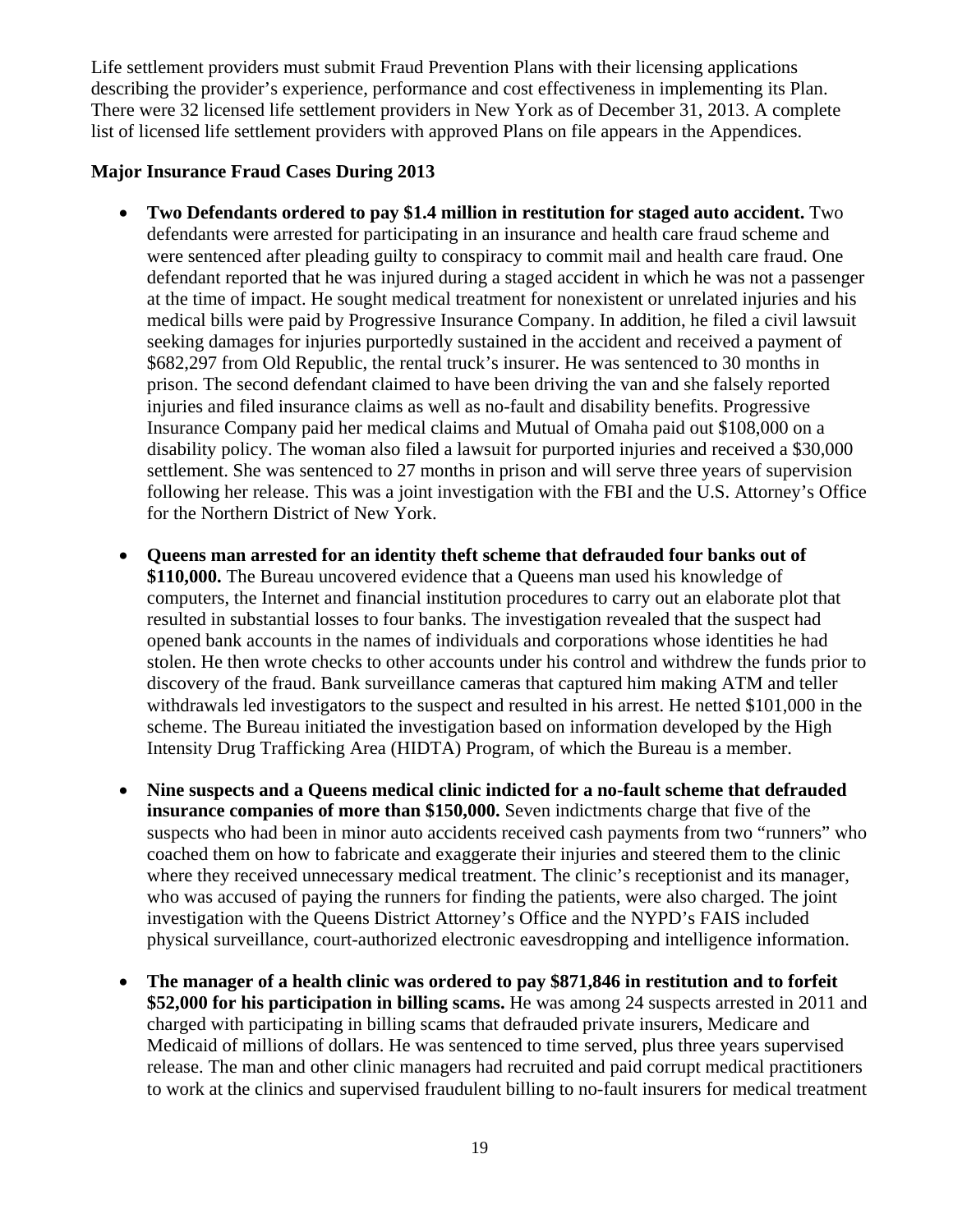that was not provided or was unnecessary. He also coached patients on how to describe their purported injuries if questioned by insurers. In 2012, he pleaded guilty in federal court to conspiracy to commit health care fraud and mail fraud. This was a joint investigation with the Office of the U.S. Attorney for the Southern District of New York, the FBI, the NYPD and the U.S. Department of Health and Human Services.

- **Eight suspects were arrested and charged with mail fraud and conspiracy to commit mail fraud as a result of their participation in a staged-accident scheme that defrauded multiple insurance companies of more than \$1 million.** From March 2009 to July 2011, the defendants rented U-Haul vehicles and, with co-conspirators as passengers, intentionally either struck or were struck by vehicles driven and occupied by other co-conspirators. The defendants then sought medical treatment for their purported injuries. They later filed claims with U-Haul's insurer, Republic Western Insurance Company, and other insurers and received more than \$1 million in payments for treatment of nonexistent injuries. This was a joint investigation with the Office of the U.S. Attorney for the Eastern District of New York, the U.S. Postal Inspection Service and the NYPD.
- **Three defendants were arrested and charged with conspiracy to commit arson and insurance fraud for a profit of \$50,000.** The Otsego County 911 center received a report of a possible structure fire in the hamlet of Hartwick. The Hartwick Fire Department responded to the scene and immediately called for assistance from several nearby fire departments. The subsequent investigation revealed that the three defendants had acted in concert to burn down one of their homes in order to collect a \$50,000 insurance payout. They face up to 15 years in prison on the arson charge and an additional 15 years for insurance fraud. This was joint investigation with the Otsego County Sheriff's Office and the Otsego County Office of Emergency Services.
- **Upstate resident ordered to pay \$117,580 in restitution for worker's compensation fraud.**  An upstate resident who was arrested in February 2013 pled guilty to insurance fraud in October and was sentenced in January 2014 to six months in jail, five years' probation and ordered to pay \$117,580 in restitution. He had applied for workers' compensation benefits and represented to Greater New York Mutual Insurance Company that he was not working, however, evidence revealed that he, in fact, was employed and working while fraudulently collecting \$117,580 in benefits. This was a joint investigation with the Workers' Compensation Board's Office of the Fraud Inspector General.
- **Three suspects were arrested for their alleged involvement in a scheme to rent late-model cars at local airports and then sell them using phony ID and credit card information.** The scheme came to light during a drug trafficking investigation in Suffolk County. Two of the defendants rented the cars using fake credit cards and driver's licenses produced by the third defendant. The trio secured valid credit card information from a local retail store and paid \$2 to \$3 each for valid credit cards from an overseas website. An undercover detective paid approximately \$22,500 for eight vehicles, a fraction of their \$245,000 Blue Book value. Two additional vehicles were seized during the execution of a search warrant. A separate search warrant uncovered 150 fake Visa, American Express and other credit cards. This was a joint investigation with the Suffolk County District Attorney's Office.
- **Defendant convicted of murdering son after investigation uncovers defendant took out a life insurance policy on the victim.** A man was sentenced in Seneca County to 15 years to life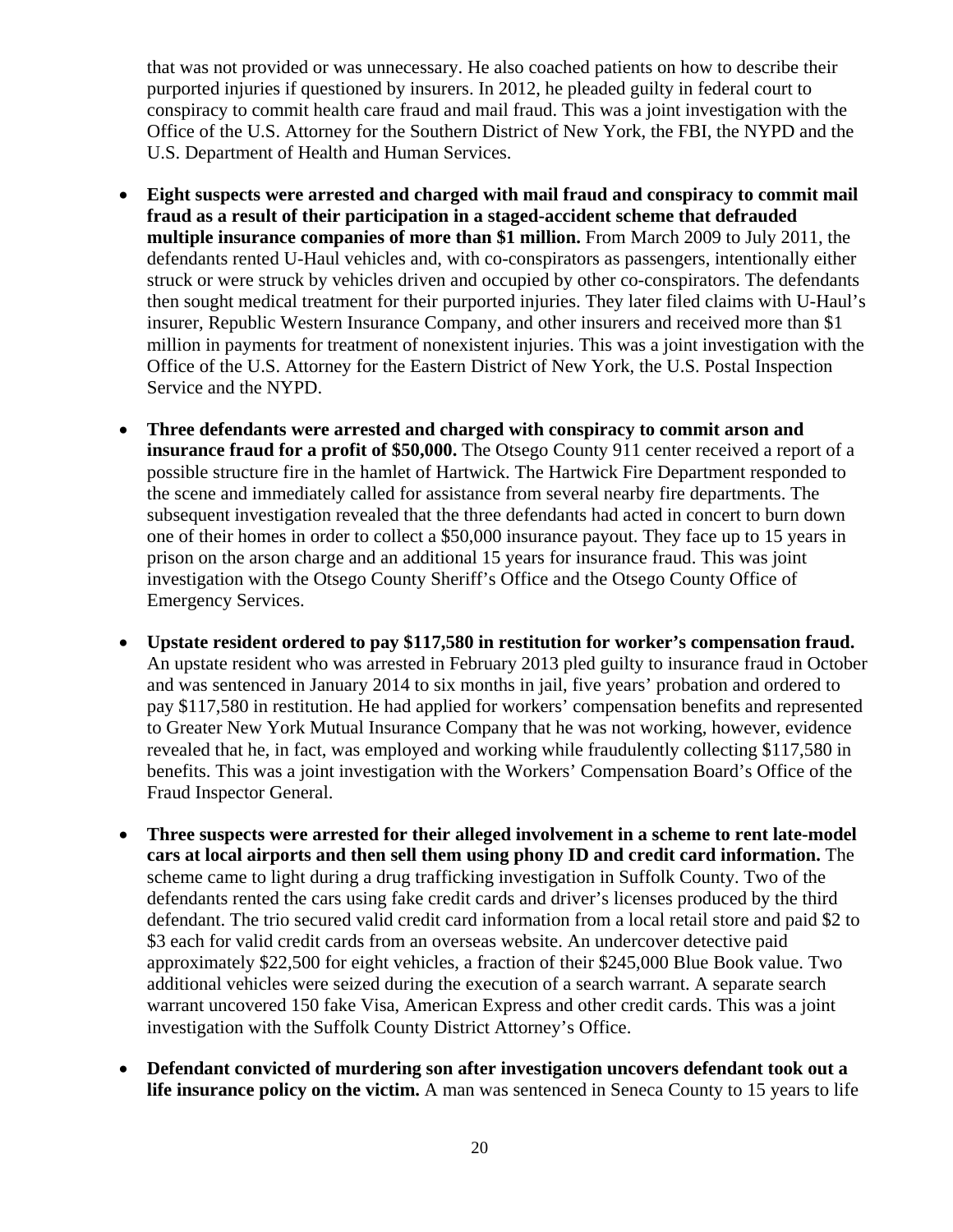<span id="page-21-0"></span>following a guilty plea in the 2008 murder of his 23-year-old son. In 2008, the police responded to a 911 call from the defendant's wife and found the son lying motionless under a jacked up truck that the father said his son had been working on. The Sheriff's Office reported there were no indications of foul play and the incident appeared to be an accident. In 2012, however, information came to light that a substantial life insurance policy had been taken out on the victim days before his death naming the defendant as the sole beneficiary. Other evidence surfaced that suggested that the defendant took actions that caused the truck to fall off the jack, pinning the victim underneath. This was a joint investigation by the Seneca County Sheriff's Office, the State Police Violent Crime Investigation Team and the Seneca County District Attorney's Office.

 **18 suspects were arrested and charged with corruption for stealing and attempting to sell 48 luxury vehicles valued at approximately \$2.4 million.** The defendants are accused of stealing and then "tagging" the cars –changing the vehicle identification numbers (VINS) and registering them with "washed" titles – and then using "brokers" to sell them. They also allegedly took orders for certain makes and models to be stolen. The indictments allege that each member of the ring had a specialized role in the operation, including "thieves" who stole the cars and fed them to the brokers; "taggers" who supplied "packages" that included VIN stickers and license plates; "brokers" who obtained cars from the thieves and sold them on the black market; "title washers" who provided forged titles; and "black market dealers" who sold the tagged and washed cars. Nine defendants charged with enterprise corruption face up to 25 years in prison and the others face sentences of between 7 and 15 years. This was a sweeping 18-month joint investigation with the Department of Motor Vehicles, the NYPD's Auto Crime Division and the Queens District Attorney's Organized Crime and Rackets Bureau.

#### **MOBILE COMMAND CENTER (MCC)**

The MCC is a state-of-the-art vehicle equipped with the latest in computer and communications technology, including broadband and broadcast satellite, as well as police and ham radio communications.

#### **Storm Sandy Deployments**

During 2013, the Department staffed the MCC at 160 sites across the State to provide continued assistance to homeowners, renters and business owners impacted by the storm. DFS representatives provided assistance with insurance-related issues from damage caused by the storm and helped residents apply for federal recovery aid.

#### **Other Deployments**

DFS deployed the MCC to assist homeowners and businesses affected by the late-spring/early-summer flooding in the Mohawk Valley region. The Department assisted consumers at 21 sites in the region to contact insurers if consumers had been unable to do so and to answer insurance coverage questions.

In addition, the MCC was deployed to 15 sites statewide during 2013 to provide hands-on advice and foreclosure-prevention assistance to New York families struggling to save their homes.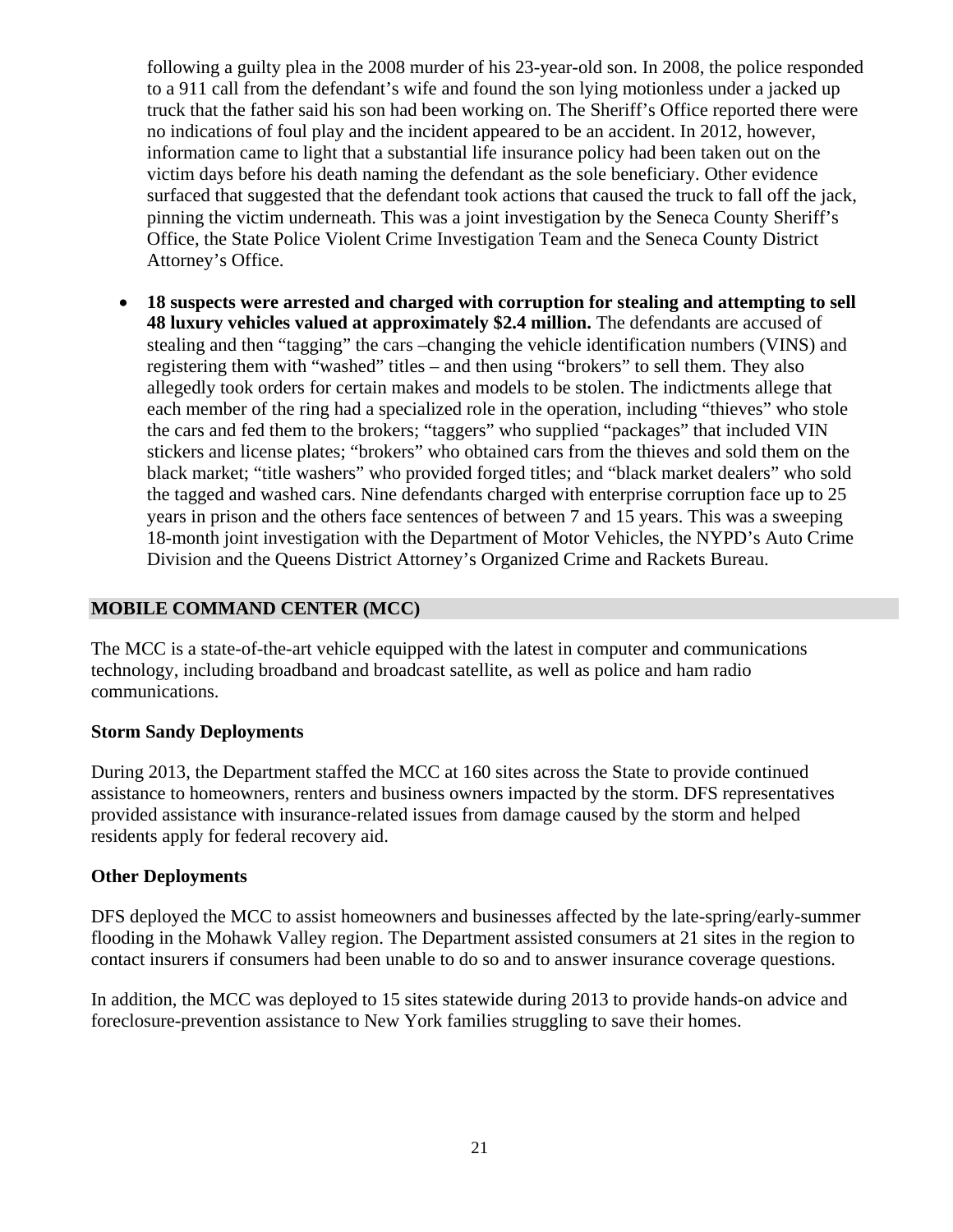## <span id="page-22-0"></span>**THE CONSUMER ASSISTANCE UNIT (CAU)**

#### **Operations and Activities**

CAU staff responsibilities include handling consumer complaints against regulated or licensed insurance companies and financial institutions under the supervision of DFS, disseminating information and responding to consumer inquiries, and mediating and resolving disputes that consumers would otherwise be unable to resolve on their own. CAU also acts as industry watchdog, promoting industry accountability by working closely with insurance companies and financial institutions to investigate and help correct patterns of consumer abuse and fraud.

The Department's New York Complaint Information System (NYCIS), serves as CAU's work flow engine. NYCIS not only allows staff to manage their files but also enhances consumer protection efforts by allowing staff to more easily identify potential problems and trends. By utilizing customized reports, CAU may assist in large scale investigations when collecting documents and reviewing past complaints. The recently implemented full text functionality is particularly useful when there is a need to research previous issues.

Among the improvements already implemented or currently in the process of being implemented are the following:

- **Complaint Resolution:** The CAU provides a hands-on approach to consumer issues through informal mediation and negotiation. When possible, CAU attempts to resolve issues that extend beyond strict violations of law to the satisfaction of all parties. With the addition of Consumer Representatives to our staff, CAU is able to mediate complaints in greater numbers and more efficiently, and to provide an enhanced consumer experience.
- **Consolidation of Complaint System:** Using our enhanced complaint system, CAU staff can quickly track various types of financial complaints and identify trends. Once a systemic trend or issue is identified, it is elevated to the Civil Investigations Unit to review and decide if a more complex review of the issue is needed, with the ultimate goal of benefiting a broad class of consumers.
- **Complaint Triage:** Improvement of processes for triaging complaints and reevaluation of staff assignments have enabled CAU to route complaints more quickly and use resources and staff more efficiently depending on the level of complexity of the issues.
- **Consolidated Call Center (CCC):** To promote efficiencies, DFS integrated its call center function with that of the Department of Tax and Finance (DTF). DFS staff works with the CCC to provide updates and new information to assist callers. The call center operates 8:30 - 4:30 Monday through Friday, with extended coverage during disasters.
- **Consumer Assistance on "Gap" Products:** The FSL gave the FFCPD authority to handle additional "gap" complaints involving unregulated financial products and service providers, such as payday loans (illegal in New York), debt collectors, prepaid debit cards, financial products offered by retailers, student loans, and debt settlement complaints, among others. CAU is effectively working on training staff to handle such gap complaints, and is developing new procedures to ensure that these new complaints are processed and mediated expeditiously. FFCPD has hired and will be recruiting and training additional DFS Consumer Representatives to work on these complaints.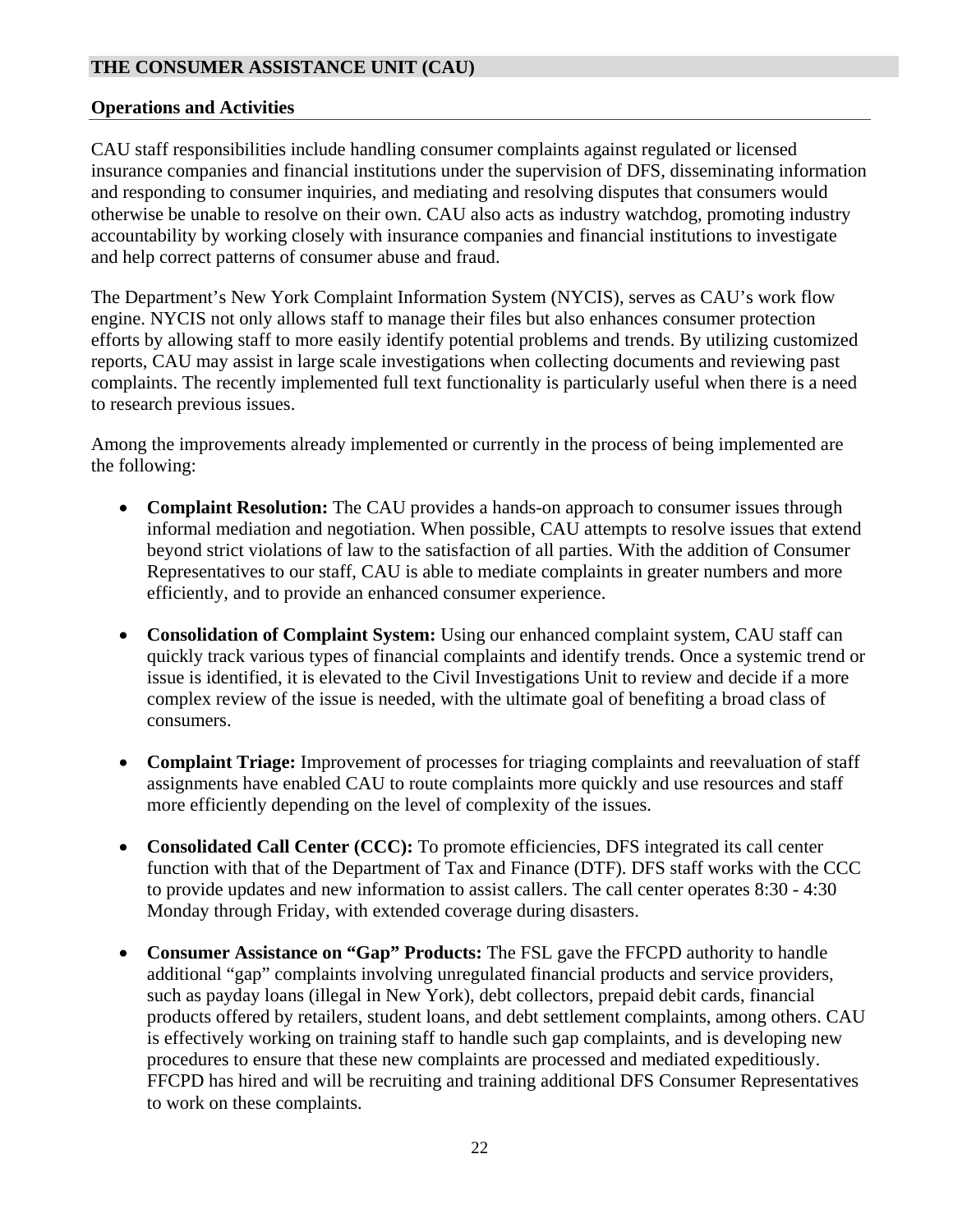#### **Complaints and Inquiries**

#### **Insurance Complaints**

 $\overline{a}$ 

CAU received 37,842 insurance complaints in 2013. The Unit processed 23,563 insurance complaints, and handled 1,490 insurance inquiries. Insurance complaints were closed as follows: 5,525 were upheld and/or transferred for prompt pay review; 3,056 were not upheld but adjusted; 7,834 were not upheld; and 7,148 were referrals, duplicates, withdrawn or suspended.

For approximately 29% of the closed files, the Unit successfully recovered monetary value for the consumer in the form of increased claim payment, reinstatement of lapsed coverage, payment for denied medical claims, or coverage of disaster-related claims that previously had been denied.

The specific breakdown is as follows:

| <b>Type</b>              | # of Complaints | <b>Recovery</b> |
|--------------------------|-----------------|-----------------|
|                          |                 |                 |
| Property & Casualty      | 1,225           | \$19,644,843    |
| <b>Service Contracts</b> | 12              | 14,326          |
| No-Fault                 | 539             | 1,252,724       |
| Health                   | 713             | 4,206,433       |
| Auto                     | 446             | 3,699,936       |
| Investigations           | 53              | 630,382         |
| Life                     | 43              | 3,064,054       |
| Prompt Pay               | 3,814           | 15,340,524      |
|                          |                 |                 |
| <b>Total</b>             | 6,845           | \$47,853,223    |

During 2013, CAU also required insurance companies to offer reinstatement to 20 policyholders as a result of CAU's discovery that the same insurer errors involved in individual cases had been made in numerous instances with respect to consumers who had not filed complaints.

## **Banking Complaints, Referrals and Inquiries (Non-Mortgage Related)**

In 2013, the CAU processed an aggregate volume of 818 non-mortgage related complaints, referrals and inquiries, representing a 45% decrease from  $2012<sup>1</sup>$  A breakdown is set out below:

 $1$  This number reflects closed cases. Past practice was to refer out and simultaneously close a high number of non-mortgage related complaints. At present CAU is not referring out these cases in such high volume and, instead, is working the files. Accordingly, these complaints are not being closed as rapidly as in the past.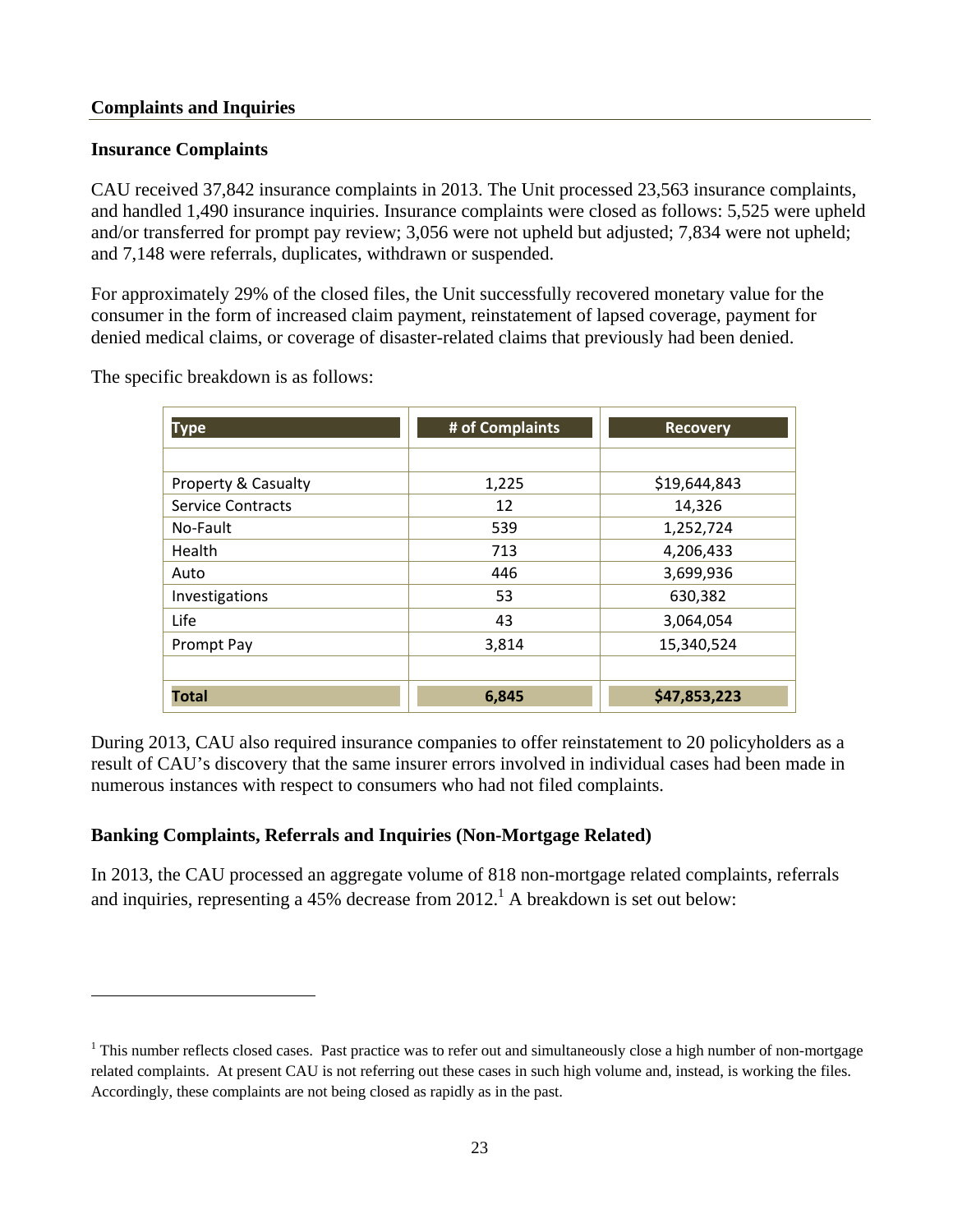|                   | 12/31/2013 | 12/31/2012 | Change % |
|-------------------|------------|------------|----------|
| Complaints        | 547        | 438        | 24.89    |
| Referrals         | 179        | 991        | $-81.94$ |
| Written Inquiries | 92         | 50         | 84       |
| Aggregate Volume  | 818        | 1,479      | $-44.69$ |
| Phone Inquiries   | 31,937     | 63,395     | $-49.62$ |

#### **External Appeals**

Under Article 49 of the Insurance Law, consumers have the right to request a review of certain coverage denials by medical professionals who are independent of the health care plan issuing the denial. An external appeal can be requested when a health plan denies insurance coverage because it deems specific health care services to be experimental or investigational, not medically necessary, for treatment of a rare disease or for participation in a clinical trial. Additionally, consumers covered by an HMO may file for an external appeal when their requests for out-of-network exceptions are denied and the HMO offers an alternate in-network treatment.

CAU screens the appeals applications for completeness and eligibility. Eligible applications are randomly assigned to one of three external appeal agents screening for conflicts of interest. Once assigned, the Department monitors to insure a timely decision is rendered by the External Appeal Agent and that proper notice of the decision is provided.

This table summarizes appeals received and appeals closed for 2013 and the preceding five years:

| <b>Summary of External Appeal Applications Received by Year</b>                                                                                                          |                 |               |                   |                           |                      |             |  |
|--------------------------------------------------------------------------------------------------------------------------------------------------------------------------|-----------------|---------------|-------------------|---------------------------|----------------------|-------------|--|
| Year                                                                                                                                                                     | <b>Received</b> | <b>Closed</b> | <b>Ineligible</b> | <b>Voluntary Reversal</b> | <b>Denial Upheld</b> | Overturned* |  |
| 2008                                                                                                                                                                     | 3920            | 3926          | 1566              | 325                       | 1145                 | 890         |  |
| 2009                                                                                                                                                                     | 4260            | 4166          | 1783              | 350                       | 1218                 | 815         |  |
| 2010                                                                                                                                                                     | 4955            | 4600          | 1869              | 361                       | 1430                 | 940         |  |
| 2011                                                                                                                                                                     | 5469            | 5416          | 1754              | 362                       | 2117                 | 1183        |  |
| 2012                                                                                                                                                                     | 5796            | 5753          | 1874              | 360                       | 2427                 | 1092        |  |
| 2013                                                                                                                                                                     | 7868            | 7725          | 2734              | 483                       | 2987                 | 1521        |  |
| Voluntary Reversals - Plan overturned its denial before the appeal was submitted to a reviewer<br><b>Ineligible</b> - The appeal was not eligible for an external review |                 |               |                   |                           |                      |             |  |

**Overturned** ‐ includes decisions that overturned the denial in whole and in part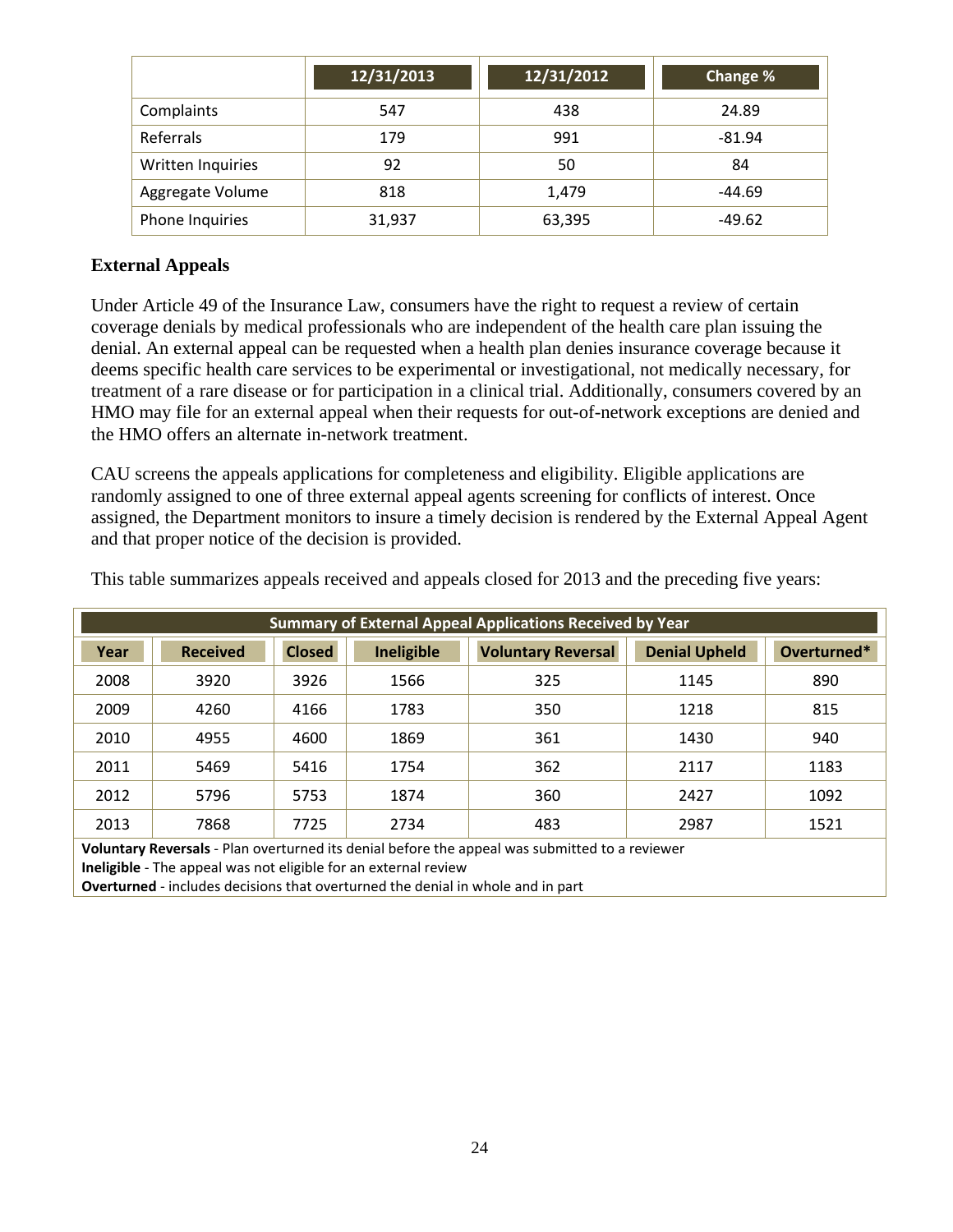This table lists the number of external appeal determinations categorized by type of appeal:

| <b>External Appeal Determinations by Type of Appeal in 2013</b> |              |                   |                           |               |  |  |  |
|-----------------------------------------------------------------|--------------|-------------------|---------------------------|---------------|--|--|--|
| <b>Type of Denial</b>                                           | <b>Total</b> | <b>Overturned</b> | <b>Overturned in Part</b> | <b>Upheld</b> |  |  |  |
| <b>Medical Necessity</b>                                        | 4344         | 1221              | 234                       | 2889          |  |  |  |
| Experimental/Investigational                                    | 161          | 64                | 0                         | 97            |  |  |  |
| <b>Clinical Trial</b>                                           |              |                   | 0                         | 0             |  |  |  |
| Out-of-Network                                                  |              | 0                 | 0                         |               |  |  |  |
| Rare Disease                                                    | 0            | 0                 | 0                         | 0             |  |  |  |
| <b>Total</b>                                                    | 4508         | 1287 (29%)        | 234 (5%)                  | 2987 (66%)    |  |  |  |

# **Outreach and Response Efforts in 2013**

Storm Sandy Response: The CAU received 2,980 complaints related to Storm Sandy disaster insurance issues. Many of the complaints concerned delays in property inspections by adjusters, delays in claims payments, and disputes over settlement amounts. CAU has closed over 2,485 files; of those, CAU assisted 842 consumers to recover a total of \$13.6 million.

Department's Insurance Emergency Operations Center (IEOC): The IEOC is a joint operation staffed by insurance company representatives and Department professionals at the Department's offices in New York City and Albany. The IEOC facilitates the exchange of information between the Department and insurance companies, and expedites insurers' handling of consumer complaints so that claims could be processed more rapidly. Consumer Assistance staff are critical to the success of the IEOC in 2013.

Department's Rapid Response Team (RRT) initiative: RRTs are two-person teams consisting of a property insurance expert and an insurance fraud investigator (NYS peace officer) in DFS vehicles marked with official DFS decals. With the goal of resolving disputes quickly, these teams go into the field to respond to insurance inquiries from homeowners and businesses or investigate issues that may benefit from an in-person visit. RRT staff also traveled to hard-hit communities to talk to residents and gather information on emerging insurance problems.

## **PRODUCER LICENSING**

The Producer Licensing Unit reviews applications, issues licenses and processes renewals for insurance companies as well as licensed producers, including agents, brokers, adjusters, bail bond agents, life settlement brokers, providers and intermediaries. In 2013, the Producer Licensing Unit issued 168,774 licenses, and collected over \$18.9 million in fees. The Producer Licensing Unit also monitors, approves and audits courses, instructors and providers for education and continuing education.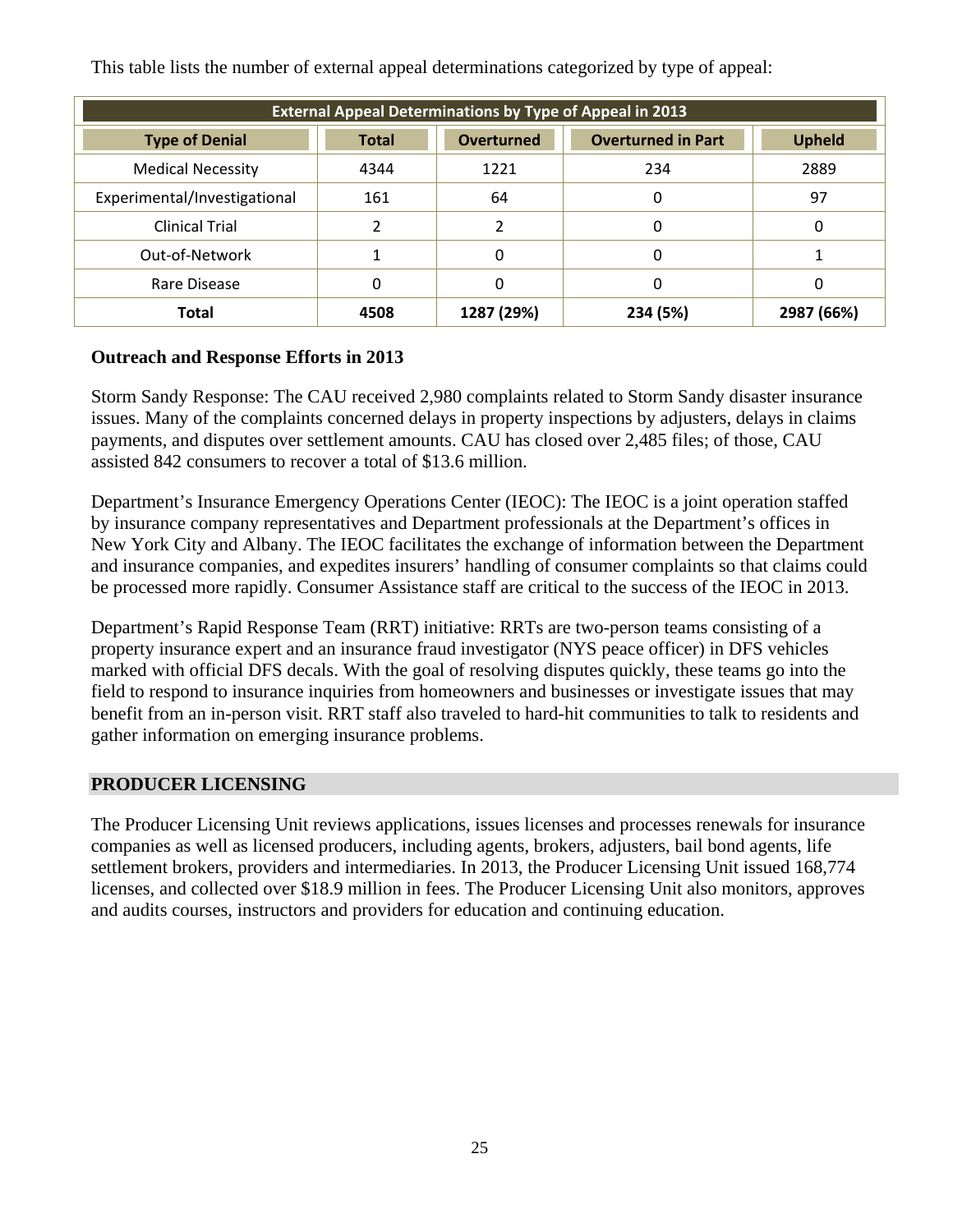#### <span id="page-26-0"></span>**CONSUMER EXAMINATIONS**

#### **Background**

The mission of the Consumer Examination Unit (CEU) is to maintain and enhance consumer confidence in New York's banking system by ensuring that regulated institutions abide by the State's consumer protection, Fair Lending and Community Reinvestment Act (CRA) regulations; increase consumer access to traditional banking services in under-served communities by effectively administering the Department's Banking Development District program and other community development initiatives; and harmonize the examination and enforcement activities with those of the Department's federal counterparts.

#### **Operations and Activities**

#### **Consumer Compliance Examinations**

CEU's consumer compliance examinations promote consumer confidence in DFS-regulated depository institutions by monitoring institutions' compliance with consumer protection statutes and regulations through biennial onsite compliance examinations. Although consumer compliance examinations are not required by statute, performing periodic consumer compliance reviews positively impacts both the strength of regulated financial institutions and the financial well-being of consumers.

#### **Approaches:**

- Conduct intensive on-site consumer compliance examinations of regulated institutions.
- Improve compliance by identifying deviations from bank policy and/or industry "best practices" during the examination process.
- Create written, value-added examination findings that will help bank management implement strong compliance procedures.
- Ensure that examiners are trained not only to identify routine compliance issues but also to anticipate and detect new risks that surface as emerging technologies and products are adopted.

In 2013, CEU conducted 12 consumer compliance exams. CEU enhanced its examination procedures to add a focus on elder financial abuse and consumer protection. The examinations revealed that several depository institutions were subject to regulatory risk resulting from their failure to develop policies and procedures that covered all relevant New York State laws, regulations and supervisory procedures. These examinations also uncovered objectionable practices in regard to loan servicing, basic banking disclosures and bank account service charges. CEU is following through with the institutions to address the objectionable practices.

## **Fair Lending Examinations**

The Department seeks to ensure that consumers who borrow money from DFS-regulated institutions are treated fairly and equitably in all aspects of the credit application, underwriting and servicing processes. The fair lending examination process includes onsite examinations, targeted examinations and in-depth investigations; processing and analyzing pertinent data from regulated entities; and guiding institutions on the content and implementation of their formal Fair Lending plans. The subject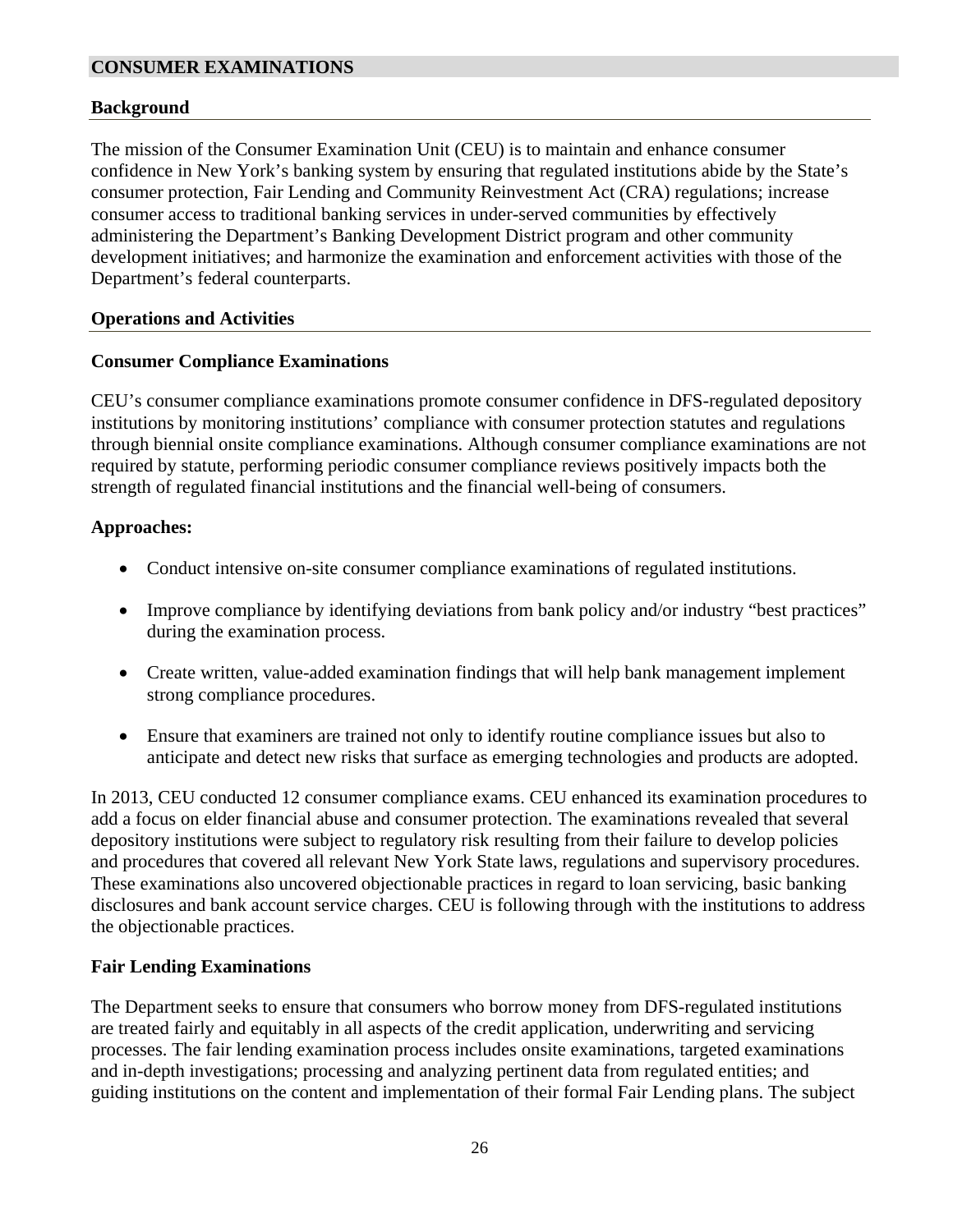<span id="page-27-0"></span>areas of these examinations extend to predatory lending, reviewing sub-prime loans for appropriateness, and supporting mortgage fraud investigations. Although fair lending examinations, like consumer compliance examinations, are not statutorily required, performing these examinations helps to identify and correct potentially discriminatory lending and ensures consumers that the Department is committed to protecting them against discriminatory lending practices, as outlined in Executive Law § 296-a. The Department accordingly undertakes a diligent and strenuous examination process.

# **Approaches:**

- Initiate fair lending examinations of mortgage brokers to address the risks inherent in a segment of the industry that presents unique and potentially problematic fair lending risks. The need for these examinations is underscored by mortgage brokers' increasing role in the market as more and more banks exit the one-to-four family mortgage lending business.
- Coordinate with and perform examinations to ensure that all DFS-regulated lenders are held to the same fair lending standards and expectations.
- Conduct advanced analyses to determine the relationship between exotic mortgage products and economic factors that lead to foreclosures.

In 2013, CEU conducted 19 fair lending exams including 12 depository institutions and 7 nondepository institutions. The 7 non-depository examinations focused on automobile finance and retail sales finance companies. CEU also reviewed approximately 90 fair lending plans, and developed a process to examine for discrimination against people in same-sex marriages. The unit required all depository and non-depository institutions to develop a tracking mechanism to indicate the military status of their consumers. In addition, CEU concluded an examination from a previous year with significant restitution for customers where the company's practices were inconsistent with the terms contained in its loan contracts.

# **CRA Examinations**

CRA examinations seek to ensure that regulated institutions are providing loans, investments and services to support the economic stability, growth and/or revitalization of the communities they serve, particularly in low-and moderate-income (LMI) neighborhoods. CRA examinations further seek to ensure that borrowers and businesses at all income levels have access to appropriate financial resources at a reasonable cost without straying beyond the bounds of safe and sound banking practices.

Through CRA examinations, CEU enforces New York State's CRA regulations (Part 76 of the General Regulations of the Superintendent). Through intensive on-site examinations, CEU supports banks' efforts to comply with Part 76, and issues examination ratings and reports that must be shared with the public.

## **Approaches:**

- Conduct on-site examinations of financial institutions' CRA performance.
- Identify and incorporate community needs and market data, including information on distressed multifamily buildings and pre-foreclosure filings, to assess the performance of financial institutions in meeting community credit needs.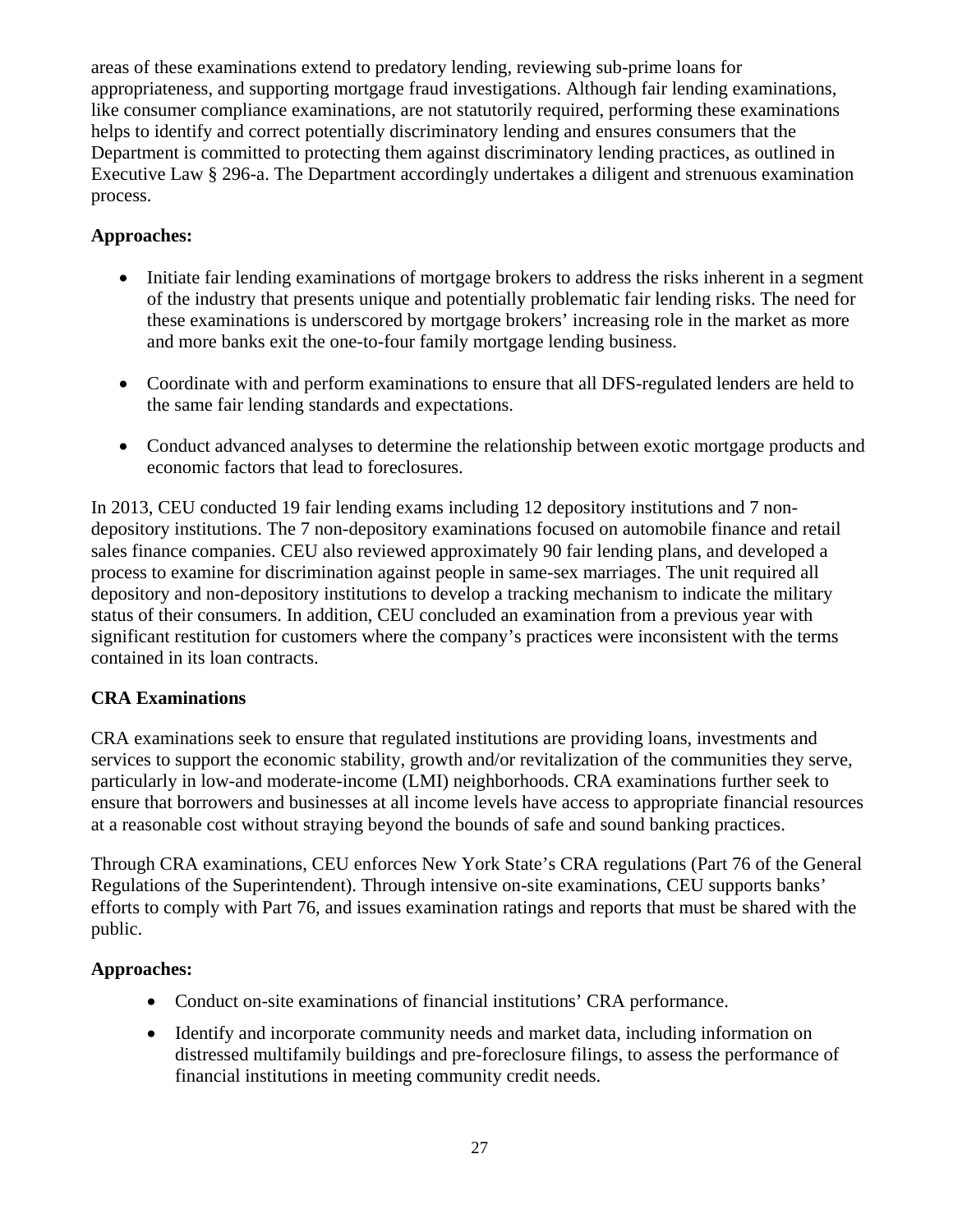- Develop examiners' subject matter expertise to ensure that field staff can make nuanced but critical distinctions between poor CRA performance and performance that can be reasonably explained by local economic conditions and/or competitive pressures (i.e., so called "performance context issues").
- Generate high quality examination reports that assign appropriate ratings, provide solid support for the examiners' conclusions, treat comparable institutions in a manner that is consistent and defensible before bank management, consumer advocacy groups and other outside parties, including other banks.

In 2013, the Consumer Examination Unit conducted 29 CRA exams. This year the CRA examinations added a section on community development lending to owners of multifamily affordable housing intended to ensure that lending to distressed or overleveraged multifamily buildings does not receive CRA credit if the lending undermines community conditions. CEU partnered with the Federal Deposit Insurance Corporation and the Federal Reserve Bank of New York to adopt new examination procedures focused on multifamily community development lending. In addition, DFS issued an industry letter clarifying CRA eligibility for disaster recovery efforts and announcing special consideration for financial institutions that partnered with New York Rising's Community Reconstruction Program.

#### **Consumer Examinations Summary**

The Consumer Examinations Unit is responsible for performing consumer compliance, fair lending and Community Reinvestment Act examinations. In 2013, the unit conducted 12 consumer compliance, 19 fair lending and 29 CRA exams.

| <b>Type of Exam</b>        | 2013 | Scheduled in 2014 |
|----------------------------|------|-------------------|
| <b>Consumer Compliance</b> | 12   | 15                |
| Fair Lending (FL)          | 19   | 27                |
| <b>FL Depositories</b>     | 12   | 15                |
| FL Non-depositories        |      | 12                |
| CRA                        | 29   | 34                |

#### **Slumlord Prevention Guidelines**

The Department addressed the rise in the number of affordable multifamily properties now considered in physical and/or financial distress by issuing new Slumlord Prevention Guidelines to help protect tenants, strengthen communities, and promote sustainable, long-term investments in rental housing.

The guidelines issued in September 2013 include new CRA examination rules to incentivize banks to lend to landlords who are committed to the long-term health of a community — instead of slumlords who let buildings fall into disrepair. Under the guidelines, CRA examinations will be used to review such issues as whether a bank has met its responsibility to ensure that loans contributes to — and do not undermine — the availability of affordable housing or neighborhood conditions.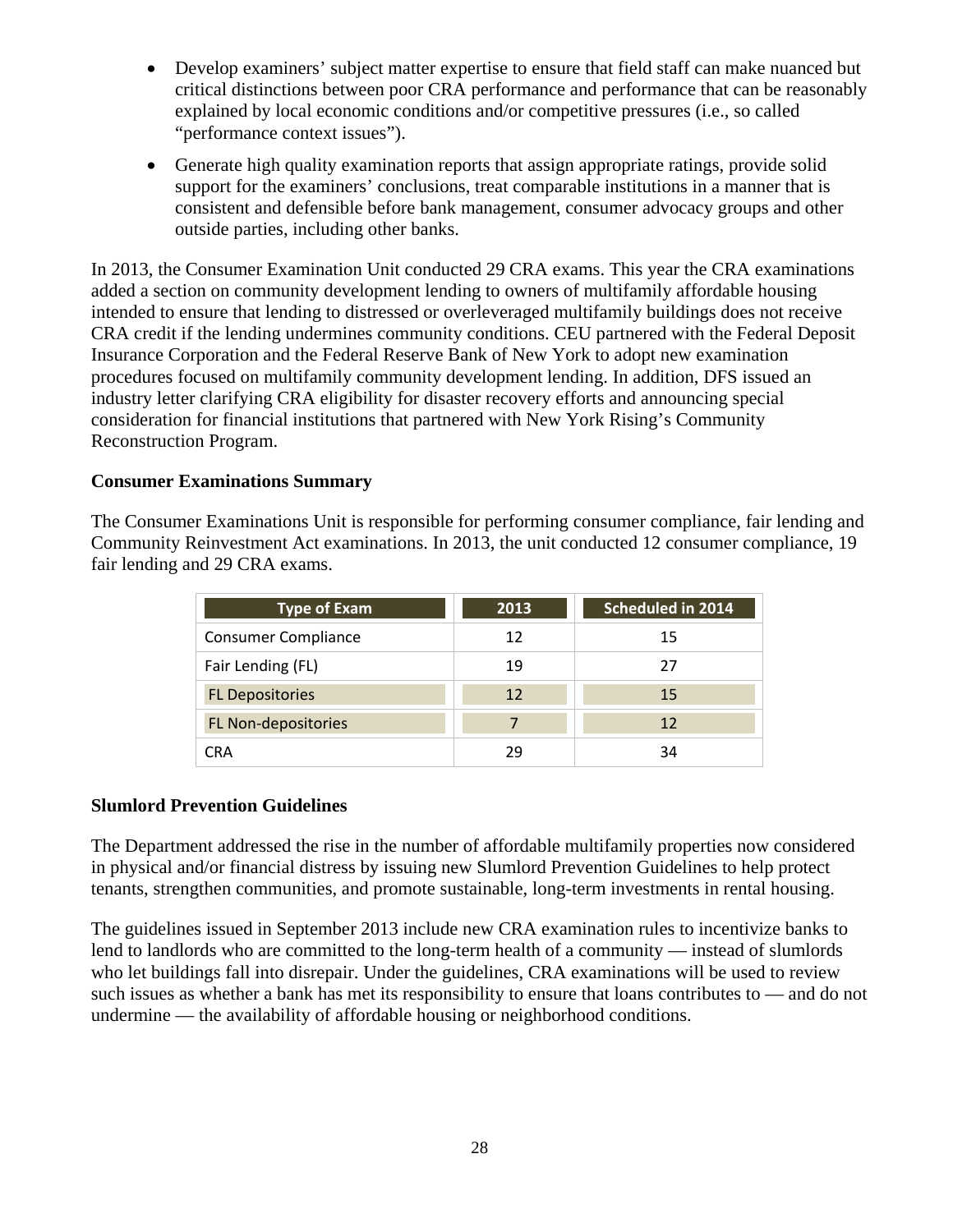# <span id="page-29-0"></span>**Community Development**

Another objective of the Department is to facilitate the development and/or preservation of banking services in under-banked or LMI neighborhoods. To realize that goal, the Community Development Unit (CDU) researches and analyzes community demographic information to ascertain the financial needs of consumers, reviews the potential community impact of merger applications, bank applications and related matters and administers the Banking Development District (BDD) Program. In addition, CDU leads the Department's community outreach efforts, and fosters working relationships with community groups, financial institutions, municipal governments and agencies, and other regulatory agencies to ensure that residents, businesses and communities throughout New York State have access to the banking information, products and services they need.

# **Approaches:**

- Conduct research on community needs and banking services to inform the bank application process.
- Contribute to the development of regulatory, policy and programmatic initiatives that involve consumer-related concerns, affect LMI areas in the State, or both.
- Engage banks and community groups on select issues facing consumers and LMI communities, such as efforts to assist consumers avoid foreclosures and Storm Sandy recovery efforts.
- Implement changes to the BDD Program identified through the 10 Year Report process and through internal discussions to improve the effectiveness and impact of the program on underbanked communities.
- Continue building on the successes of the BDD program and work to strengthen the program. Continue administering Annual BDD Reports and document the impact of BDDs on their communities.

# **Applications Processing**

In 2013, CDU processed 95 branch applications of the following types: closings (27); branch openings – electronic facilities (11); branch openings (33); and relocations (1). In addition, the branch processed 4 specialized applications as follows: conversions (3); and mergers (1). Lastly, CDU issued 19 approval memos for Public Welfare Investment projects.

# **BDD Applications**

CDU reviewed 17 BDD Request for Renewal of Deposit Applications, as well as the recommendations for renewal of deposits resulting from said reviews. The reviews resulted in 16 recommendations for renewal with no reservations, and 1 recommendation for renewal with six month probation. The CDU also reviewed one progress report for a BDD branch which has an initial deposit for a 4 year term.

# **Community Outreach**

CDU worked with New York State Homes and Community Renewal (HCR)'s Tenant Protection Unit on strategies to increase monitoring of unscrupulous landlords and continued to participate in the At-Risk Multifamily Building Data Sharing Initiative with NYC Housing Preservation and Development. In 2013, CDU also partnered with HCR's Disaster Recovery efforts to host multiple meetings of banks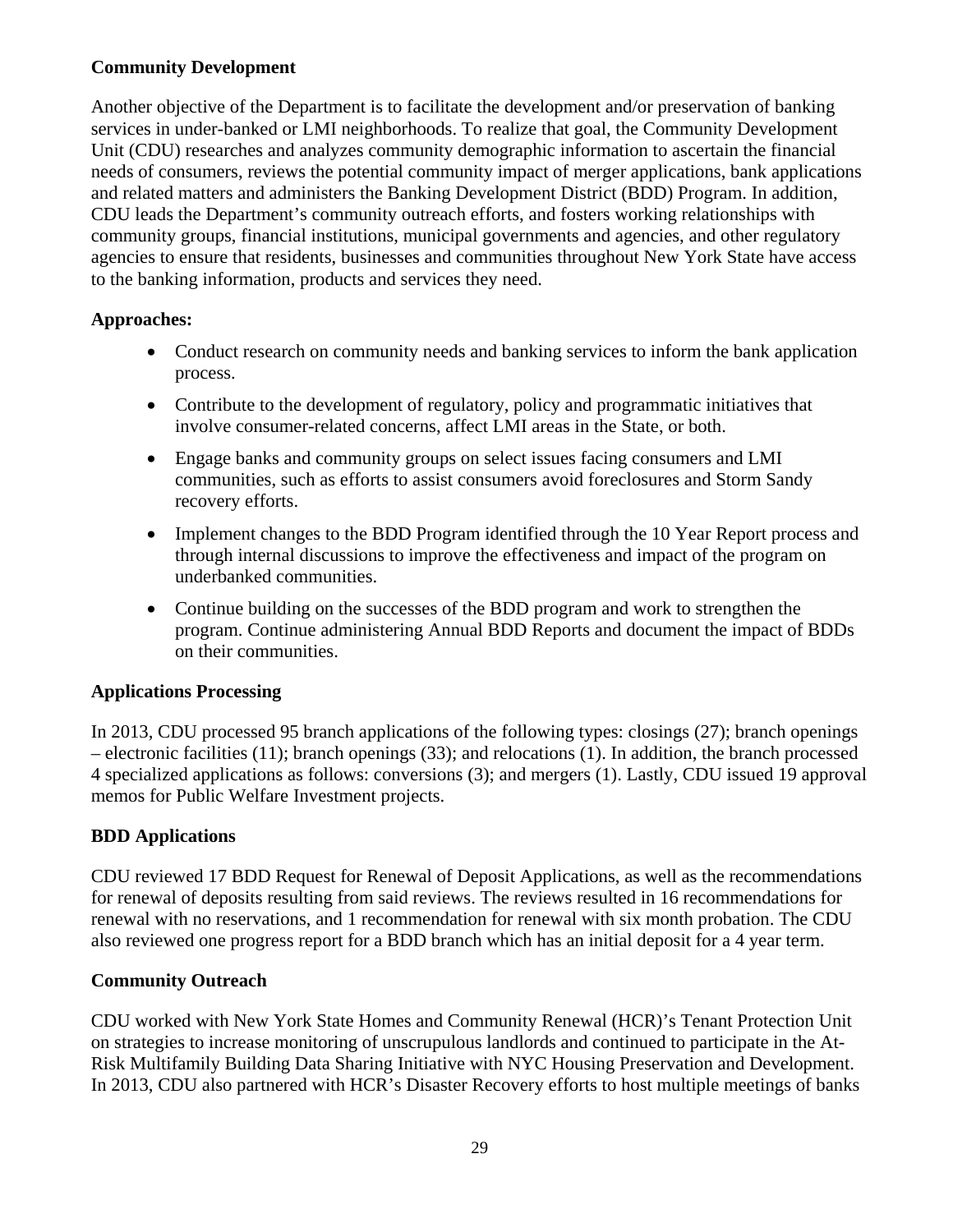<span id="page-30-0"></span>and community development organizations to encourage financial institutions to partner in storm rebuilding efforts.

# **CRA Quarterly Mailings**

CDU completed four quarterly electronic mailings to over 100 community groups across the State.

# **HOLOCAUST CLAIMS PROCESSING OFFICE (HCPO)**

The Holocaust Claims Processing Office helps Holocaust victims and their heirs recover assets deposited in banks, unpaid proceeds of insurance policies issued by European insurers, and artworks that were lost, looted or sold under duress. The HCPO accepts claims for Holocaust-era looted assets from anywhere in the world and charges no fees for its services. From its inception through December 2013, HCPO has responded to more than 13,000 inquiries and received claims from 5,008 individuals from 45 states, the District of Columbia and 39 countries. In 2013, the combined total of offers extended to HCPO claimants for bank, insurance and other asset losses is \$3,331,785. The combined total of offers extended to HCPO claimants for bank, insurance, and other asset losses amounts to \$166,655,154 and a total of 79 cultural objects have been restituted.

 As required by Section 37-a of the Banking Law, HCPO submitted its 2013 Annual Report to the Governor and Legislature on January 15, 2014. The report is available on the Department's website.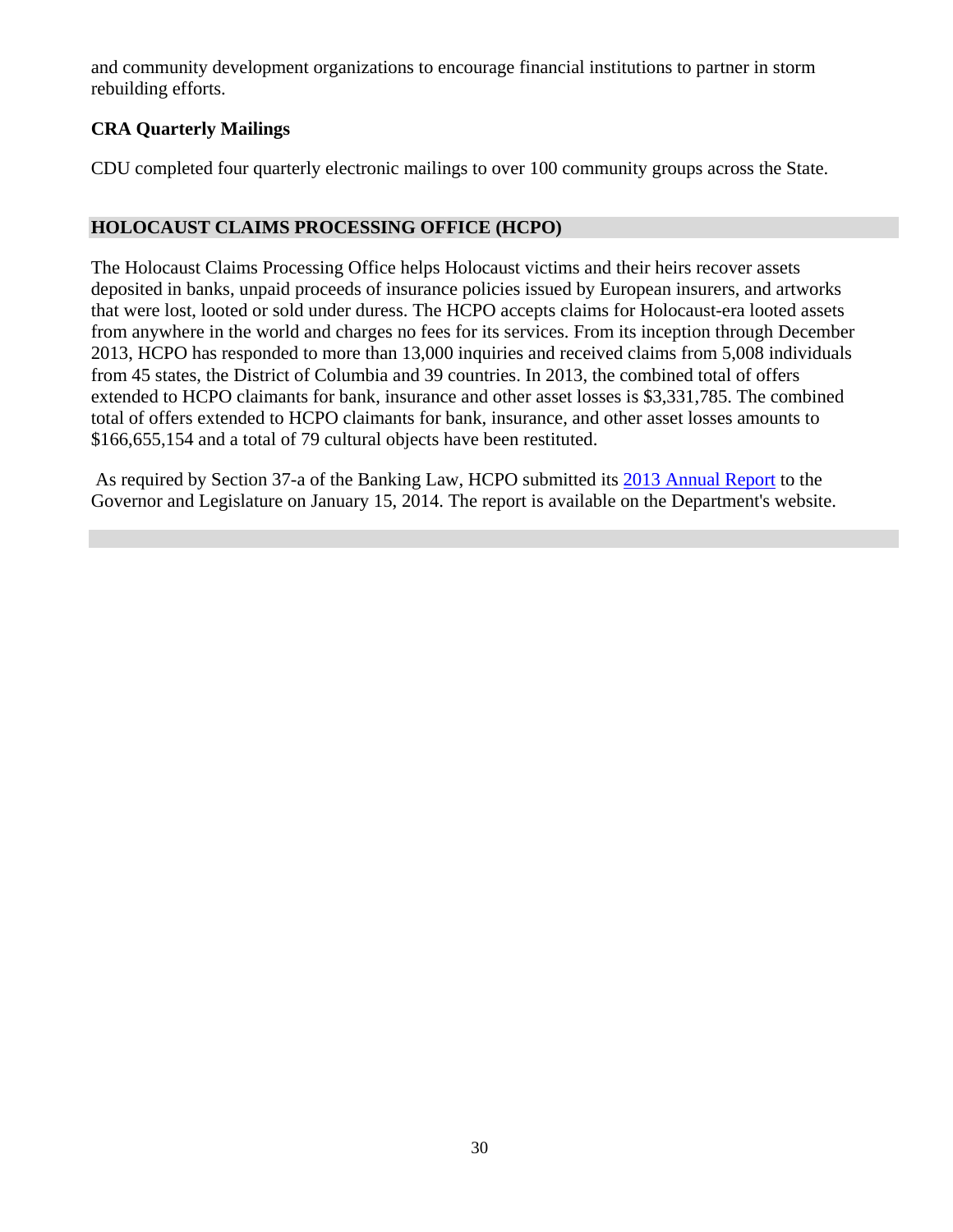# **APPENDICES – 2013 STATISTICS**

The FFCPD received 22,688 reports of suspected fraud in 2013, compared with 24,038 in 2012, a decrease of approximately 5%.

#### **Number of Suspected Fraud Reports Received**



Suspected Fraud Reports Received 2009 - 2013

#### **Information Furnished By (IFB) Reports Received by Year**

| <b>IFBs Received by Year</b>     | 2009           | 2010   | 2011   | 2012   | 2013     |
|----------------------------------|----------------|--------|--------|--------|----------|
| <b>Boat Theft</b>                | 6              | 5      | 5      | 4      | 0        |
| Auto Theft                       | 1,429          | 1,084  | 922    | 877    | 751      |
| Theft From Auto                  | 34             | 33     | 28     | 23     | 29       |
| Auto Vandalism                   | 248            | 205    | 350    | 290    | 239      |
| <b>Auto Collision Damage</b>     | 1,318          | 1,654  | 2,213  | 1,931  | 1,812    |
| <b>Auto Fraudulent Bills</b>     | 114            | 98     | 114    | 37     | 80       |
| <b>Auto Miscellaneous</b>        | 1,388          | 1,938  | 1,268  | 1,376  | 1,271    |
| Auto I.D. Cards                  | 5              | 11     | 9      | 13     | 11       |
| <b>Total - Auto</b>              | 4,542          | 5,028  | 4,909  | 4,551  | 4,193    |
| <b>Workers' Compensation</b>     | 1,486          | 1,352  | 1,584  | 1,255  | 1,014    |
| <b>Total - Workers' Comp</b>     | 1,486          | 1,352  | 1,584  | 1,255  | 1,014    |
| Disability Insurance             | 242            | 193    | 144    | 142    | 182      |
| <b>Health Accident Insurance</b> | 1,488          | 1,625  | 1,915  | 1,389  | 1,163    |
| No-Fault Insurance               | 13,433         | 12,807 | 11,974 | 13,944 | 13,198   |
| <b>Total - Medical/No-Fault</b>  | 15,163         | 14,625 | 14,033 | 15,475 | 14,543   |
| <b>Boat Fire</b>                 | $\overline{2}$ | 1      | 4      | 1      | $\Omega$ |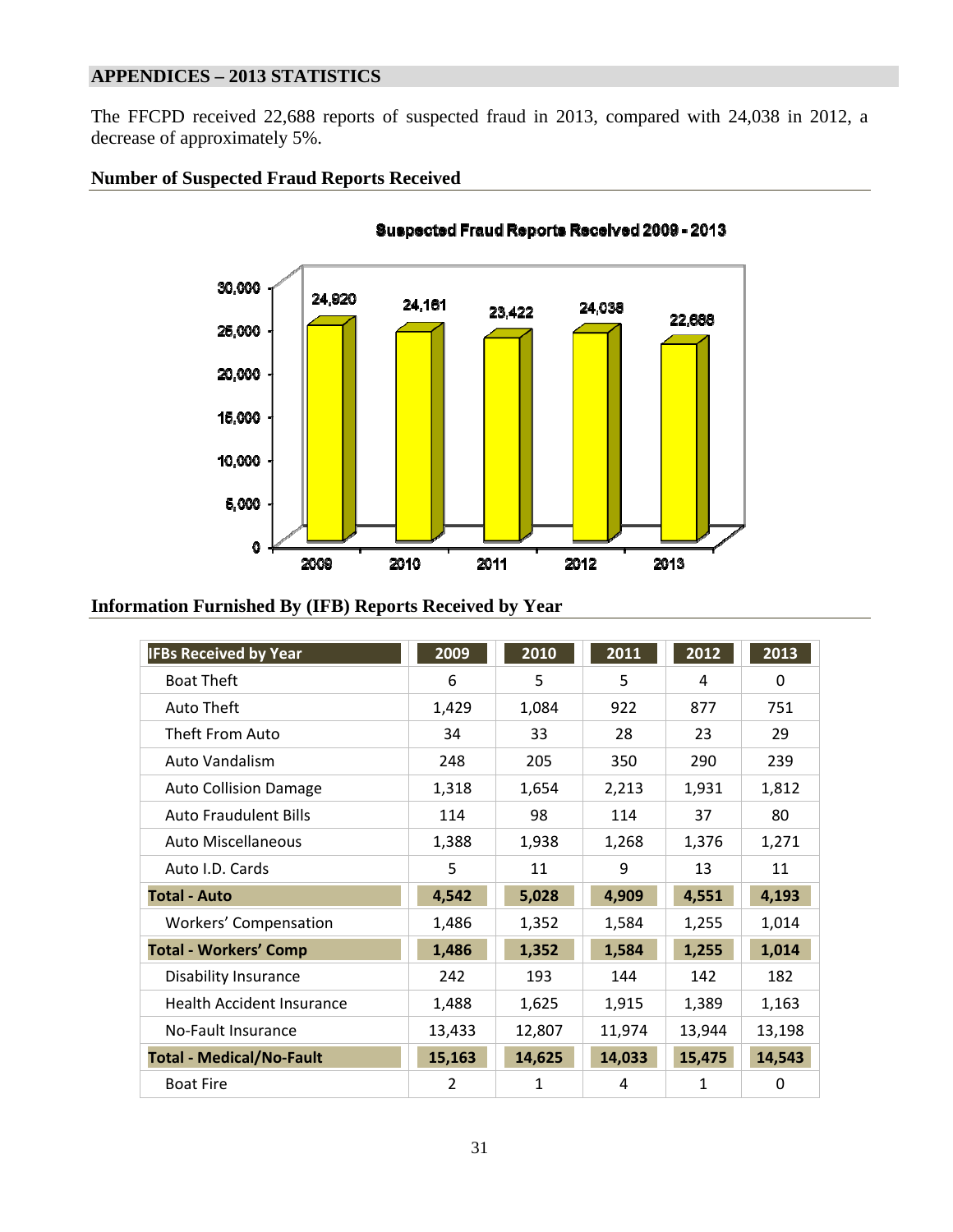| <b>Auto Fire</b>             | 399            | 278         | 243          | 186          | 185   |
|------------------------------|----------------|-------------|--------------|--------------|-------|
| Fire - Residential           | 213            | 170         | 149          | 120          | 89    |
| Fire - Commercial            | 40             | 40          | 34           | 29           | 21    |
| <b>Total - Arson</b>         | 654            | 489         | 430          | 336          | 295   |
| Burglary - Residential       | 504            | 362         | 380          | 278          | 254   |
| <b>Burglary - Commercial</b> | 127            | 176         | 82           | 60           | 45    |
| Homeowners                   | 889            | 1,038       | 823          | 997          | 1,068 |
| Larceny                      | 45             | 33          | 36           | 65           | 79    |
| Lost Property                | 154            | 108         | 219          | 108          | 109   |
| Robbery                      | 15             | 24          | 22           | 9            | 14    |
| <b>Bonds</b>                 | 9              | 15          | 6            | 6            | 9     |
| Life Insurance               | 392            | 378         | 407          | 381          | 397   |
| Ocean Marine Insurance       | 13             | 9           | 10           | 6            | 18    |
| Reinsurance                  | $\overline{2}$ | $\mathbf 0$ | $\mathbf{1}$ | $\mathbf{0}$ | 0     |
| Appraisers/Adjusters         | 5              | 8           | 11           | 5            | 5     |
| Agents                       | 69             | 50          | 55           | 30           | 56    |
| <b>Brokers</b>               | 106            | 100         | 50           | 40           | 45    |
| Ins. Company Employees       | 5              | 3           | 3            | $\Omega$     | 4     |
| <b>Insurance Companies</b>   | 27             | 23          | 42           | 69           | 62    |
| Title/Mortgage               | 326            | 208         | 143          | 73           | 38    |
| <b>Commercial Damage</b>     | 85             | 70          | 81           | 68           | 103   |
| Unclassified                 | 302            | 62          | 95           | 226          | 337   |
| <b>Total - General</b>       | 3,075          | 2,667       | 2,466        | 2,421        | 2,643 |

| <b>Total IFBs Received</b>      | 2009   | 2010   | 2011   | 2012   | 2013   |
|---------------------------------|--------|--------|--------|--------|--------|
| <b>Auto Unit Totals</b>         | 4,542  | 5,028  | 4,909  | 4,551  | 4,193  |
| <b>Workers Comp Unit Totals</b> | 1,486  | 1,352  | 1,584  | 1,255  | 1,014  |
| Medical/No-Fault Unit Totals    | 15,163 | 14,625 | 14,033 | 15,475 | 14,543 |
| <b>Arson Unit Totals</b>        | 654    | 489    | 430    | 336    | 295    |
| <b>General Totals</b>           | 3.075  | 2,667  | 2.466  | 2.421  | 2,643  |
| <b>Grand Total</b>              | 24,920 | 24,161 | 23,422 | 24,038 | 22,688 |

| <b>Cases Opened by Year</b>  | 2009 | 2010 | 2011 | 2012 | 2013 |
|------------------------------|------|------|------|------|------|
| <b>Boat Theft</b>            | 2    | 3    | 0    | 2    | 0    |
| Auto Theft                   | 152  | 119  | 96   | 70   | 55   |
| Theft From Auto              | 3    |      | 1    | 0    | 0    |
| Auto Vandalism               | 19   | 14   | 9    | 6    | 3    |
| <b>Auto Collision Damage</b> | 66   | 63   | 65   | 38   | 25   |
| <b>Auto Fraudulent Bills</b> | 11   | 5    | 5    | 3    | 2    |
| <b>Auto Miscellaneous</b>    | 85   | 61   | 39   | 25   | 16   |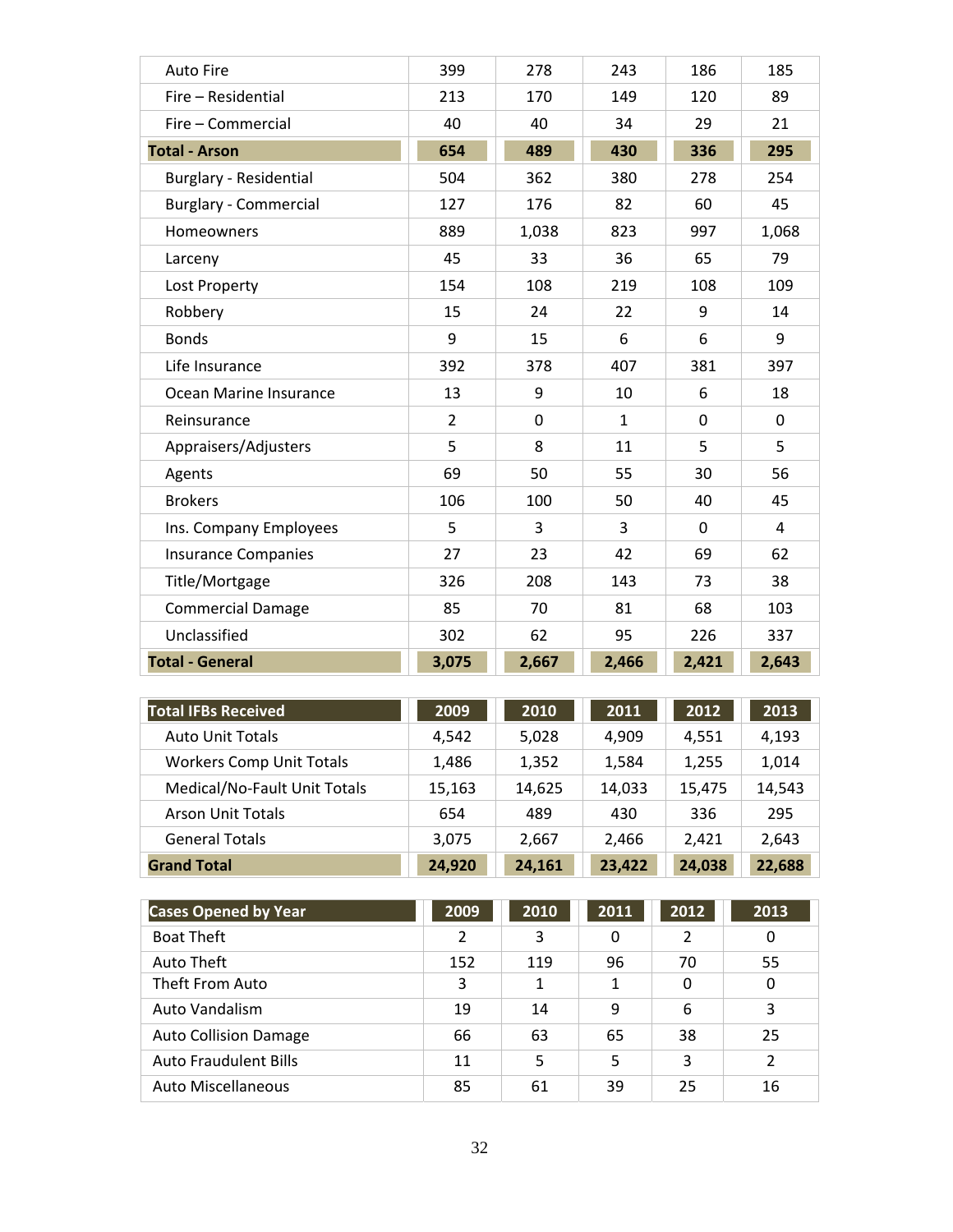| Auto I.D. Cards                  | $\mathbf 0$    | 3              | $\mathbf{1}$   | 0              | 0              |
|----------------------------------|----------------|----------------|----------------|----------------|----------------|
| <b>Total - Auto</b>              | 338            | 269            | 216            | 144            | 101            |
| Workers' Compensation            | 717            | 537            | 1,042          | 467            | 98             |
| <b>Total - Workers' Comp</b>     | 717            | 537            | 1,042          | 467            | 98             |
| <b>Disability Insurance</b>      | 35             | 18             | 13             | 3              | $\overline{2}$ |
| <b>Health Accident Insurance</b> | 98             | 80             | 72             | 41             | 32             |
| No-Fault Insurance               | 101            | 72             | 88             | 44             | 22             |
| <b>Total - Medical/No-Fault</b>  | 234            | 170            | 173            | 88             | 56             |
| <b>Boat Fire</b>                 | $\overline{2}$ | $\Omega$       | $\mathbf{1}$   | $\Omega$       | $\mathbf 0$    |
| <b>Auto Fire</b>                 | 69             | 59             | 48             | 35             | 14             |
| Fire - Residential               | 53             | 28             | 19             | 11             | 8              |
| Fire - Commercial                | 12             | 12             | 12             | 6              | 6              |
| <b>Total - Arson</b>             | 136            | 99             | 80             | 52             | 28             |
| <b>Burglary - Residential</b>    | 15             | 15             | 12             | 11             | $\mathbf{1}$   |
| <b>Burglary - Commercial</b>     | 6              | 5              | $\overline{2}$ | $\mathbf{1}$   | $\mathbf{1}$   |
| Homeowners                       | 52             | 25             | 22             | 9              | 6              |
| Larceny                          | 9              | 13             | 8              | 13             | 14             |
| Lost Property                    | 3              | 4              | $\mathbf{1}$   | $\overline{2}$ | 0              |
| Robbery                          | $\mathbf{1}$   | 0              | $\mathbf{1}$   | 0              | 0              |
| <b>Bonds</b>                     | 3              | 4              | $\overline{2}$ | 3              | 5              |
| Life Insurance                   | 26             | 9              | 13             | 9              | 11             |
| Ocean Marine Insurance           | 4              | $\mathbf{1}$   | $\mathbf{1}$   | 0              | $\mathbf{1}$   |
| Reinsurance                      | 0              | 0              | 0              | 0              | 0              |
| Appraisers/Adjusters             | $\overline{2}$ | $\overline{2}$ | $\overline{2}$ | $\mathbf{1}$   | $\overline{2}$ |
| Agents                           | 28             | 18             | 12             | 4              | 9              |
| <b>Brokers</b>                   | 42             | 15             | 17             | 7              | 8              |
| Ins. Company Employees           | 3              | $\mathbf{1}$   | $\mathbf{1}$   | 0              | 0              |
| <b>Insurance Companies</b>       | 9              | 9              | 10             | $\mathbf{1}$   | 0              |
| Title/Mortgage                   | 18             | 21             | 8              | 4              | $\overline{2}$ |
| <b>Commercial Damage</b>         | 8              | $\overline{7}$ | 6              | 4              | $\overline{2}$ |
| Miscellaneous                    | 53             | 12             | 38             | 21             | 48             |
| <b>Total - General</b>           | 282            | 161            | 156            | 90             | 110            |
| <b>Grand Total</b>               | 1,707          | 1,236          | 1,667          | 841            | 393            |

| <b>Cases Opened by Year</b>     | 2009  | 2010  | 2011  | 2012 | 2013 |
|---------------------------------|-------|-------|-------|------|------|
| <b>Auto Unit Totals</b>         | 338   | 269   | 216   | 144  | 101  |
| <b>Workers Comp Unit Totals</b> | 717   | 537   | 1,042 | 467  | 98   |
| Medical/No-Fault Unit           | 234   | 170   | 173   | 88   | 56   |
| Arson Unit Totals               | 136   | 99    | 80    | 52   | 28   |
| <b>General Unit Totals</b>      | 282   | 161   | 156   | 90   | 110  |
| <b>Total</b>                    | 1,707 | 1,236 | 1,667 | 841  | 393  |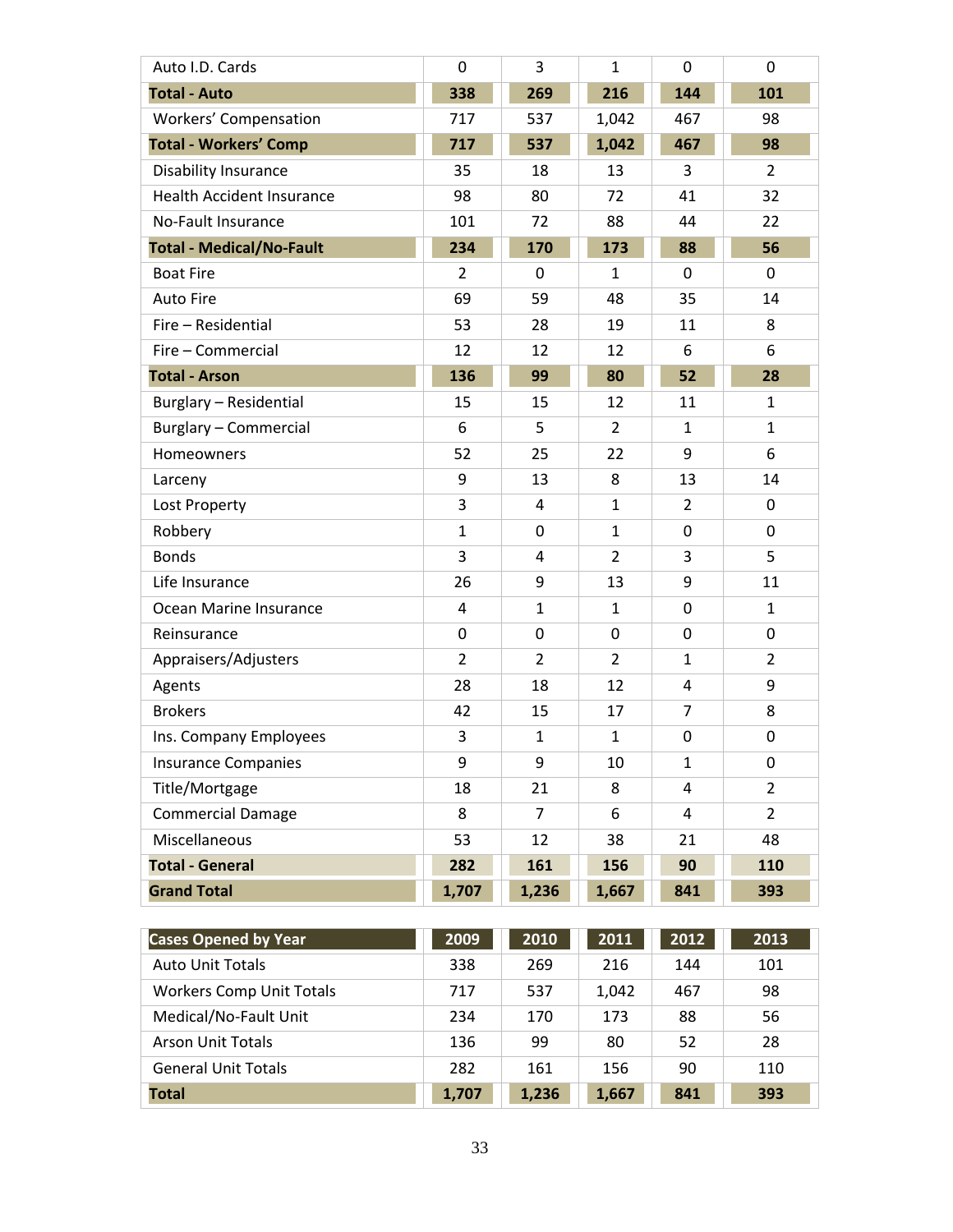| 2009                      | <b>IFBs</b> | <b>Cases</b> | <b>Arrests</b> |
|---------------------------|-------------|--------------|----------------|
| <b>Auto Unit Total</b>    | 4,542       | 338          | 219            |
| Workers' Comp Unit Total  | 1,486       | 717          | 184            |
| Medical/No-Fault Total    | 15,163      | 234          | 157            |
| <b>Arson Unit Total</b>   | 654         | 136          | 68             |
| <b>General Unit Total</b> | 3,075       | 282          | 110            |
| <b>Grand Total</b>        | 24,920      | 1,707        | 738            |

| 2010                        | <b>IFBs</b> | <b>Cases</b> | <b>Arrests</b> |
|-----------------------------|-------------|--------------|----------------|
| <b>Auto Unit Total</b>      | 5,028       | 269          | 252            |
| Workers' Comp Unit Total    | 1,352       | 537          | 119            |
| Medical/No-Fault Unit Total | 14,625      | 170          | 159            |
| Arson Unit Total            | 489         | 99           | 56             |
| <b>General Unit Total</b>   | 2667        | 161          | 82             |
| <b>Grand Total</b>          | 24,161      | 1,236        | 668            |

| 2011                        | <b>IFBs</b> | Cases | <b>Arrests</b> |
|-----------------------------|-------------|-------|----------------|
| <b>Auto Unit Total</b>      | 4,909       | 216   | 225            |
| Workers' Comp Unit Total    | 1,584       | 1,042 | 148            |
| Medical/No-Fault Unit Total | 14,033      | 173   | 210            |
| <b>Arson Unit Total</b>     | 430         | 80    | 43             |
| <b>General Unit Total</b>   | 2,466       | 156   | 77             |
| <b>Grand Total</b>          | 23,422      | 1,667 | 703            |

| 2012                        | <b>IFBs</b> | <b>Cases</b> | <b>Arrests</b> |
|-----------------------------|-------------|--------------|----------------|
| <b>Auto Unit Total</b>      | 4,551       | 144          | 164            |
| Workers' Comp Unit Total    | 1,255       | 467          | 99             |
| Medical/No-Fault Unit Total | 15,475      | 88           | 195            |
| <b>Arson Unit Total</b>     | 336         | 52           | 28             |
| <b>General Unit Total</b>   | 2.421       | 90           | 109            |
| <b>Grand Total</b>          | 24,038      | 841          | 595            |

| 2013                        | <b>IFBs</b> | <b>Cases</b> | <b>Arrests</b> |
|-----------------------------|-------------|--------------|----------------|
| Auto Unit Total             | 4,193       | 101          | 97             |
| Workers' Comp Unit Total    | 1,014       | 98           | 85             |
| Medical/No-Fault Unit Total | 14,543      | 56           | 170            |
| Arson Unit Total            | 295         | 28           | 17             |
| <b>General Unit Total</b>   | 2,643       | 110          | 99             |
| <b>Grand Total</b>          | 22,688      | 393          | 468            |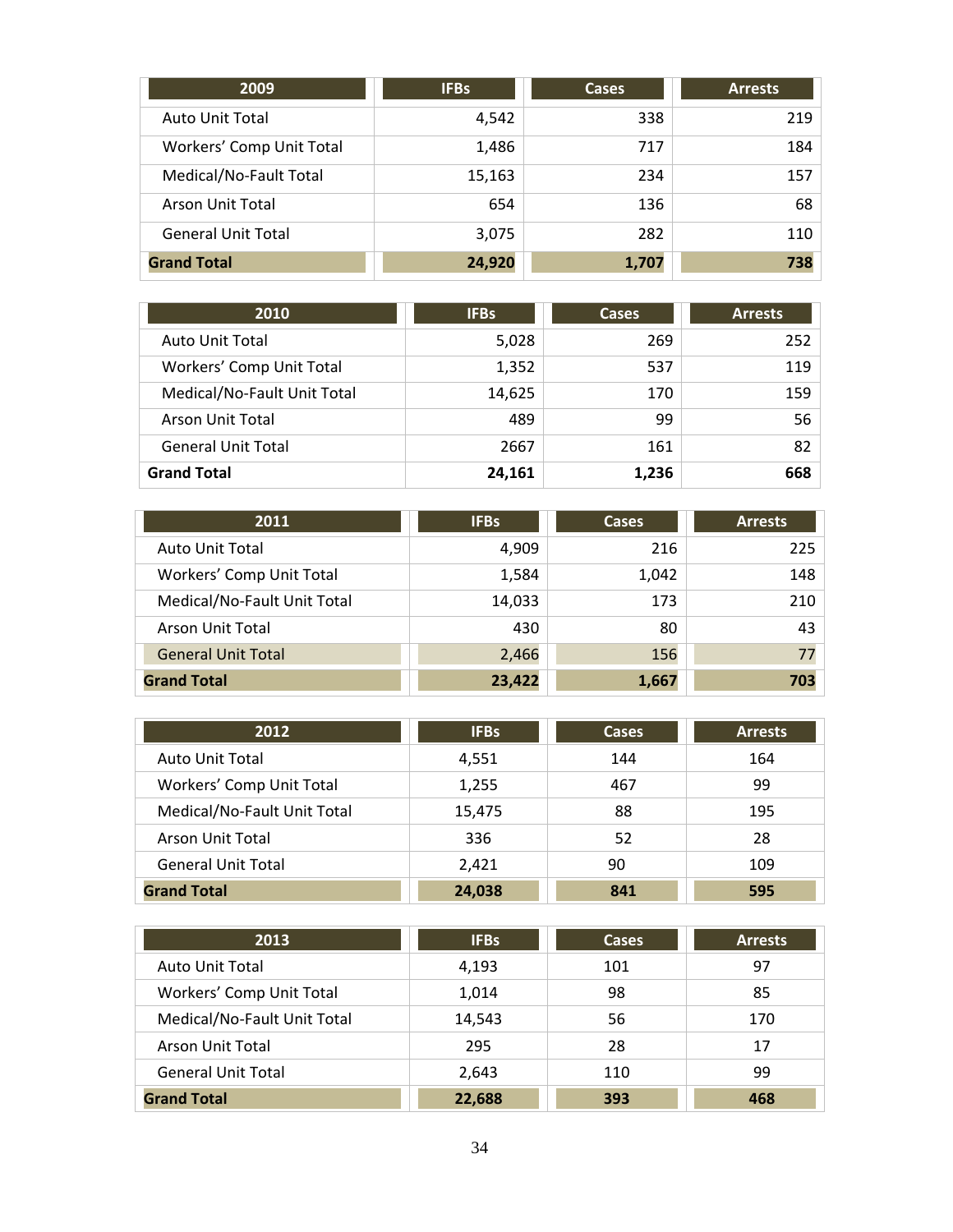## **2013 DATA CALL: VEHICLE PRINCIPAL LOCATION MISREPRESENTATION**

The 2013 Vehicle Principal Location Misrepresentation data call concerned misrepresentations by New York insureds of the principal place where their vehicles were garaged and/or driven.

#### **Summary of Data Reported**

- Approximately 8% of the personal line automobile insurance market responded to the data call.
- The total number of reported New York insureds who misrepresented the principal place where their vehicles were garaged and/or driven in 2013 was 14,528.
- The total amount of reported premium lost in 2013 as a result of New York insureds who misrepresented the principal place where their vehicles were garaged and/or driven was \$16,955,432.
- In 2013, 11,085 (76%) of the reported misrepresentations involved a location within New York State and 3,443 (24%) of the reported misrepresentations involved a location outside of New York State.

#### **Misrepresentations Involving a New York State Location**

- Total amount of reported premium lost in 2013 due to misrepresentations that involved a location (county) within New York State was \$14,750,855.
- Top reported New York counties where insureds actually garaged and/or drove their vehicles in 2013:

| <b>Kings</b> | 33.19% |
|--------------|--------|
| Queens       | 20.26% |
| Bronx        | 14.86% |
| Nassau       | 6.21%  |
| Suffolk      | 5.38%  |
| New-York     | 5.07%  |
| Westchester  | 3.51%  |
| Monroe       | 1.61%  |
| Frie         | 1.40%  |
| Richmond     | 1.12%  |
| Rockland     | 0.89%  |
| Orange       | 0.87%  |
| Onondaga     | 0.71%  |
| Ulster       | 0.51%  |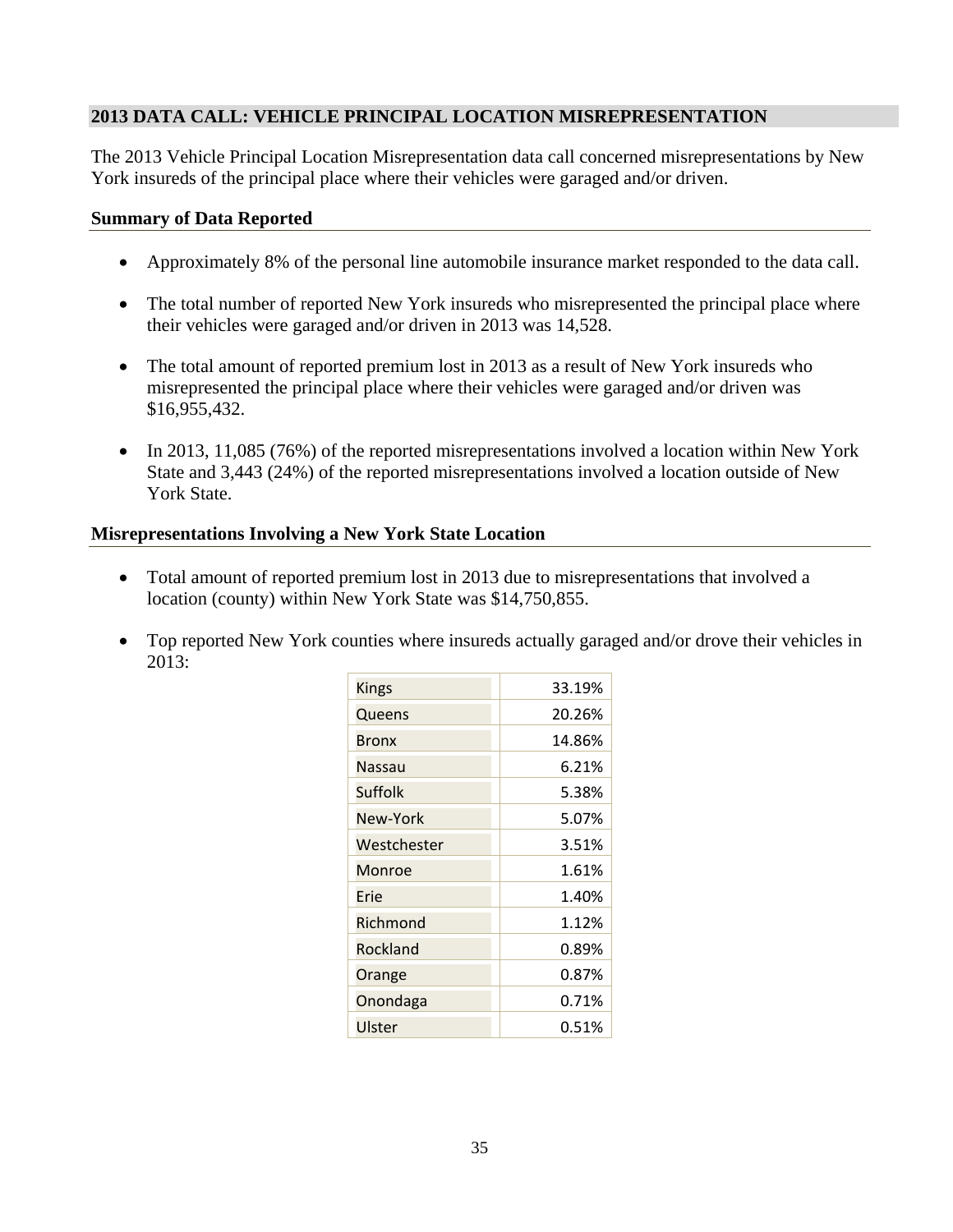Top reported New York counties used by insureds to misrepresent where their vehicles were garaged and/or driven in 2013:

| Suffolk         | 12.04% |
|-----------------|--------|
|                 |        |
| Nassau          | 9.70%  |
| Westchester     | 8.51%  |
| Queens          | 6.83%  |
| Orange          | 4.73%  |
| New-York        | 4.33%  |
| Albany          | 4.22%  |
| Monroe          | 4.18%  |
| Frie            | 3.39%  |
| <b>Kings</b>    | 3.34%  |
| <b>Dutchess</b> | 3.23%  |
| Sullivan        | 2.65%  |
| Schenectady     | 2.61%  |
| <b>Broome</b>   | 2.44%  |
| Richmond        | 2.37%  |
| Onondaga        | 2.27%  |
| Rockland        | 2.21%  |
| Bronx           | 2.13%  |
| Ulster          | 1.72%  |
| Oneida          | 1.65%  |
| Greene          | 1.20%  |

# **Misrepresentations that Involved a Location Outside of New York State**

- Total amount of reported premium lost in 2013 due to misrepresentations that involved a location outside of New York State was \$2,204,577.
- Top reported New York counties where the insureds actually garaged and/or drove their vehicles in 2013:

| Kings           | 19.37% |
|-----------------|--------|
| Queens          | 12.90% |
| <b>Suffolk</b>  | 11.65% |
| New-York        | 10.89% |
| Nassau          | 9.09%  |
| <b>Bronx</b>    | 7.55%  |
| Westchester     | 4.68%  |
| Richmond        | 3.57%  |
| Erie            | 2.47%  |
| Rockland        | 1.34%  |
| Orange          | 1.31%  |
| Monroe          | 1.22%  |
| <b>Dutchess</b> | 1.10%  |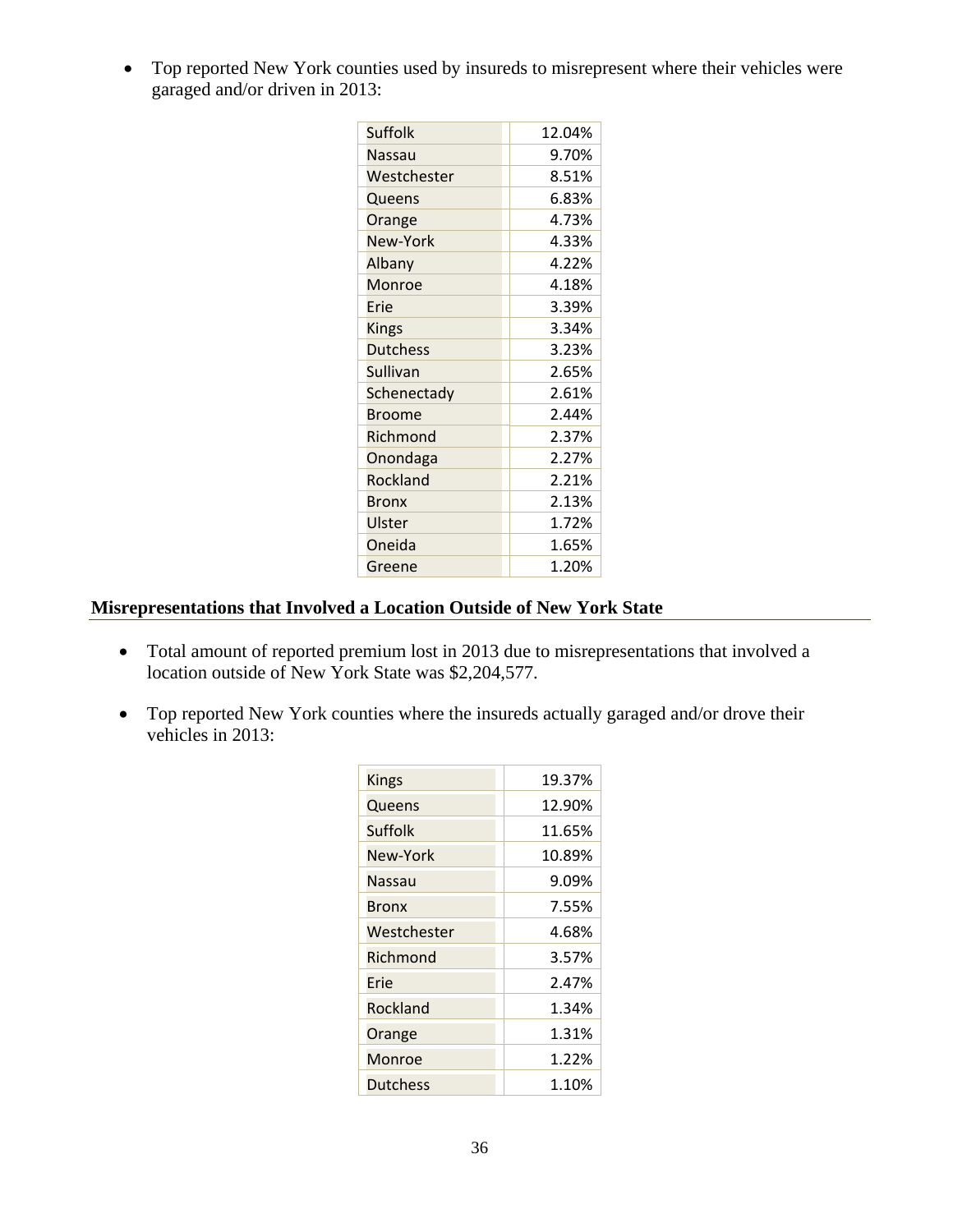Top reported states used by insureds to misrepresent where vehicles were garaged and/or driven in 2013:

| Florida               | 43.94% |
|-----------------------|--------|
| Pennsylvania          | 14.78% |
| <b>South Carolina</b> | 5.02%  |
| Connecticut           | 5.00%  |
| <b>North Carolina</b> | 2.96%  |
| Maryland              | 2.82%  |
| <b>New Jersey</b>     | 2.76%  |
| Georgia               | 2.53%  |
| Arizona               | 2.27%  |
| California            | 1.92%  |
| Vermont               | 1.80%  |
| Virginia              | 1.77%  |
| Ohio                  | 1.16%  |
| <b>Delaware</b>       | 1.07%  |
| Texas                 | 1.05%  |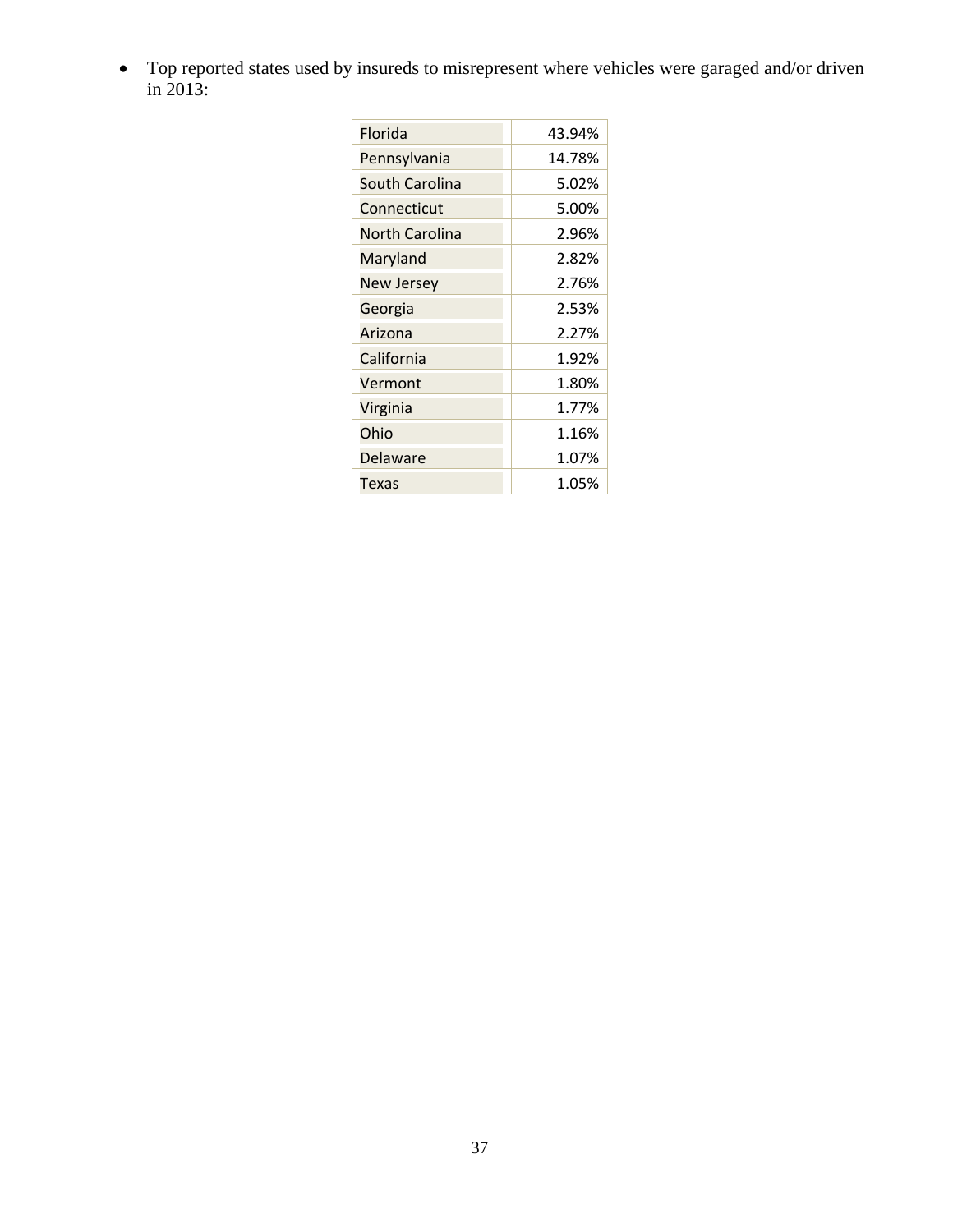#### <span id="page-38-0"></span>**Approved Fraud Prevention Plans on File as of December 31, 2013 (136)**

 EmblemHealth ACA Insurance Company ACE USA Group of Companies Aetna Life Insurance Company AIG Companies Allstate Insurance Group Allstate Life Insurance Company of New York Amalgamated Life Insurance Company American Commerce Insurance Company American Family Life Assurance of New York American General Life Companies, LLC American Medical and Life Insurance Company American Modern Insurance Group American Progressive Life and Health of New York American Transit Insurance Company Americhoice of New York, Inc. Ameritas Life Insurance Corp. of New York Amex Assurance Company Amica Mutual Insurance Company AMTrust Financial Services Inc. Arch Insurance Company Assurant Group AutoOne Insurance Company Capital District Physicians' Health Plan Central Mutual Insurance Company Central States Indemnity Company of Omaha Centre Life Insurance Company Chubb Group of Insurance Companies CIGNA Health Group Cincinnati Insurance Company CNA Insurance Companies Combined Life Insurance Company of New York Countryway Insurance Company Country-Wide Insurance Company CUNA Mutual Insurance Society Dairyland Insurance Company Delta Dental Insurance Company Delta Dental of New York Dentcare Delivery Systems Eastern Vision Service Plan Electric Insurance Company Erie Insurance Group Esurance Insurance Company Eveready Insurance Company Excellus BlueCross BlueShield

Farm Family Casualty Insurance Company Farmers' New Century Insurance Company Fiduciary Insurance Company of America Firemans' Fund Insurance Company First Central National Life Insurance Company of New York First Rehabilitation Life Insurance Company of America First Reliance Standard Life Insurance Company Fort Dearborn Life Insurance Company of New York **GEICO** Genworth Life Insurance Company of New York Gerber Life Insurance Company Global Liberty Insurance Company of New York GMAC Insurance Guard Insurance Group Guardian Life Insurance Company of America Hanover Group Harleysville Insurance Company Hartford Fire and Casualty Group Hartford Life Insurance Company Health Net HealthNow of New York Inc. Hereford Insurance Company HM Life Insurance Company of New York IDS Property Casualty Insurance Company Independent Health Association, Inc. Infinity Property Casualty Company ING Insurance Company of North America Interboro Insurance Company John Hancock Life Insurance Company of New York Kemper Lancer Insurance Company Liberty Life Assurance Company of Boston Liberty Mutual Insurance (Agency Markets) Liberty Mutual Insurance (Commercial Lines) Liberty Mutual Insurance (Personal Lines) Life Insurance Company of Boston and New York Lincoln Life & Annuity Company of New York Magna Carta Companies Main Street America Group MAPFRE Insurance Company of New York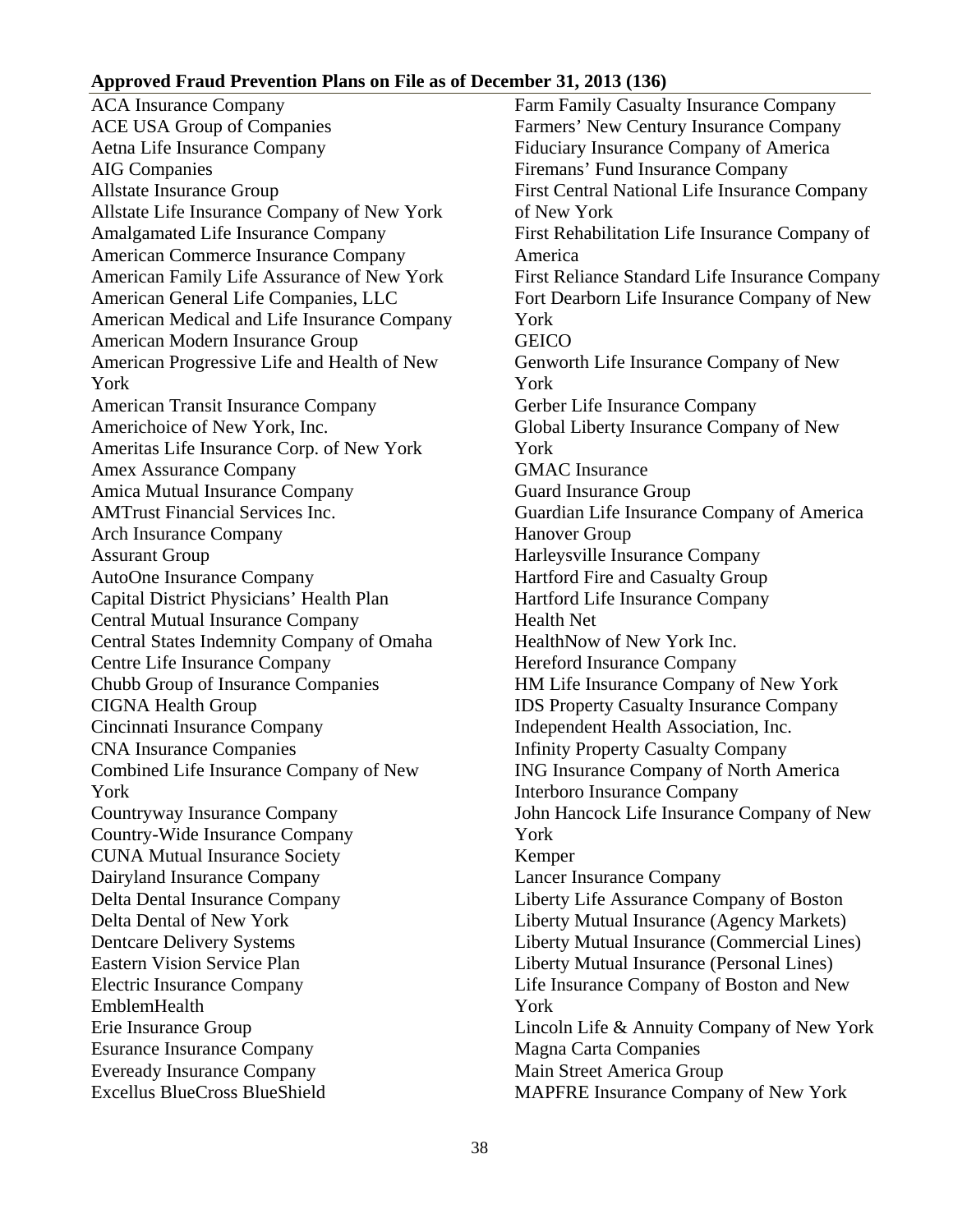MassMutual Financial Group Merchants Insurance Company Mercury Insurance Group Metropolitan Life Insurance Company Metropolitan Property and Casualty Insurance Group Mutual of Omaha Insurance Company MVP Health Plan National Benefit Life Insurance National Liability and Fire Insurance Company Nationwide Insurance Group New York Automobile Insurance Plan New York Central Mutual Fire Insurance Company New York Life Insurance Company New York State Insurance Fund Nippon Life of America Northwestern Mutual Life Insurance Company OneBeacon Insurance Company Oxford Health Plans Permanent General Assurance Corporation Preferred Mutual Insurance Company Presidential Life Insurance Company Principal Life Insurance Company Progressive Group of Insurance Companies Prudential QBE Insurance Group Limited SBLI Mutual Life Insurance Company Securian Financial Group

Security Mutual Life Insurance Company of New York Selective Insurance Group, Inc. Standard Life Insurance Company of New York Standard Security Life Insurance Company of New York State Farm Mutual Sun Life Insurance and Annuity Company of New York Torchmark Tower Group of Companies Transamerica Financial Life Insurance Company Travelers Tri-State Consumer Insurance Company Trustmark Insurance Company Ullico Unicare Life and Health Insurance Company Unimerica Insurance Company of New York, Inc. Union Security Life Insurance Company of New York United Concordia Insurance of New York United Healthcare Insurance Company of New York United Healthcare of New York, Inc. Unum Provident Company USAA Group Utica National Insurance Group Wellpoint, Inc. Zurich North American